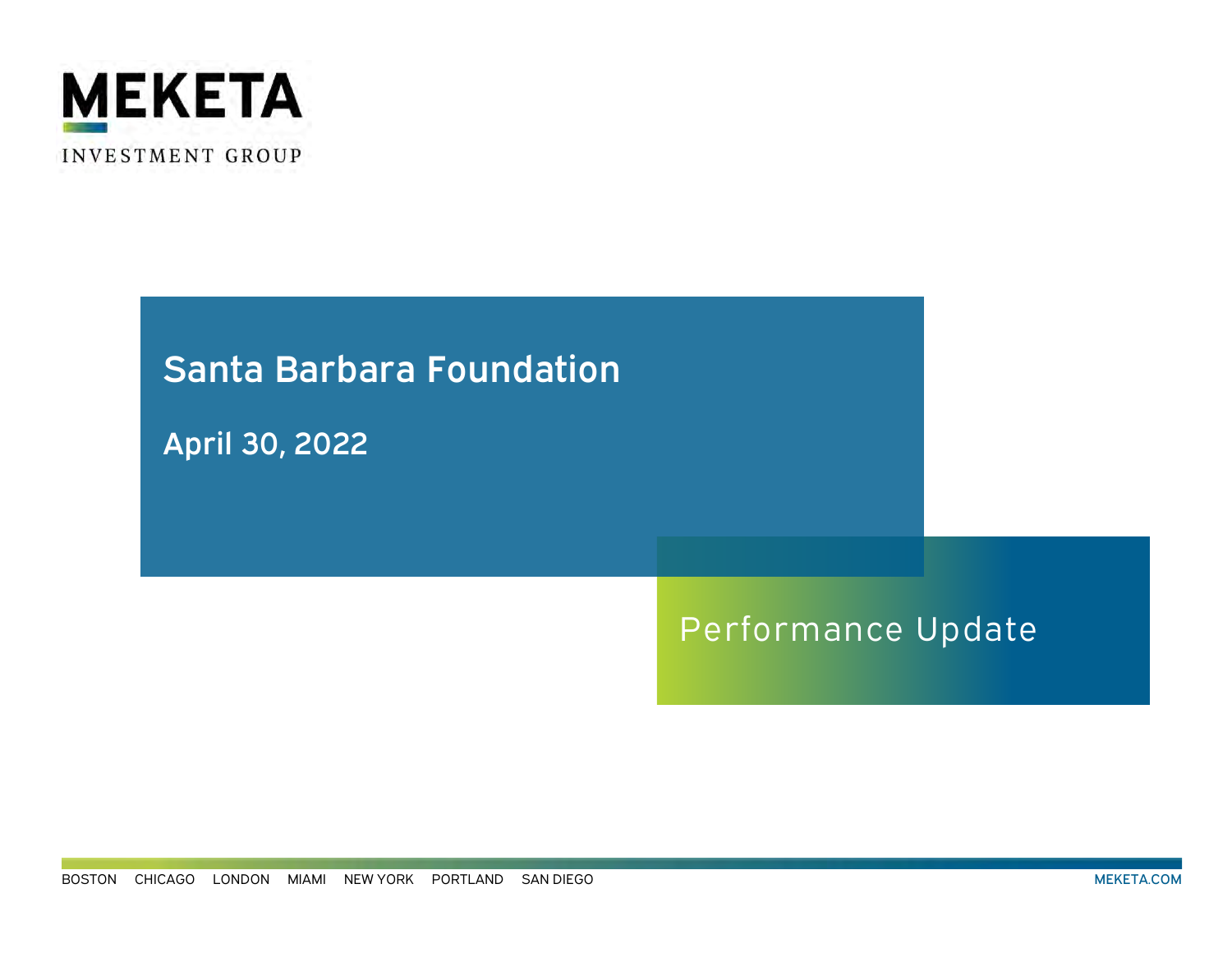

# **Santa Barbara Foundation**

### **Performance Summary | As of April 30, 2022**

|                                                     | <b>Market Value</b><br>(\$) | 1 Mo<br>$(\%)$ | <b>YTD</b><br>(%) | 1 Yr.<br>$(\%)$ | 3 Yrs<br>(%) | 5 Yrs<br>$(\%)$          | 10 Yrs<br>(% ) | S.l.<br>$\overline{(\%)}$ | S.I. Date |
|-----------------------------------------------------|-----------------------------|----------------|-------------------|-----------------|--------------|--------------------------|----------------|---------------------------|-----------|
| <b>Santa Barbara Foundation Endowment</b>           | 183.625.384                 | $-2.9$         | $-5.3$            | 2.7             | 8.3          | 7.3                      | 6.6            | 7.2                       | Dec-02    |
| <b>Long Term Endowment Policy Benchmark</b>         |                             | $-4.4$         | $-7.2$            | 2.0             | 7.7          | 7.0                      | 6.8            | 7.4                       | $Dec-02$  |
| <b>Santa Barbara Foundation Focus Growth Blend</b>  | 32.576.089                  | $-5.5$         | $-9.2$            | $-4.2$          | 6.4          | 6.4                      | 6.3            | 5.9                       | $Jun-11$  |
| <b>Focus Growth Policy Benchmark</b>                |                             | $-6.3$         | $-11.0$           | $-5.2$          | 5.9          | 6.1                      | 6.4            | 6.1                       | $Jun-11$  |
| <b>Santa Barbara Foundation Focus Income Blend</b>  | 4,779,380                   | $-4.1$         | $-8.1$            | $-4.9$          | 3.8          | 4.1                      | 4.0            | 3.9                       | $Jun-11$  |
| <b>Focus Income Policy Benchmark</b>                |                             | $-4.5$         | $-9.0$            | $-4.9$          | 3.8          | 4.1                      | 4.4            | 4.3                       | $Jun-11$  |
| Santa Barbara Foundation Socially Responsible Blend | 15,923,034                  | $-7.1$         | $-14.1$           | $-9.5$          | 7.1          | $\hspace{0.05cm}$        | $- -$          | 6.7                       | Sep-17    |
| <b>SRI Policy Benchmark</b>                         |                             | $-6.4$         | $-11.3$           | $-6.3$          | 8.3          | $\overline{\phantom{m}}$ |                | 8.8                       | Sep-17    |

The Policy Benchmark performance is derived by multiplying the long-term policy target for each asset class by the index return for each asset class. The Policy Benchmark index returns do not include fees. The performance for each of the Santa Barbara Foundation portfolios is net of all investment related fees (investment management, consulting, and custodian fees). The aggregate fees for the various funds as of 3/31/2022 were: 0.81% for the Long-Term Endowment, 0.39% for the Focus Growth Blend, 0.39% for the Focus Income Blend, and 0.84% for the Socially Responsible Blend.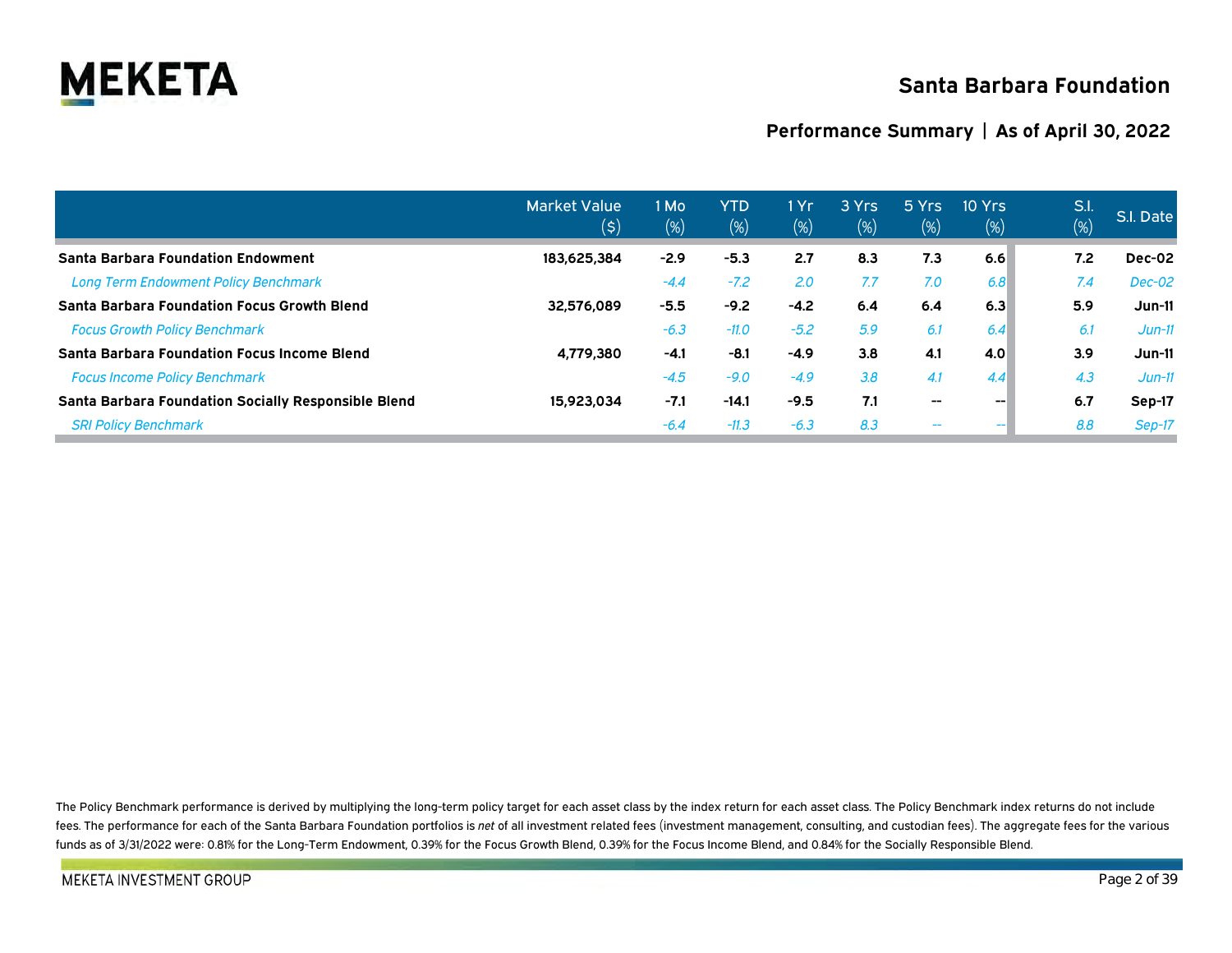

**Long Term Endowment**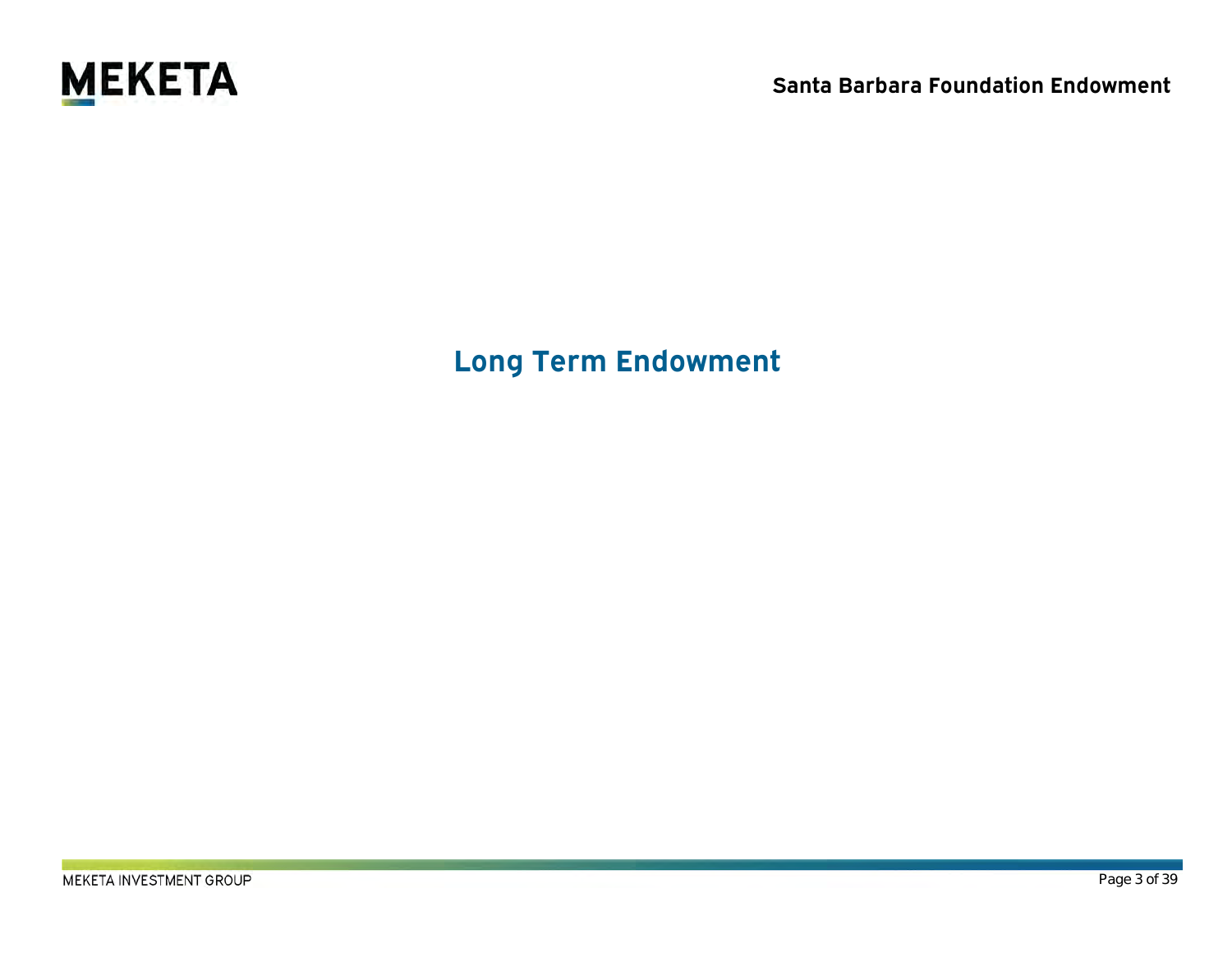

### **Portfolio Overview | As of April 30, 2022**

### **Portfolio Objective**

The Long Term Endowment Portfolio is designed to achieve a total return equal to or greater than the foundation's spending needs plus inflation. The portfolio is invested in a diversified set of asset classes, including an allocation of 30% to illiquid assets (private equity, real estate, and privately held real assets). The portfolio is structured for long-term grant making, and donors in this portfolio can withdraw funds based on the current spending policy limits only.

| <b>Summary of Cash Flows</b>  |                   |                |  |  |  |  |  |  |  |
|-------------------------------|-------------------|----------------|--|--|--|--|--|--|--|
|                               | <b>Last Month</b> | Year-To-Date   |  |  |  |  |  |  |  |
| <b>Beginning Market Value</b> | \$189,290,476     | \$199,734,017  |  |  |  |  |  |  |  |
| <b>Net Cash Flow</b>          | -\$168.107        | $-55.918.018$  |  |  |  |  |  |  |  |
| Net Investment Change         | -\$5.496.985      | $-510.190.615$ |  |  |  |  |  |  |  |
| <b>Ending Market Value</b>    | \$183,625,384     | \$183,625,384  |  |  |  |  |  |  |  |



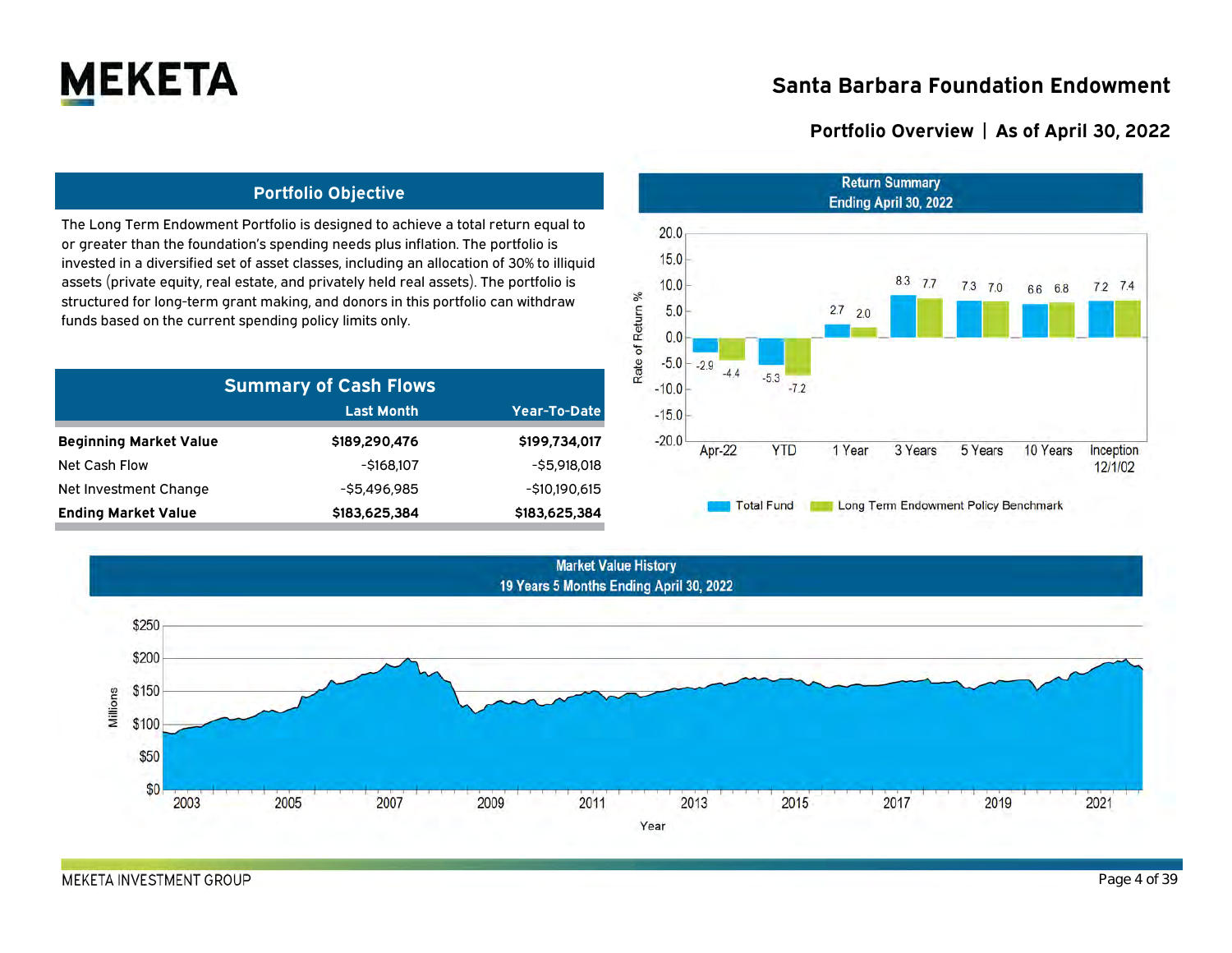

### **Total Fund | As of April 30, 2022**

| <b>Actual vs Target Allocation (%)</b> |                                      | <b>Asset Allocation vs. Target</b>           |        |        |                           |                     |                                       |                                       |  |  |  |
|----------------------------------------|--------------------------------------|----------------------------------------------|--------|--------|---------------------------|---------------------|---------------------------------------|---------------------------------------|--|--|--|
|                                        |                                      | Current Current<br><b>Balance Allocation</b> |        |        | <b>Interim Difference</b> | <b>Policy Range</b> | <b>Within</b><br><b>IPS</b><br>Range? | Long-<br><b>Term</b><br><b>Policy</b> |  |  |  |
| 52.0                                   | Growth                               | \$95,467,994                                 | 52.0%  | 56.2%  | $-4.2%$                   | 50.0% - 70.0%       | <b>Yes</b>                            | 60.0%                                 |  |  |  |
| Growth                                 | <b>Global Equity</b><br>56.2         | \$71,633,067                                 | 39.0%  | 44.7%  | $-5.7%$                   | 40.0% - 60.0%       | <b>No</b>                             | 50.0%                                 |  |  |  |
|                                        | <b>Private Equity</b>                | \$23,834,927                                 | 13.0%  | 11.5%  | 1.5%                      | $5.0\% - 15.0\%$    | <b>Yes</b>                            | 10.0%                                 |  |  |  |
|                                        | Income                               | \$8,932,385                                  | 4.9%   | 0.0%   | 4.9%                      | $0.0\% - 12.0\%$    | <b>Yes</b>                            | 0.0%                                  |  |  |  |
| 49                                     | <b>High Yield Bonds</b>              | \$5,087,595                                  | 2.8%   | 0.0%   | 2.8%                      | $0.0\% - 6.0\%$     | <b>Yes</b>                            | 0.0%                                  |  |  |  |
| Income<br>0.0                          | <b>Bank Loans</b>                    | \$2,215,719                                  | 1.2%   | 0.0%   | 1.2%                      | $0.0\% - 3.0\%$     | <b>Yes</b>                            | 0.0%                                  |  |  |  |
|                                        | <b>Emerging Market Bonds</b>         | \$1,629,071                                  | 0.9%   | 0.0%   | 0.9%                      | $0.0\% - 3.0\%$     | <b>Yes</b>                            | 0.0%                                  |  |  |  |
|                                        | <b>Inflation Hedges</b>              | \$31,127,577                                 | 17.0%  | 13.8%  | 3.2%                      | 12.0% - 22.0%       | <b>Yes</b>                            | 17.0%                                 |  |  |  |
| 17.0                                   | <b>TIPS</b>                          | \$3,061,929                                  | 1.7%   | 0.0%   | 1.7%                      | $0.0\% - 4.0\%$     | <b>Yes</b>                            | 0.0%                                  |  |  |  |
| Inflation Hedges<br>13.8               | Public Real Estate (REITs)           | \$6,988,520                                  | 3.8%   | 3.0%   | 0.8%                      | $0.0\% - 6.0\%$     | <b>Yes</b>                            | 0.0%                                  |  |  |  |
|                                        | <b>Private Real Estate</b>           | \$10,380,611                                 | 5.7%   | 5.0%   | 0.7%                      | $4.0\% - 12.0\%$    | <b>Yes</b>                            | 8.0%                                  |  |  |  |
|                                        | <b>Private Green Assets</b>          | \$10,696,517                                 | 5.8%   | 5.8%   | 0.0%                      | $4.0\% - 14.0\%$    | <b>Yes</b>                            | 9.0%                                  |  |  |  |
| 24.2<br><b>Risk Mitigating</b>         | <b>Risk Mitigating</b>               | \$44,371,666                                 | 24.2%  | 28.0%  | $-3.8%$                   | 16.0% - 28.0%       | <b>Yes</b>                            | 21.0%                                 |  |  |  |
| 28.0                                   | <b>Investment Grade Bonds</b>        | \$29,025,533                                 | 15.8%  | 22.0%  | $-6.2%$                   | 10.0% - 22.0%       | <b>Yes</b>                            | 15.0%                                 |  |  |  |
|                                        | Long Term Government<br><b>Bonds</b> | \$3,015,625                                  | 1.6%   | 0.0%   | 1.6%                      | $0.0\% - 4.0\%$     | <b>Yes</b>                            | 0.0%                                  |  |  |  |
| 2.0<br>Cash Equivalents                | <b>Hedge Funds</b>                   | \$12,330,508                                 | 6.7%   | 6.0%   | 0.7%                      | $0.0\% - 9.0\%$     | <b>Yes</b>                            | 6.0%                                  |  |  |  |
| 2.0                                    | <b>Cash Equivalents</b>              | \$3,725,762                                  | 2.0%   | 2.0%   | 0.0%                      | $0.0\% - 4.0\%$     | <b>Yes</b>                            | 2.0%                                  |  |  |  |
|                                        | Cash                                 | \$3,725,762                                  | 2.0%   | 2.0%   | 0.0%                      | $0.0\% - 4.0\%$     | <b>Yes</b>                            | 2.0%                                  |  |  |  |
|                                        | <b>Total</b>                         | \$183,625,384                                | 100.0% | 100.0% |                           |                     |                                       | 100.0%                                |  |  |  |

Private Green Real Assets includes Interim Policy sub-targets of 2.8% to Infrastructure, 0.9% to Farmland, 0.5% to Opportunistic Green Strategies and 1.6% to Natural Resources.

Actual

Policy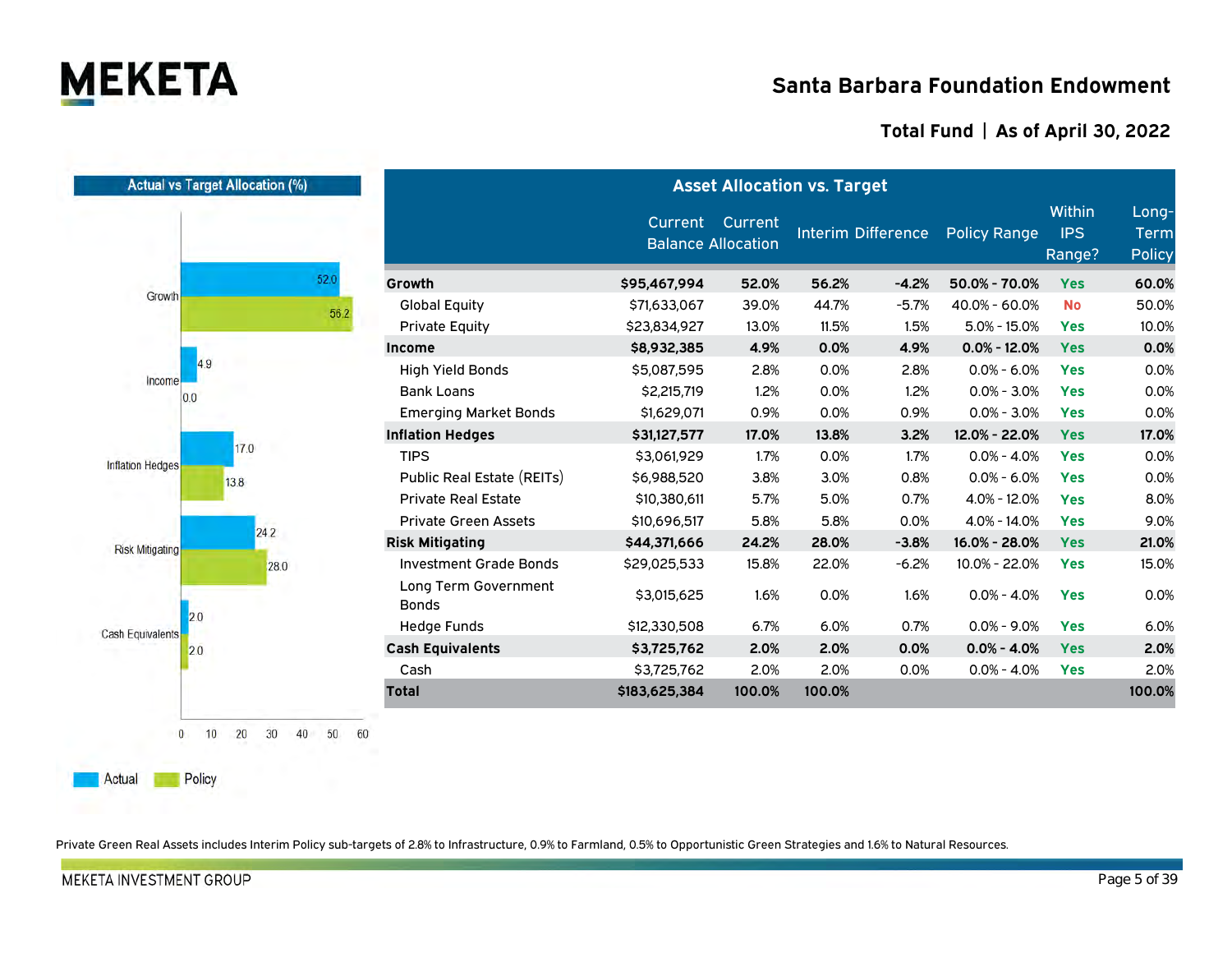

### **Total Fund | As of April 30, 2022**

|                                             | <b>Asset Class Performance Summary</b> |                   |             |                      |             |                 |                          |                        |                |               |
|---------------------------------------------|----------------------------------------|-------------------|-------------|----------------------|-------------|-----------------|--------------------------|------------------------|----------------|---------------|
|                                             | <b>Market Value</b><br>(\$)            | % of<br>Portfolio | 1 Mo<br>(%) | <b>YTD</b><br>$(\%)$ | 1 Yr<br>(%) | 3 Yrs<br>$(\%)$ | (%)                      | 5 Yrs 10 Yrs<br>$(\%)$ | S.l.<br>$(\%)$ | S.I. Date     |
| <b>Total Fund</b>                           | 183,625,384                            | 100.0             | $-2.9$      | $-5.3$               | 2.7         | 8.3             | 7.3                      | 6.6                    | 7.2            | Dec-02        |
| <b>Long Term Endowment Policy Benchmark</b> |                                        |                   | $-4.4$      | $-7.2$               | 2.0         | 7.7             | 7.0                      | 6.8                    | 7.4            | <b>Dec-02</b> |
| 65% MSCI ACWI / 35% Barclays Aggregate      |                                        |                   | $-6.5$      | $-11.7$              | $-6.4$      | 6.5             | 6.8                      | 6.8                    | 6.9            | <b>Dec-02</b> |
| <b>Total Fund ex Private Markets</b>        | 144,182,147                            | 78.5              | $-4.3$      | $-7.7$               | $-3.2$      | 6.9             | 6.5                      | --⊩                    | 6.0            | Sep-13        |
| Long Term Endowment ex PM Policy Benchmark  |                                        |                   | $-5.7$      | $-10.0$              | $-4.9$      | 5.9             | 6.0                      | --1                    | 6.1            | $Sep-13$      |
| Growth                                      | 95,467,994                             | 52.0              | $-4.5$      | $-8.0$               | 3.2         | 12.6            | --                       | --1                    | 11.1           | Sep-17        |
| <b>Global Equity</b>                        | 71,633,067                             | 39.0              | $-7.0$      | $-11.4$              | $-5.1$      | 10.0            | 9.7                      | 9.3                    | 9.8            | Dec-02        |
| <b>MSCI ACWI</b>                            |                                        |                   | $-8.0$      | $-12.9$              | $-5.4$      | 9.4             | 9.5                      | 9.2                    | 8.4            | <b>Dec-02</b> |
| <b>Private Equity</b>                       | 23,834,927                             | 13.0              | 3.4         | 3.4                  | 38.1        | 20.3            | 15.9                     | 12.5                   | 12.3           | Dec-03        |
| <b>Custom Private Equity Benchmark</b>      |                                        |                   | 0.0         | 0.0                  | 31.5        | 23.9            | 20.3                     | 16.7                   | 14.4           | $Dec-03$      |
| <b>Income</b>                               | 8,932,385                              | 4.9               | $-2.9$      | $-6.2$               | $-4.0$      | 2.5             | $\overline{\phantom{a}}$ | --                     | 2.6            | Sep-17        |
| <b>High Yield Bonds</b>                     | 5,087,595                              | 2.8               | $-3.4$      | $-7.3$               | $-4.0$      | 3.5             | --                       | --⊩                    | 3.5            | Sep-17        |
| Bloomberg US High Yield 2% Issuer Cap TR    |                                        |                   | $-3.6$      | $-8.2$               | $-5.2$      | 2.8             | 3.7                      | 5.3                    | 3.5            | Sep-17        |
| <b>Bank Loans</b>                           | 2,215,719                              | 1.2               | 0.0         | 0.1                  | 3.3         | 3.7             | $\overline{\phantom{a}}$ | --                     | 3.8            | Sep-17        |
| <b>Credit Suisse Leveraged Loans</b>        |                                        |                   | 0.2         | 0.1                  | 2.9         | 3.6             | 4.0                      | 4.4                    | 4.1            | Sep-17        |
| <b>Emerging Market Bonds</b>                | 1,629,071                              | 0.9               | $-5.4$      | $-11.1$              | $-12.1$     | $-0.9$          | $\overline{\phantom{a}}$ | --1                    | $-0.8$         | Jan-18        |
| <b>EMD Custom Benchmark</b>                 |                                        |                   | $-4.4$      | $-12.3$              | $-12.7$     | $-1.0$          | 0.5                      | 1.9                    | $-0.5$         | $Jan-18$      |
| <b>Inflation Hedges</b>                     | 31,127,577                             | 17.0              | $-0.3$      | 0.8                  | 13.8        | 7.7             | -−                       | -−∣                    | 5.5            | Sep-17        |
| <b>TIPS</b>                                 | 3,061,929                              | 1.7               | $-2.1$      | $-5.0$               | 0.6         | 5.2             | --                       | --⊩                    | 4.2            | Oct-17        |
| <b>Bloomberg US TIPS TR</b>                 |                                        |                   | $-2.0$      | $-5.0$               | 0.7         | 5.4             | 3.9                      | 2.3                    | 4.3            | $Oct-17$      |
| <b>Real Estate</b>                          | 17,369,131                             | 9.5               | $-2.0$      | $-1.0$               | 15.0        | 9.0             | --                       | −-∣                    | 7.0            | Sep-17        |
| <b>NCREIF ODCE</b>                          |                                        |                   | 0.0         | 7.4                  | 28.5        | 11.3            | 9.9                      | 10.9                   | 10.2           | Sep-17        |
| <b>Public Real Estate (REITs)</b>           | 6,988,520                              | 3.8               | $-5.2$      | $-10.1$              | $-0.6$      | 4.4             | 5.0                      | --                     | 5.5            | Oct-13        |
| <b>Private Real Estate</b>                  | 10,380,611                             | 5.7               | 0.2         | 7.0                  | 31.1        | 12.4            | 8.1                      | 6.0                    | 4.9            | Dec-03        |
| <b>NCREIF ODCE</b>                          |                                        |                   | 0.0         | 7.4                  | 28.5        | 11.3            | 9.9                      | 10.9                   | 8.8            | $Dec-03$      |

Policy Benchmark formulas are shown at the end of this report. Custom Private Equity Benchmark uses the actual Private Equity Composite performance for the current quarter and Prequin data for all other trailing periods. Prequin data is provided on a two quarter lag, hence the use of actual Private Equity Composite performance data for the current quarter.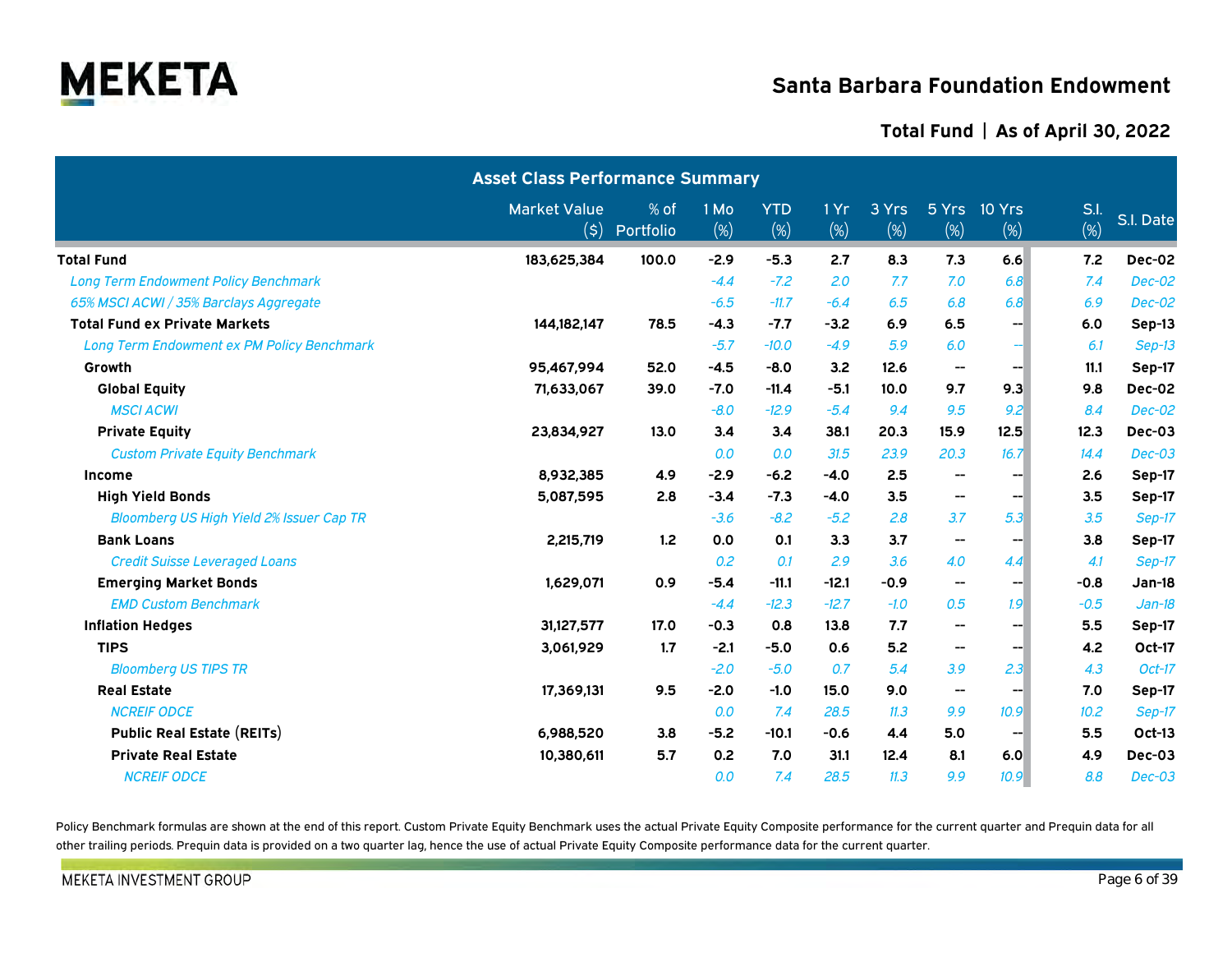

|                                            | <b>Market Value</b><br>$(\boldsymbol{\mathsf{S}})$ | % of<br>Portfolio | 1 Mo<br>$(\%)$ | <b>YTD</b><br>$(\%)$ | 1Yr<br>$(\%)$            | 3 Yrs<br>$(\%)$          | 5Yrs<br>$(\%)$           | 10 Yrs<br>$(\%)$ | S.l.<br>(%) | S.I. Date     |
|--------------------------------------------|----------------------------------------------------|-------------------|----------------|----------------------|--------------------------|--------------------------|--------------------------|------------------|-------------|---------------|
| <b>Private Green Real Assets</b>           | 10,696,517                                         | 5.8               | 3.3            | 6.1                  | $\overline{\phantom{a}}$ | $\qquad \qquad -$        | $\overline{\phantom{a}}$ | --               | 6.1         | <b>Jan-22</b> |
| <b>Private Infrastructure</b>              | 5,384,812                                          | 2.9               | 4.2            | 4.9                  | 15.4                     | 13.2                     | $\overline{\phantom{a}}$ | --               | 14.9        | Sep-18        |
| CPI Seasonally Adjusted+3% (1q Lagged)     |                                                    |                   | 0.9            | 3.9                  | 10.7                     | 6.9                      | 6.0                      | 5.2              | 6.4         | Sep-18        |
| <b>Opportunistic Green Strategies</b>      | 1,998,995                                          | 1.1               | 6.7            | 24.6                 | 45.9                     | $\overline{\phantom{a}}$ | $\hspace{0.05cm}$        | --               | 8.1         | <b>Nov-19</b> |
| CPI Seasonally Adjusted + 4% (1q Lagged)   |                                                    |                   | 1.0            | 4.2                  | 11.8                     | 7.9                      | 7.1                      | 6.2              | 8.1         | $Nov-19$      |
| <b>Private Natural Resources</b>           | 3,312,710                                          | 1.8               | 0.1            | $-0.1$               | 19.6                     | $-6.1$                   | $-4.8$                   | --               | $-1.4$      | Dec-13        |
| CPI Seasonally Adjusted $+4\%$ (1q Lagged) |                                                    |                   | 1.0            | 4.2                  | 11.8                     | 7.9                      | 7.1                      | 6.2              | 6.4         | $Dec-13$      |
| <b>Risk Mitigating</b>                     | 44,371,666                                         | 24.2              | $-1.3$         | $-3.5$               | $-2.7$                   | 3.2                      | $\hspace{0.05cm}$        | --               | 2.8         | Sep-17        |
| <b>Investment Grade Bonds</b>              | 29,025,533                                         | 15.8              | $-3.3$         | $-8.4$               | $-8.2$                   | 1.0                      | 1.7                      | --               | 1.9         | Sep-13        |
| <b>Bloomberg US Aggregate TR</b>           |                                                    |                   | $-3.8$         | $-9.5$               | $-8.5$                   | 0.4                      | 1.2                      | 1.7 <sub>1</sub> | 2.0         | $Sep-13$      |
| <b>Long-Term Government Bonds</b>          | 3,015,625                                          | 1.6               | $-8.9$         | $-18.2$              | $-12.1$                  | 0.9                      | $\hspace{0.05cm}$        | --               | 1.8         | Apr-18        |
| <b>Bloomberg US Treasury Long TR</b>       |                                                    |                   | $-8.9$         | $-18.5$              | $-12.2$                  | 0.7                      | 1.7                      | 2.6              | 1.6         | Apr-18        |
| <b>Hedge Funds</b>                         | 12,330,508                                         | 6.7               | 5.8            | 16.0                 | 12.0                     | 6.4                      | $-0.2$                   | 1.3              | 1.6         | May-04        |
| <b>HFRI FOF: Diversified Index</b>         |                                                    |                   | $-0.4$         | $-1.9$               | 0.0                      | 5.7                      | 4.6                      | 4.0              | 3.4         | May-04        |
| <b>Risk Mitigating Strategies</b>          | 12,330,508                                         | 6.7               | 5.8            | 16.0                 | 11.9                     | $\overline{\phantom{a}}$ | $\hspace{0.05cm}$        | --               | 8.0         | Oct-19        |
| <b>RMS Custom Benchmark</b>                |                                                    |                   | 2.0            | 6.6                  | 7.8                      | $\overline{\phantom{m}}$ | $\overline{\phantom{m}}$ |                  | 7.3         | $Oct-19$      |
| Cash                                       | 3,725,762                                          | 2.0               |                |                      |                          |                          |                          |                  |             |               |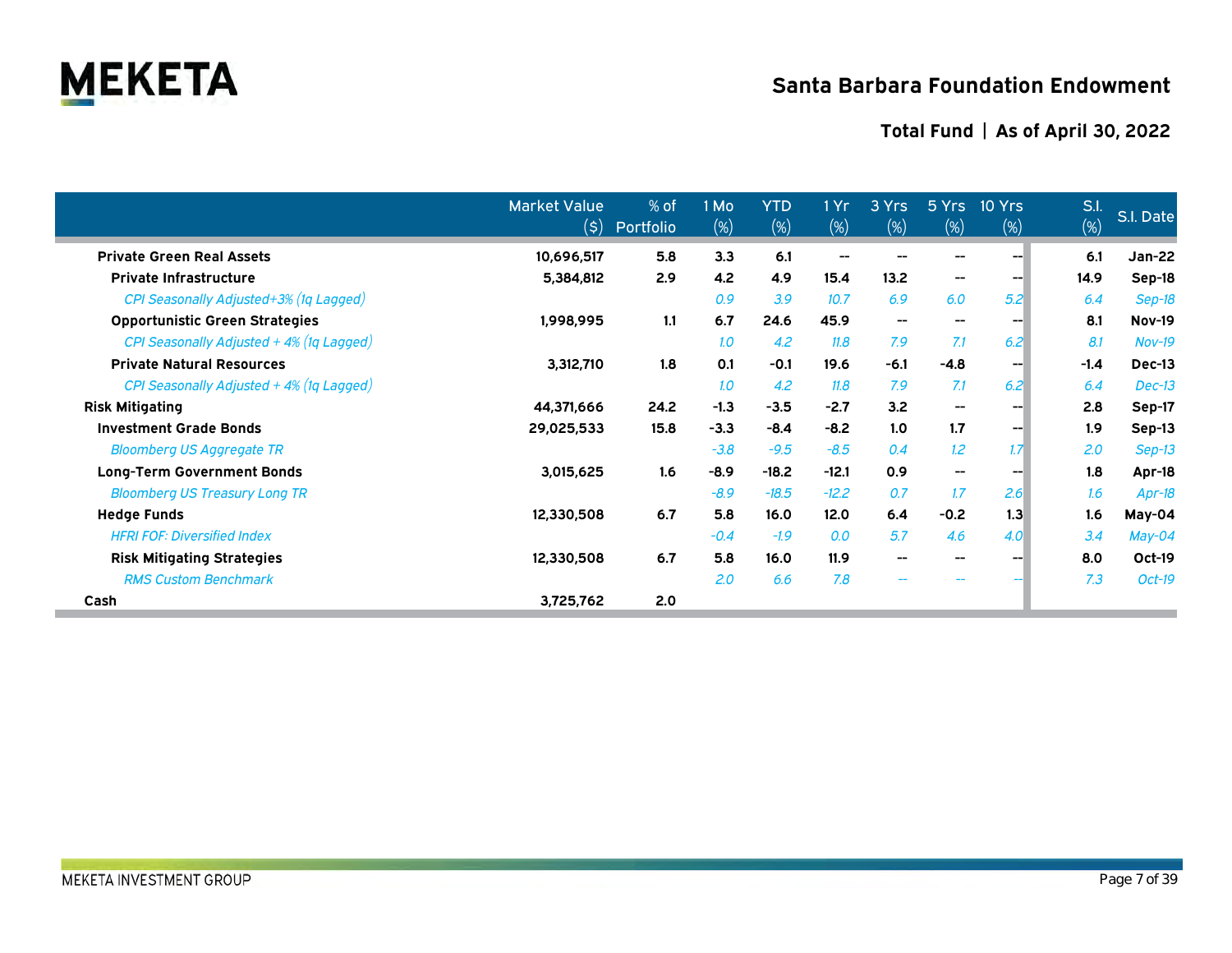

### **Total Fund | As of April 30, 2022**

|                                             | <b>Trailing Net Performance</b>               |                   |             |                   |                |              |                   |             |               |
|---------------------------------------------|-----------------------------------------------|-------------------|-------------|-------------------|----------------|--------------|-------------------|-------------|---------------|
|                                             | <b>Market Value</b><br>$(\boldsymbol{\zeta})$ | % of<br>Portfolio | 1 Mo<br>(%) | <b>YTD</b><br>(%) | 1 Yr<br>$(\%)$ | 3 Yrs<br>(%) | 5 Yrs<br>$(\%)$   | S.I.<br>(%) | S.I. Date     |
| <b>Total Fund</b>                           | 183,625,384                                   | 100.0             | $-2.9$      | $-5.3$            | 2.7            | 8.3          | 7.3               | 7.2         | Dec-02        |
| <b>Long Term Endowment Policy Benchmark</b> |                                               |                   | $-4.4$      | $-7.2$            | 2.0            | 7.7          | 7.0               | 7.4         | <b>Dec-02</b> |
| 65% MSCI ACWI / 35% Barclays Aggregate      |                                               |                   | $-6.5$      | $-11.7$           | $-6.4$         | 6.5          | 6.8               | 6.9         | Dec-02        |
| <b>Total Fund ex Private Markets</b>        | 144,182,147                                   | 78.5              | $-4.3$      | $-7.7$            | $-3.2$         | 6.9          | 6.5               | 6.0         | Sep-13        |
| Long Term Endowment ex PM Policy Benchmark  |                                               |                   | $-5.7$      | $-10.0$           | $-4.9$         | 5.9          | 6.0               | 6.1         | $Sep-13$      |
| Growth                                      | 95,467,994                                    | 52.0              | $-4.5$      | $-8.0$            | 3.2            | 12.6         | $-$               | 11.1        | Sep-17        |
| <b>Global Equity</b>                        | 71,633,067                                    | 39.0              | $-7.0$      | $-11.4$           | $-5.1$         | 10.0         | 9.7               | 9.8         | Dec-02        |
| <b>MSCI ACWI</b>                            |                                               |                   | $-8.0$      | $-12.9$           | $-5.4$         | 9.4          | 9.5               | 8.4         | Dec-02        |
| Vanguard Total World Stock Market Index     | 40,781,404                                    | 22.2              | $-7.9$      | $-13.1$           | $-6.2$         | 9.4          | --                | 8.5         | Oct-17        |
| <b>FTSE Global All Cap TR USD</b>           |                                               |                   | $-7.9$      | $-12.7$           | $-5.7$         | 9.7          | 9.7               | 8.8         | $Oct-17$      |
| <b>GQG Partners Global Equity</b>           | 8,674,073                                     | 4.7               | $-2.4$      | 0.6               | 10.8           | 14.9         | $\qquad \qquad -$ | 13.6        | Oct-17        |
| <b>MSCI ACWI</b>                            |                                               |                   | $-8.0$      | $-12.9$           | $-5.4$         | 9.4          | 9.5               | 8.5         | $Oct-17$      |
| <b>MSCI ACWI Growth NR USD</b>              |                                               |                   | $-11.2$     | $-19.8$           | $-11.5$        | 11.8         | 12.2              | 11.3        | $Oct-17$      |
| Artisan Global Value                        | 8,023,886                                     | 4.4               | $-5.7$      | $-7.7$            | $-6.6$         | 6.7          | $\qquad \qquad -$ | 5.5         | Oct-17        |
| <b>MSCI ACWI</b>                            |                                               |                   | $-8.0$      | $-12.9$           | $-5.4$         | 9.4          | 9.5               | 8.5         | $Oct-17$      |
| <b>MSCI ACWI Value NR USD</b>               |                                               |                   | $-5.0$      | $-6.0$            | 0.3            | 6.2          | 6.2               | 5.3         | $Oct-17$      |
| First Eagle Global Value                    | 7,689,058                                     | 4.2               | $-5.4$      | $-5.0$            | $-1.5$         | 7.2          | --                | 6.1         | Oct-17        |
| <b>MSCI ACWI</b>                            |                                               |                   | $-8.0$      | $-12.9$           | $-5.4$         | 9.4          | 9.5               | 8.5         | $Oct-17$      |
| <b>MSCI ACWI Value NR USD</b>               |                                               |                   | $-5.0$      | $-6.0$            | 0.3            | 6.2          | 6.2               | 5.3         | $Oct-17$      |
| <b>WCM Focused Growth</b>                   | 6,464,647                                     | 3.5               | $-10.1$     | $-25.0$           | $-17.1$        | 11.4         | $\qquad \qquad -$ | 12.5        | Oct-17        |
| <b>MSCI ACWI</b>                            |                                               |                   | $-8.0$      | $-12.9$           | $-5.4$         | 9.4          | 9.5               | 8.5         | $Oct-17$      |
| <b>MSCI ACWI Growth NR USD</b>              |                                               |                   | $-11.2$     | $-19.8$           | $-11.5$        | 11.8         | 12.2              | 11.3        | $Oct-17$      |

Policy Benchmark formulas are shown at the end of this report.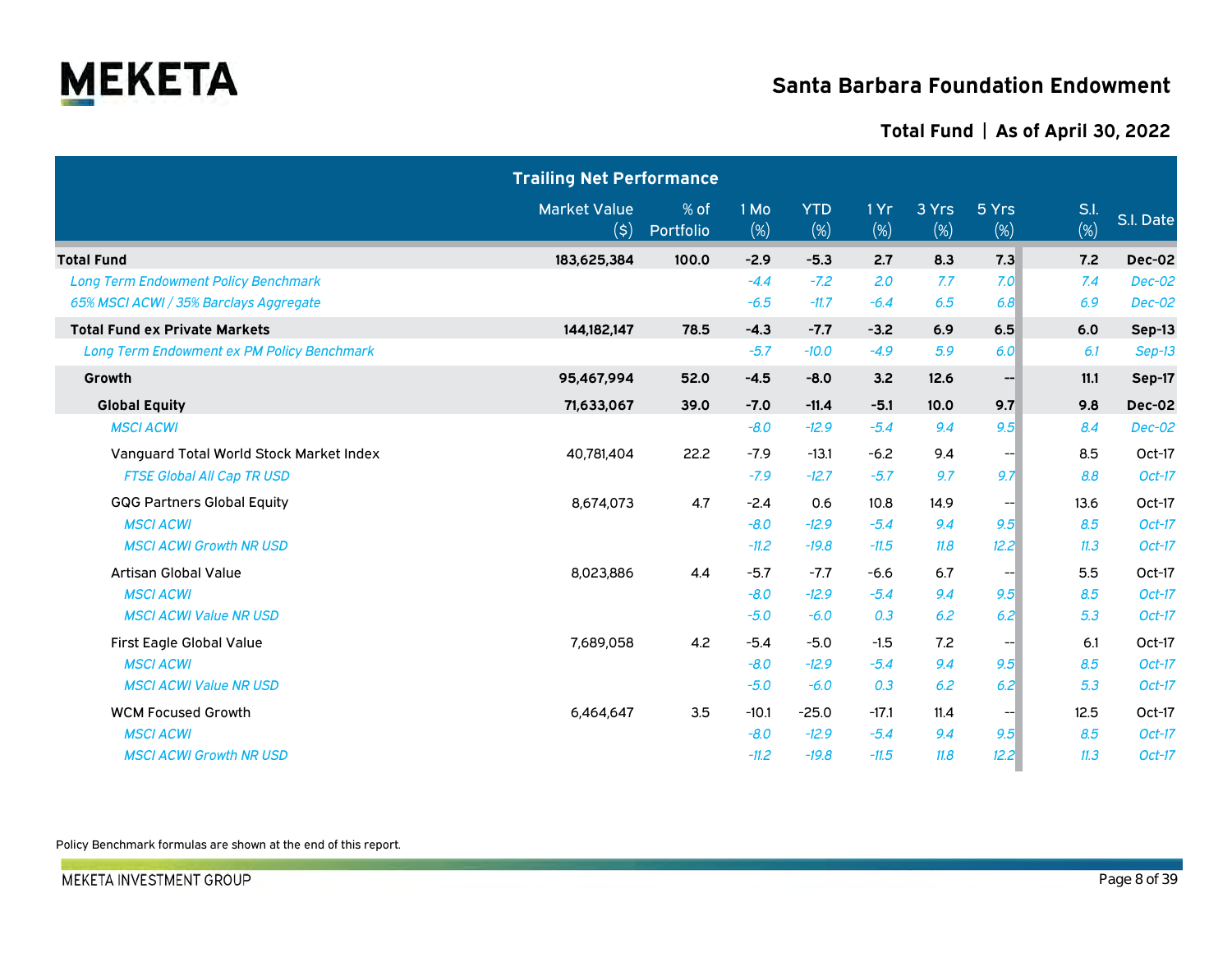

|                                                 | <b>Market Value</b><br>$(\boldsymbol{\mathsf{S}})$ | % of<br>Portfolio | 1 Mo<br>(%) | <b>YTD</b><br>(%) | 1 Yr<br>$(\%)$ | 3 Yrs<br>$(\%)$ | 5 Yrs<br>$(\%)$   | S.l.<br>(%) | S.I. Date     |
|-------------------------------------------------|----------------------------------------------------|-------------------|-------------|-------------------|----------------|-----------------|-------------------|-------------|---------------|
| <b>Private Equity</b>                           | 23,834,927                                         | 13.0              | 3.4         | 3.4               | 38.1           | 20.3            | 15.9              | 12.3        | Dec-03        |
| <b>Custom Private Equity Benchmark</b>          |                                                    |                   | 0.0         | 0.0               | 31.5           | 23.9            | 20.3              | 14.4        | <b>Dec-03</b> |
| <b>Income</b>                                   | 8,932,385                                          | 4.9               | $-2.9$      | $-6.2$            | $-4.0$         | 2.5             | --                | 2.6         | Sep-17        |
| <b>High Yield Bonds</b>                         | 5,087,595                                          | 2.8               | $-3.4$      | $-7.3$            | $-4.0$         | 3.5             | --1               | 3.5         | <b>Sep-17</b> |
| <b>Bloomberg US High Yield 2% Issuer Cap TR</b> |                                                    |                   | $-3.6$      | $-8.2$            | $-5.2$         | 2.8             | 3.7               | 3.5         | Sep-17        |
| SKY Harbor Broad High Yield                     | 5,087,595                                          | 2.8               | $-3.4$      | $-7.3$            | $-4.0$         | 3.5             | --                | 3.7         | Oct-18        |
| <b>Bloomberg US High Yield TR</b>               |                                                    |                   | $-3.6$      | $-8.2$            | $-5.2$         | 2.8             | 3.7               | 3.5         | Oct-18        |
| <b>Bank Loans</b>                               | 2,215,719                                          | 1.2               | 0.0         | 0.1               | 3.3            | 3.7             | $\qquad \qquad -$ | 3.8         | <b>Sep-17</b> |
| <b>Credit Suisse Leveraged Loans</b>            |                                                    |                   | 0.2         | 0.1               | 2.9            | 3.6             | 4.0               | 4.1         | Sep-17        |
| First Eagle Bank Loan Select                    | 2,215,719                                          | 1.2               | 0.0         | 0.1               | 3.3            | 3.7             | ---               | 3.9         | $Jan-18$      |
| <b>Credit Suisse Leveraged Loans</b>            |                                                    |                   | 0.2         | 0.1               | 2.9            | 3.6             | 4.0               | 4.0         | $Jan-18$      |
| <b>Emerging Market Bonds</b>                    | 1,629,071                                          | 0.9               | $-5.4$      | $-11.1$           | $-12.1$        | $-0.9$          | $- -$             | $-0.8$      | <b>Jan-18</b> |
| <b>EMD Custom Benchmark</b>                     |                                                    |                   | $-4.4$      | $-12.3$           | $-12.7$        | $-1.0$          | 0.5               | $-0.5$      | $Jan-18$      |
| MetLife Emerging Markets Debt                   | 1,629,071                                          | 0.9               | $-5.4$      | $-11.1$           | $-12.1$        | $-0.9$          | --                | $-0.8$      | Jan-18        |
| <b>MetLife Custom Benchmark</b>                 |                                                    |                   | $-4.4$      | $-12.3$           | $-12.7$        | $-1.0$          | 0.5               | $-0.5$      | $Jan-18$      |
| <b>Inflation Hedges</b>                         | 31,127,577                                         | 17.0              | $-0.3$      | 0.8               | 13.8           | 7.7             | $\qquad \qquad -$ | 5.5         | <b>Sep-17</b> |
| <b>TIPS</b>                                     | 3,061,929                                          | 1.7               | $-2.1$      | $-5.0$            | 0.6            | 5.2             | --                | 4.2         | Oct-17        |
| <b>Bloomberg US TIPS TR</b>                     |                                                    |                   | $-2.0$      | $-5.0$            | 0.7            | 5.4             | 3.9               | 4.3         | $Oct-17$      |
| <b>BlackRock TIPS</b>                           | 3,061,929                                          | 1.7               | $-2.1$      | $-5.0$            | 0.6            | 5.2             | --                | 4.2         | Oct-17        |
| <b>Bloomberg US TIPS TR</b>                     |                                                    |                   | $-2.0$      | $-5.0$            | 0.7            | 5.4             | 3.9               | 4.3         | $Oct-17$      |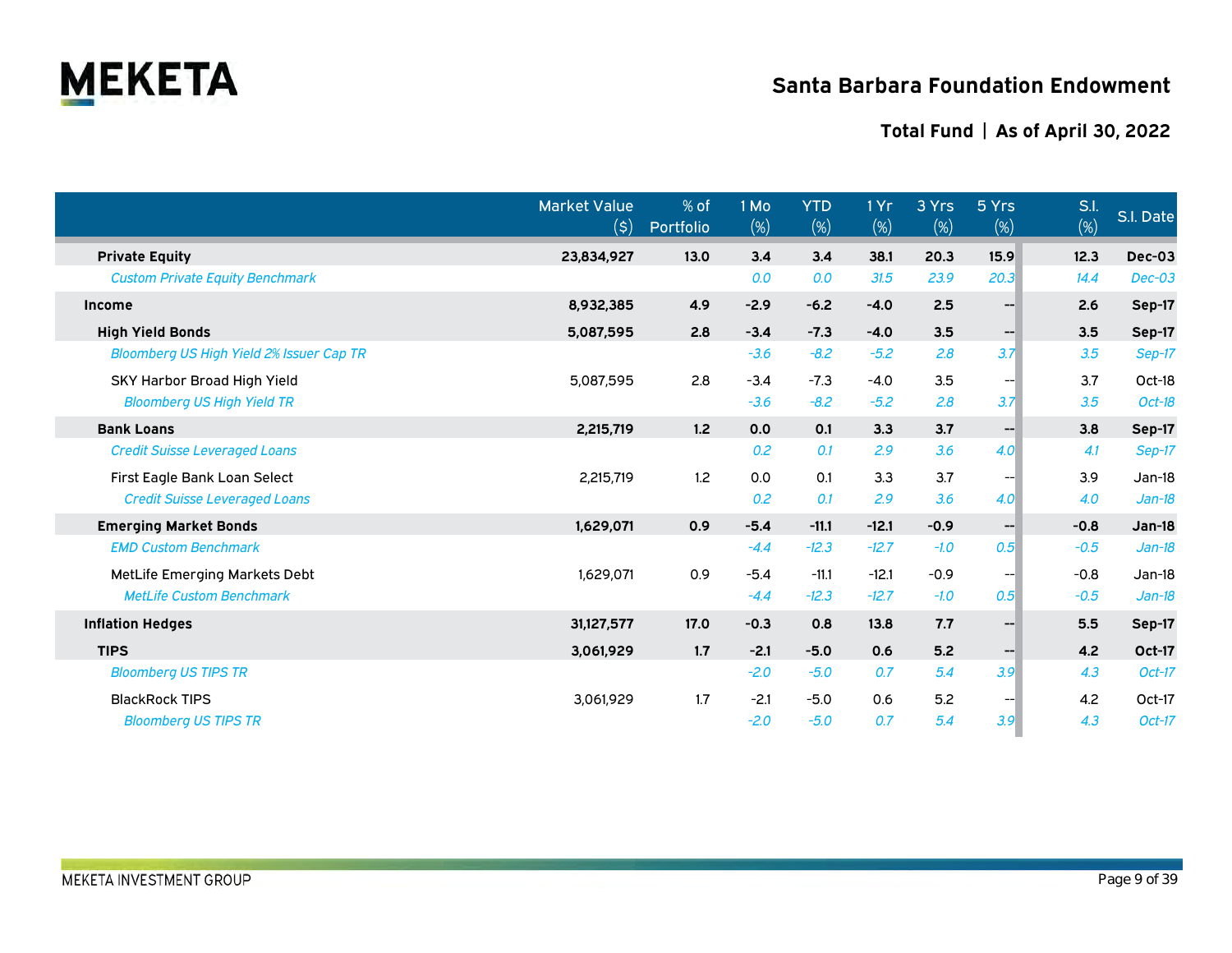

|                                                            | <b>Market Value</b><br>$(\boldsymbol{\mathsf{S}})$ | % of<br>Portfolio | 1 Mo<br>(%) | <b>YTD</b><br>(%) | 1 Yr<br>(%)         | 3 Yrs<br>$(\%)$                                     | 5 Yrs<br>$(\%)$   | S.l.<br>(%) | S.I. Date     |
|------------------------------------------------------------|----------------------------------------------------|-------------------|-------------|-------------------|---------------------|-----------------------------------------------------|-------------------|-------------|---------------|
| <b>Real Estate</b>                                         | 17,369,131                                         | 9.5               | $-2.0$      | $-1.0$            | 15.0                | 9.0                                                 | $- -$             | 7.0         | Sep-17        |
| <b>NCREIF ODCE</b>                                         |                                                    |                   | 0.0         | 7.4               | 28.5                | 11.3                                                | 9.9               | 10.2        | $Sep-17$      |
| <b>Public Real Estate (REITs)</b>                          | 6,988,520                                          | 3.8               | $-5.2$      | $-10.1$           | $-0.6$              | 4.4                                                 | 5.0               | 5.5         | <b>Oct-13</b> |
| Vanguard Real Estate Index                                 | 3,593,220                                          | 2.0               | $-4.1$      | $-9.9$            | 7.9                 | 9.9                                                 | --                | 11.3        | $Jun-18$      |
| <b>MSCI US Inv Mkt Real Estate 25-50 Transition GR USD</b> |                                                    |                   | $-4.2$      | $-9.9$            | 7.9                 | 10.0                                                |                   | 11.4        | $Jun-18$      |
| Vanguard Global ex-U.S. Real Estate                        | 3,395,300                                          | 1.8               | $-6.3$      | $-9.8$            | $-9.2$              | $-1.2$                                              |                   | $-0.6$      | $Jun-18$      |
| S&P Global Ex-U.S. Property Net TR USD                     |                                                    |                   | $-5.8$      | $-8.5$            | $-8.7$              | $-0.9$                                              | 2.4               | $-0.6$      | $Jun-18$      |
| <b>Private Real Estate</b>                                 | 10,380,611                                         | 5.7               | 0.2         | 7.0               | 31.1                | 12.4                                                | 8.1               | 4.9         | Dec-03        |
| <b>NCREIF ODCE</b>                                         |                                                    |                   | 0.0         | 7.4               | 28.5                | 11.3                                                | 9.9               | 8.8         | $Dec-03$      |
| <b>Private Green Real Assets</b>                           | 10,696,517                                         | 5.8               | 3.3         | 6.1               | $\hspace{0.05cm}$ – | $\qquad \qquad \qquad -$                            | --                | 6.1         | <b>Jan-22</b> |
| <b>Private Infrastructure</b>                              | 5,384,812                                          | 2.9               | 4.2         | 4.9               | 15.4                | 13.2                                                | $\qquad \qquad -$ | 14.9        | Sep-18        |
| CPI Seasonally Adjusted+3% (1q Lagged)                     |                                                    |                   | 0.9         | 3.9               | 10.7                | 6.9                                                 | 6.0               | 6.4         | Sep-18        |
| <b>Opportunistic Green Strategies</b>                      | 1,998,995                                          | 1.1               | 6.7         | 24.6              | 45.9                | $\hspace{0.05cm} -\hspace{0.05cm} -\hspace{0.05cm}$ | $- -$             | 8.1         | <b>Nov-19</b> |
| CPI Seasonally Adjusted + 4% (1q Lagged)                   |                                                    |                   | 1.0         | 4.2               | 11.8                | 7.9                                                 | 7.1               | 8.1         | $Nov-19$      |
| <b>Private Natural Resources</b>                           | 3,312,710                                          | 1.8               | 0.1         | $-0.1$            | 19.6                | $-6.1$                                              | $-4.8$            | $-1.4$      | Dec-13        |
| CPI Seasonally Adjusted + 4% (1q Lagged)                   |                                                    |                   | 1.0         | 4.2               | 11.8                | 7.9                                                 | 7.1               | 6.4         | $Dec-13$      |
| <b>Risk Mitigating</b>                                     | 44,371,666                                         | 24.2              | $-1.3$      | $-3.5$            | $-2.7$              | 3.2                                                 | --                | 2.8         | Sep-17        |
| <b>Investment Grade Bonds</b>                              | 29,025,533                                         | 15.8              | $-3.3$      | $-8.4$            | $-8.2$              | 1.0                                                 | 1.7               | 1.9         | Sep-13        |
| <b>Bloomberg US Aggregate TR</b>                           |                                                    |                   | $-3.8$      | $-9.5$            | $-8.5$              | 0.4                                                 | 1.2 <sup>1</sup>  | 2.0         | $Sep-13$      |
| <b>Community Capital CRA Qualified Investment Fund</b>     | 7,380,448                                          | 4.0               | $-2.3$      | $-6.4$            | $-6.9$              | $\overline{\phantom{a}}$                            | --                | $-4.8$      | Oct-20        |
| <b>Bloomberg US Int TR</b>                                 |                                                    |                   | $-2.5$      | $-7.1$            | $-7.3$              | 0.3                                                 | 1.0 <sup>1</sup>  | $-5.1$      | Oct-20        |
| <b>Access Capital Community Investment Fund</b>            | 7,303,522                                          | 4.0               | $-3.2$      | $-7.8$            | $-8.5$              | $\overline{\phantom{a}}$                            |                   | $-5.5$      | Oct-20        |
| <b>Bloomberg US Securitized MBS ABS CMBS TR</b>            |                                                    |                   | $-3.4$      | $-8.2$            | $-8.6$              | $-0.5$                                              | 0.6 <sup>1</sup>  | $-5.7$      | Oct-20        |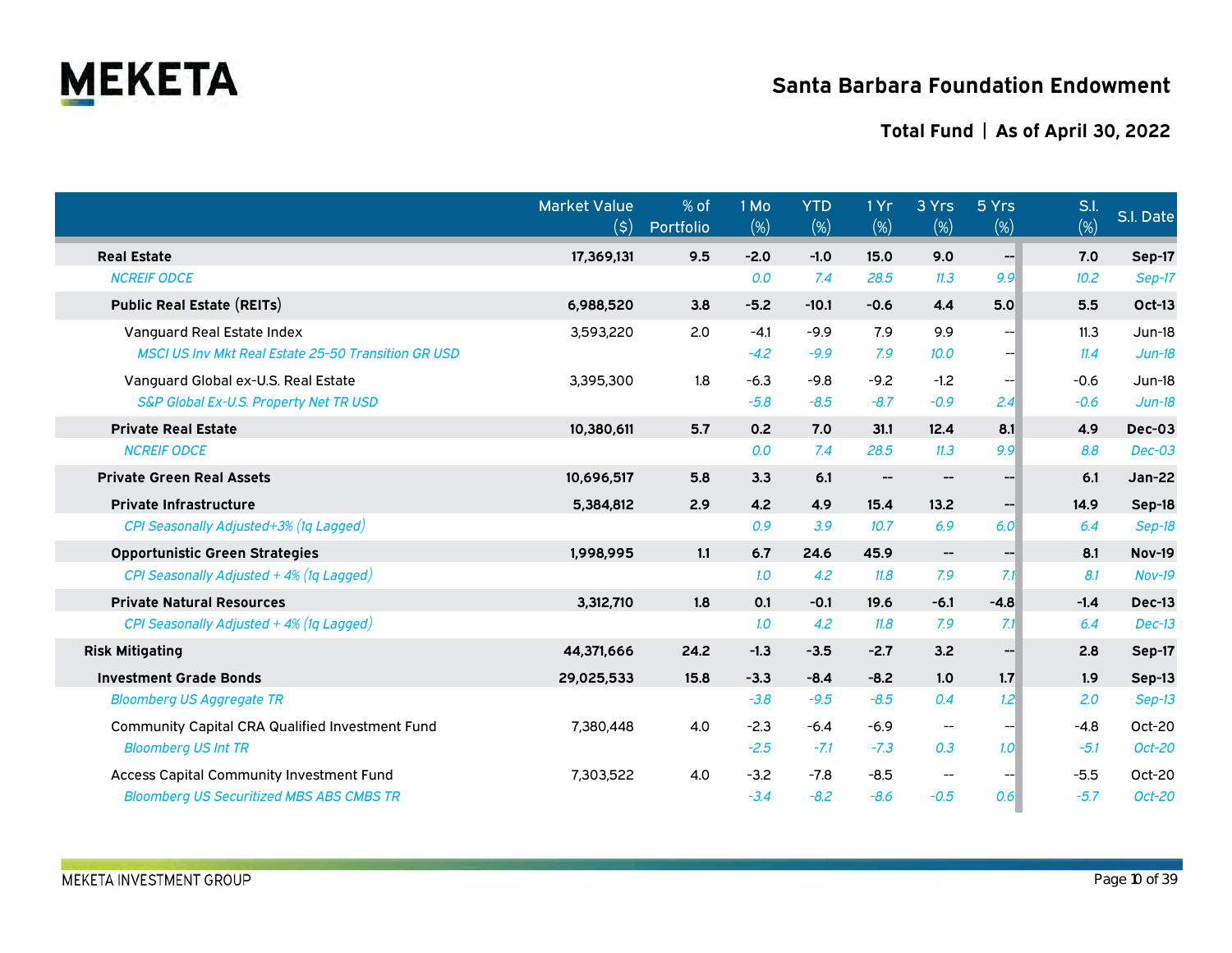

|                                             | <b>Market Value</b><br>$(\boldsymbol{\mathsf{S}})$ | % of<br>Portfolio | 1 Mo<br>$(\%)$ | <b>YTD</b><br>(%) | 1 Yr<br>$(\%)$           | 3 Yrs<br>$(\%)$          | 5 Yrs<br>$(\%)$ | S.I.<br>$(\%)$ | S.I. Date     |
|---------------------------------------------|----------------------------------------------------|-------------------|----------------|-------------------|--------------------------|--------------------------|-----------------|----------------|---------------|
| BlackRock U.S. Debt Index Fund              | 7,193,898                                          | 3.9               | $-3.8$         | $-9.4$            | $-8.5$                   | 0.4                      | --              | 1.6            | Oct-18        |
| <b>Bloomberg US Aggregate TR</b>            |                                                    |                   | $-3.8$         | $-9.5$            | $-8.5$                   | 0.4                      | 1.2             | 1.6            | Oct-18        |
| Baird Aggregate Bond Fund                   | 7,147,665                                          | 3.9               | $-3.8$         | $-9.9$            | $-8.9$                   | 0.7                      |                 | 1.9            | Oct-18        |
| <b>Bloomberg US Aggregate TR</b>            |                                                    |                   | $-3.8$         | $-9.5$            | $-8.5$                   | 0.4                      | 1.2             | 1.6            | Oct-18        |
| <b>Long-Term Government Bonds</b>           | 3,015,625                                          | 1.6               | $-8.9$         | $-18.2$           | $-12.1$                  | 0.9                      | --              | 1.8            | Apr-18        |
| <b>Bloomberg US Treasury Long TR</b>        |                                                    |                   | $-8.9$         | $-18.5$           | $-12.2$                  | 0.7                      | 1.7             | 1.6            | Apr-18        |
| <b>BlackRock Long Term Government Index</b> | 3,015,625                                          | 1.6               | $-8.9$         | $-18.2$           | $-12.1$                  | 0.9                      | --              | 1.8            | Apr-18        |
| <b>Bloomberg US Treasury Long TR</b>        |                                                    |                   | $-8.9$         | $-18.5$           | $-12.2$                  | 0.7                      | 1.7             | 1.6            | Apr-18        |
| <b>Hedge Funds</b>                          | 12,330,508                                         | 6.7               | 5.8            | 16.0              | 12.0                     | 6.4                      | $-0.2$          | 1.6            | May-04        |
| <b>HFRI FOF: Diversified Index</b>          |                                                    |                   | $-0.4$         | $-1.9$            | 0.0                      | 5.7                      | 4.6             | 3.4            | May-04        |
| <b>Risk Mitigating Strategies</b>           | 12,330,508                                         | 6.7               | 5.8            | 16.0              | 11.9                     | $-\!$                    | --              | 8.0            | <b>Oct-19</b> |
| <b>RMS Custom Benchmark</b>                 |                                                    |                   | 2.0            | 6.6               | 7.8                      | $\overline{\phantom{m}}$ |                 | 7.3            | Oct-19        |
| <b>BH-DG Systematic Trading Master Fund</b> | 3,762,329                                          | 2.0               | 8.7            | 30.5              | 28.6                     | $\overline{\phantom{a}}$ |                 | 19.3           | Oct-19        |
| <b>Barclay CTA Index</b>                    |                                                    |                   | 2.4            | 7.1               | 8.4                      | 6.8                      | 4.1             | 6.7            | Oct-19        |
| <b>Graham Quant Macro</b>                   | 3,169,069                                          | 1.7               | 6.4            | 19.2              | $\overline{\phantom{a}}$ | $\overline{\phantom{a}}$ |                 | 14.6           | Aug-21        |
| <b>HFRI Macro (Total) Index</b>             |                                                    |                   | 2.8            | 9.7               | 10.7                     | 8.6                      | 5.4             | 9.7            | Aug-21        |
| 36 South Kohinoor Series                    | 2,707,462                                          | 1.5               | 6.8            | 11.6              | 6.7                      | $\overline{\phantom{a}}$ |                 | 8.0            | Oct-19        |
| <b>HFRI Macro (Total) Index</b>             |                                                    |                   | 2.8            | 9.7               | 10.7                     | 8.6                      | 5.4             | 8.8            | Oct-19        |
| Juniperus Insurance Opportunity Fund        | 2,691,648                                          | 1.5               | 0.3            | 1.3               |                          | $\overline{\phantom{m}}$ |                 | $-2.1$         | $Jul-21$      |
| <b>Eurekahedge ILS Advisers Index</b>       |                                                    |                   | 0.0            | 0.3               | 1.3                      | 2.1                      | $-1.0$          | 0.4            | $Jul-21$      |
| Cash                                        | 3,725,762                                          | 2.0               |                |                   |                          |                          |                 |                |               |
| Cash, Deposits & Money Market Funds         | 3,725,762                                          | 2.0               |                |                   |                          |                          |                 |                |               |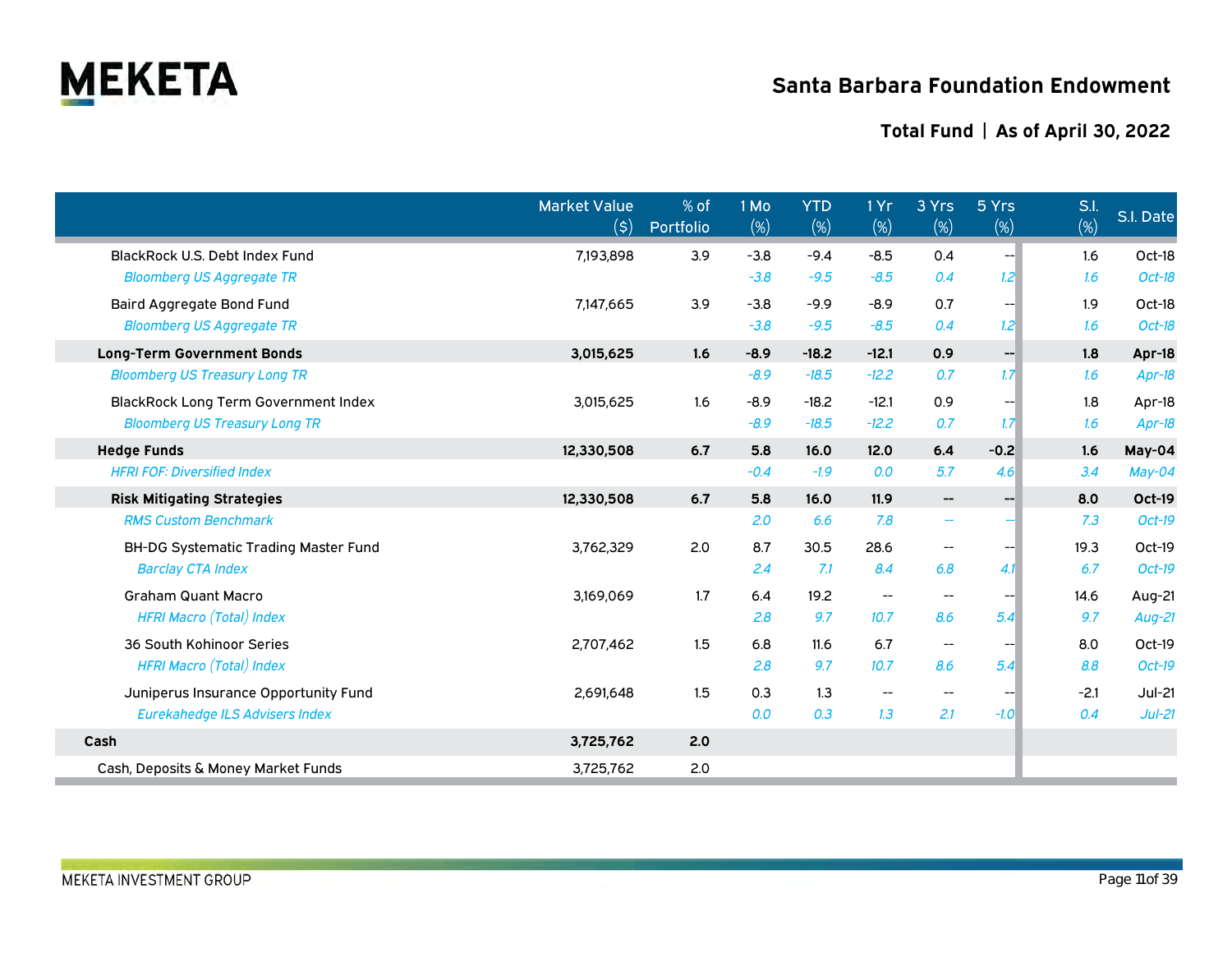

| <b>Benchmark History</b> |                      |                                                                                                                                                                                                                                                                                                                                                                                                                             |  |  |  |  |  |  |  |  |
|--------------------------|----------------------|-----------------------------------------------------------------------------------------------------------------------------------------------------------------------------------------------------------------------------------------------------------------------------------------------------------------------------------------------------------------------------------------------------------------------------|--|--|--|--|--|--|--|--|
|                          | As of April 30, 2022 |                                                                                                                                                                                                                                                                                                                                                                                                                             |  |  |  |  |  |  |  |  |
| <b>Total Fund</b>        |                      |                                                                                                                                                                                                                                                                                                                                                                                                                             |  |  |  |  |  |  |  |  |
| 1/1/2022                 | Present              | 44.7% MSCI ACWI / 11.5% Custom Private Equity Benchmark / 5% NCREIF ODCE / 3% FTSE EPRA/NAREIT Developed Liquid Index USD TR / 2.8%<br>CPI Seasonally Adjusted+3% (1q Lagged) / 0.9% Farmland / 0.5% Opportunistic Green Strategies / 1.6% CPI Seasonally Adjusted + 4% (1q<br>Lagged) / 22% Bloomberg US Aggregate TR / 6% RMS Custom Benchmark / 2% 91 Day T-Bills                                                        |  |  |  |  |  |  |  |  |
| 1/1/2021                 | 12/31/2021           | 36% MSCI ACWI / 10% Private Equity / 6% Bloomberg US High Yield TR / 3% Credit Suisse Leveraged Loans / 3% EMD Custom Benchmark / 4%<br>Bloomberg US TIPS TR / 6% Private Real Estate / 2% FTSE EPRA/NAREIT Developed Liquid Index USD TR / 3% Private Infrastructure / 4%<br>Private Natural Resources / 11% Bloomberg US Aggregate TR / 4% Bloomberg US Treasury Long TR / 6% RMS Custom Benchmark / 2% 91 Day<br>T-Bills |  |  |  |  |  |  |  |  |
| 1/1/2020                 | 12/31/2020           | 36% MSCI ACWI / 9% Private Equity / 6% Bloomberg US High Yield TR / 3% Credit Suisse Leveraged Loans / 3% EMD Custom Benchmark / 6%<br>Bloomberg US TIPS TR / 5% Private Real Estate / 3% FTSE EPRA/NAREIT Developed Liquid Index USD TR / 2% Private Infrastructure / 3%<br>Private Natural Resources / 12% Bloomberg US Aggregate TR / 4% Bloomberg US Treasury Long TR / 6% RMS Custom Benchmark / 2% 91 Day<br>T-Bills  |  |  |  |  |  |  |  |  |
| 1/1/2019                 | 12/31/2019           | 36% MSCI ACWI / 8% Private Equity / 6% Bloomberg US High Yield TR / 3% Credit Suisse Leveraged Loans / 3% EMD Custom Benchmark / 7%<br>Bloomberg US TIPS TR / 3% FTSE EPRA/NAREIT Developed Liquid Index USD TR / 5% Private Real Estate / 3% Private Natural Resources / 19%<br>Bloomberg US Aggregate TR / 4% Bloomberg US Treasury Long TR / 2% 91 Day T-Bills / 1% Private Infrastructure                               |  |  |  |  |  |  |  |  |
| 1/1/2018                 | 12/31/2018           | 36% MSCI ACWI / 8% Private Equity / 6% Bloomberg US High Yield TR / 3% Credit Suisse Leveraged Loans / 3% EMD Custom Benchmark / 7%<br>Bloomberg US TIPS TR / 4% FTSE EPRA/NAREIT Developed Liquid Index USD TR / 4% Private Real Estate / 3% Private Natural Resources / 22%<br>Bloomberg US Aggregate TR / 2% Bloomberg US Treasury Long TR / 2% 91 Day T-Bills                                                           |  |  |  |  |  |  |  |  |
| 10/1/2017                | 12/31/2017           | 40% MSCI ACWI / 7% Private Equity / 6% Bloomberg US High Yield TR / 3% Credit Suisse Leveraged Loans / 3% EMD Custom Benchmark / 6%<br>Bloomberg US TIPS TR / 4% FTSE EPRA/NAREIT Developed Liquid Index USD TR / 3% Private Natural Resources / 25% Bloomberg US<br>Aggregate TR / 3% 91 Day T-Bills                                                                                                                       |  |  |  |  |  |  |  |  |
| 2/1/2017                 | 9/30/2017            | 34.5% Bloomberg US Aggregate TR / 6.9% Bloomberg US High Yield TR / 2.3% DJ Global ex US Real Estate Securities Index / 2.3% DJ US Select<br>REIT TR USD / 12.7% MSCI EAFE / 2.3% MSCI Emerging Markets / 30.9% Russell 3000 / 5.8% HFRI FOF: Diversified Index / 2.3% 91 Day T-Bills                                                                                                                                       |  |  |  |  |  |  |  |  |
| Inception                | 1/31/2017            | Policy benchmark provided by prior consultant                                                                                                                                                                                                                                                                                                                                                                               |  |  |  |  |  |  |  |  |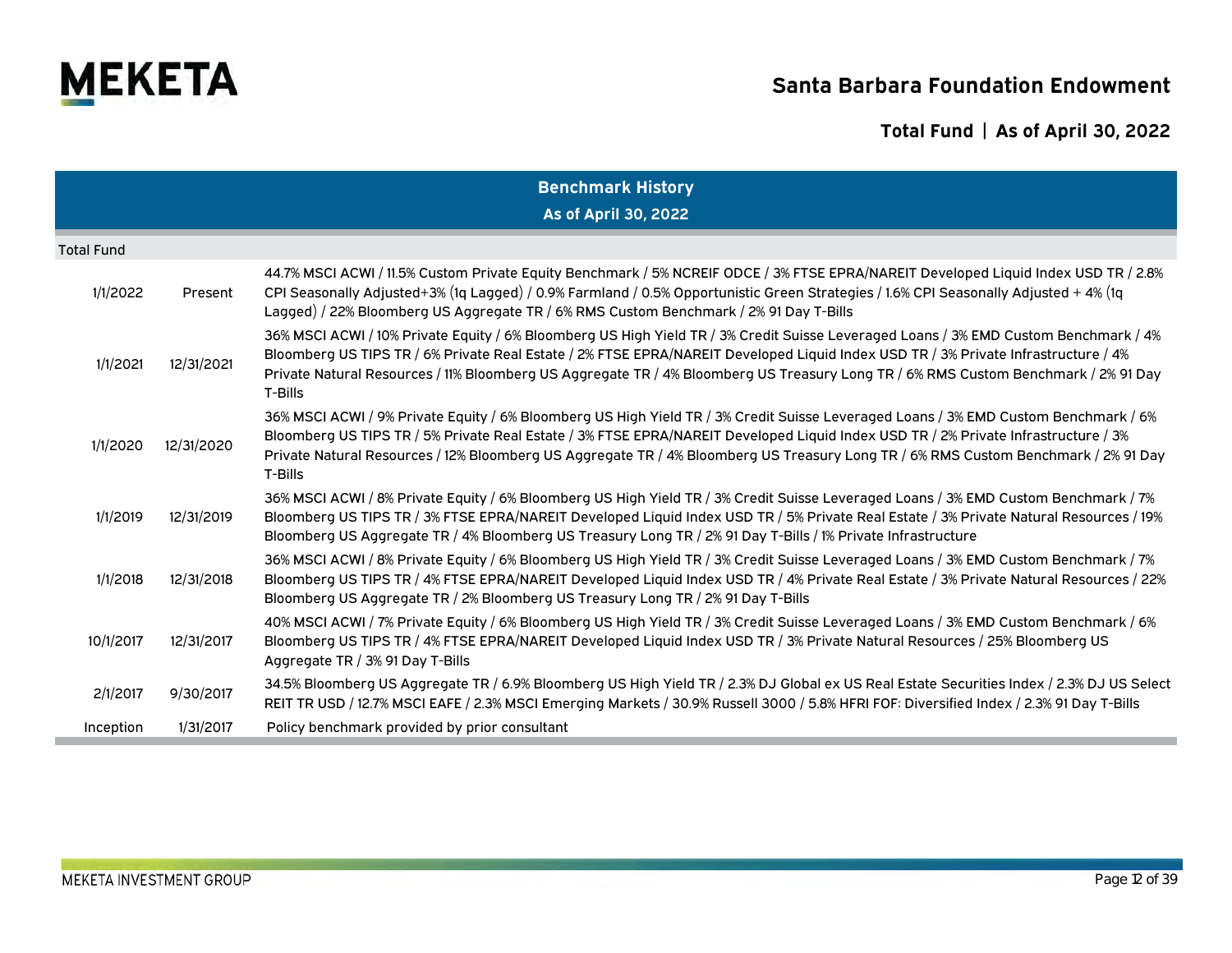

# **Total Fund ex Private Markets | As of April 30, 2022**

|                              | <b>Benchmark History</b>             |                                                                                                                                                                                                                                                                                                                                               |  |  |  |  |  |  |  |  |
|------------------------------|--------------------------------------|-----------------------------------------------------------------------------------------------------------------------------------------------------------------------------------------------------------------------------------------------------------------------------------------------------------------------------------------------|--|--|--|--|--|--|--|--|
|                              |                                      | As of April 30, 2022                                                                                                                                                                                                                                                                                                                          |  |  |  |  |  |  |  |  |
|                              | <b>Total Fund ex Private Markets</b> |                                                                                                                                                                                                                                                                                                                                               |  |  |  |  |  |  |  |  |
| 1/1/2022                     | Present                              | 57.53% MSCI ACWI / 3.86% FTSE EPRA/NAREIT Developed Liquid Index USD TR / 28.32% Bloomberg US Aggregate TR / 7.72% RMS Custom<br>Benchmark / 2.57% 91 Day T-Bills                                                                                                                                                                             |  |  |  |  |  |  |  |  |
| 1/1/2021                     | 12/31/2021                           | 46.75% MSCI ACWI / 7.79% Bloomberg US High Yield TR / 3.9% Credit Suisse Leveraged Loans / 3.9% EMD Custom Benchmark / 5.19%<br>Bloomberg US TIPS TR / 2.6% FTSE EPRA/NAREIT Developed Liquid Index USD TR / 14.29% Bloomberg US Aggregate TR / 5.19% Bloomberg US<br>Treasury Long TR / 7.79% RMS Custom Benchmark / 2.60% 91 Day T-Bills    |  |  |  |  |  |  |  |  |
| 1/1/2020                     | 12/31/2020                           | 44.44% MSCI ACWI / 7.41% Bloomberg US High Yield TR / 3.70% Credit Suisse Leveraged Loans / 3.70% EMD Custom Benchmark / 7.41%<br>Bloomberg US TIPS TR / 3.70% FTSE EPRA/NAREIT Developed Liquid Index USD TR / 14.81% Bloomberg US Aggregate TR / 4.94% Bloomberg<br>US Treasury Long TR / 7.41% RMS Custom Benchmark / 2.48% 91 Day T-Bills |  |  |  |  |  |  |  |  |
| 1/1/2019                     | 12/31/2019                           | 43.37% MSCI ACWI / 7.23% Bloomberg US High Yield TR / 3.62% Credit Suisse Leveraged Loans / 3.62% EMD Custom Benchmark / 8.43%<br>Bloomberg US TIPS TR / 3.61% FTSE EPRA/NAREIT Developed Liquid Index USD TR / 22.89% Bloomberg US Aggregate TR / 4.82% Bloomberg<br>US Treasury Long TR / 2.41% 91 Day T-Bills                              |  |  |  |  |  |  |  |  |
| 1/1/2018                     | 12/31/2018                           | 42.35% MSCI ACWI / 7.06% Bloomberg US High Yield TR / 3.53% Credit Suisse Leveraged Loans / 3.53% EMD Custom Benchmark / 8.24%<br>Bloomberg US TIPS TR / 4.71% FTSE EPRA/NAREIT Developed Liquid Index USD TR / 25.88% Bloomberg US Aggregate TR / 2.35% Bloomberg<br>US Treasury Long TR / 2.35% 91 Day T-Bills                              |  |  |  |  |  |  |  |  |
| 10/1/2017                    | 12/31/2017                           | 44.45% MSCI ACWI / 6.67% Bloomberg US High Yield TR / 3.33% Credit Suisse Leveraged Loans / 3.33% EMD Custom Benchmark / 6.67%<br>Bloomberg US TIPS TR / 4.44% FTSE EPRA/NAREIT Developed Liquid Index USD TR / 27.78% Bloomberg US Aggregate TR / 3.33% 91 Day T-Bills                                                                       |  |  |  |  |  |  |  |  |
| 2/1/2017                     | 9/30/2017                            | 34.5% Bloomberg US Aggregate TR / 6.9% Bloomberg US High Yield TR / 2.3% DJ Global ex US Real Estate Securities Index / 2.3% DJ US Select<br>REIT TR USD / 12.7% MSCI EAFE / 2.3% MSCI Emerging Markets / 30.9% Russell 3000 / 5.8% HFRI FOF: Diversified Index / 2.3% 91 Day T-Bills                                                         |  |  |  |  |  |  |  |  |
|                              |                                      |                                                                                                                                                                                                                                                                                                                                               |  |  |  |  |  |  |  |  |
| <b>Emerging Market Bonds</b> |                                      |                                                                                                                                                                                                                                                                                                                                               |  |  |  |  |  |  |  |  |
| 1/1/2018                     | Present                              | 35% JP Morgan EMBI Global TR / 35% JP Morgan CEMBI Broad Diversified TR USD / 30% JP Morgan GBI EM Global Diversified TR USD                                                                                                                                                                                                                  |  |  |  |  |  |  |  |  |

### Risk Mitigating Strategies

| 7/1/2021  | Present   | 50% HFRI Macro (Total) Index / 25% Barclay CTA Index / 25% Eurekahedge ILS Advisers Index |  |
|-----------|-----------|-------------------------------------------------------------------------------------------|--|
| 10/1/2019 | 6/30/2021 | 67% HFRI Macro (Total) Index / 33% Barclay CTA Index                                      |  |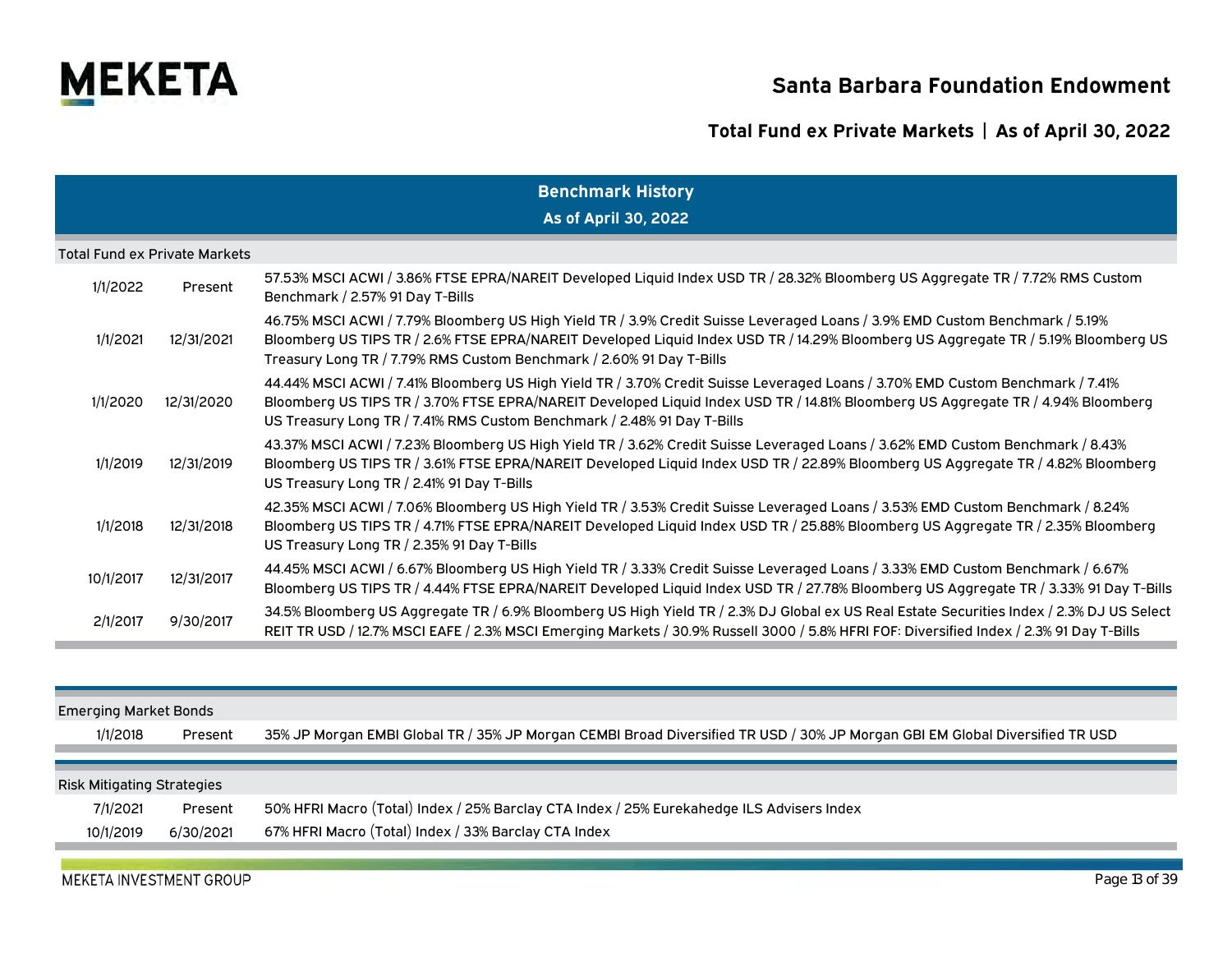

**Focus Growth Blend**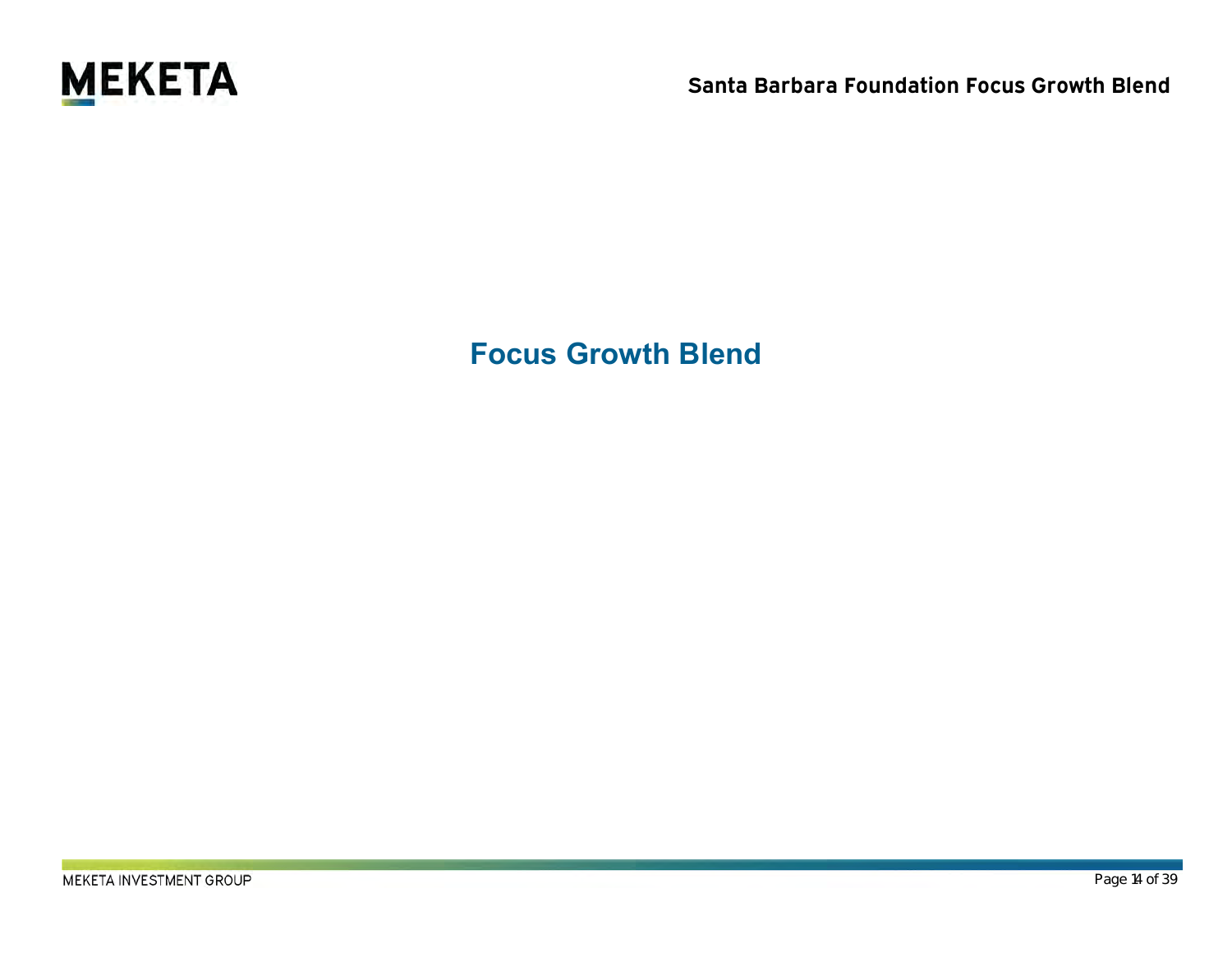

### **Total Fund | As of April 30, 2022**

### **Portfolio Objective**

The objective of the Focus Growth Blend Portfolio is to provide a prudent level of total return, with an emphasis on capital appreciation. The portfolio has more exposure to equities than fixed income in an effort to provide long term capital growth. Distributions from the portfolio are not restricted by a spending policy. Therefore, the portfolio is invested in 100% liquid assets, including a diversified pool of global equities, fixed income, real assets, and cash. The portfolio has a large allocation to Growth assets, as a result, has a higher expected return and higher volatility than the more conservative Focus Income Blend Portfolio.

| <b>Summary of Cash Flows</b>  |                   |               |  |  |  |  |  |  |  |
|-------------------------------|-------------------|---------------|--|--|--|--|--|--|--|
|                               | <b>Last Month</b> | Year-To-Date  |  |  |  |  |  |  |  |
| <b>Beginning Market Value</b> | \$33,601,824      | \$35,001,795  |  |  |  |  |  |  |  |
| Net Cash Flow                 | \$826.571         | \$700.112     |  |  |  |  |  |  |  |
| Net Investment Change         | $-51.852.306$     | $-53.125.818$ |  |  |  |  |  |  |  |
| <b>Ending Market Value</b>    | \$32,576,089      | \$32,576,089  |  |  |  |  |  |  |  |

2014

**Market Value History** S.I. to Date

2016

Year

2018



2020

\$40

\$30

\$20

\$10

\$0

2012

Millions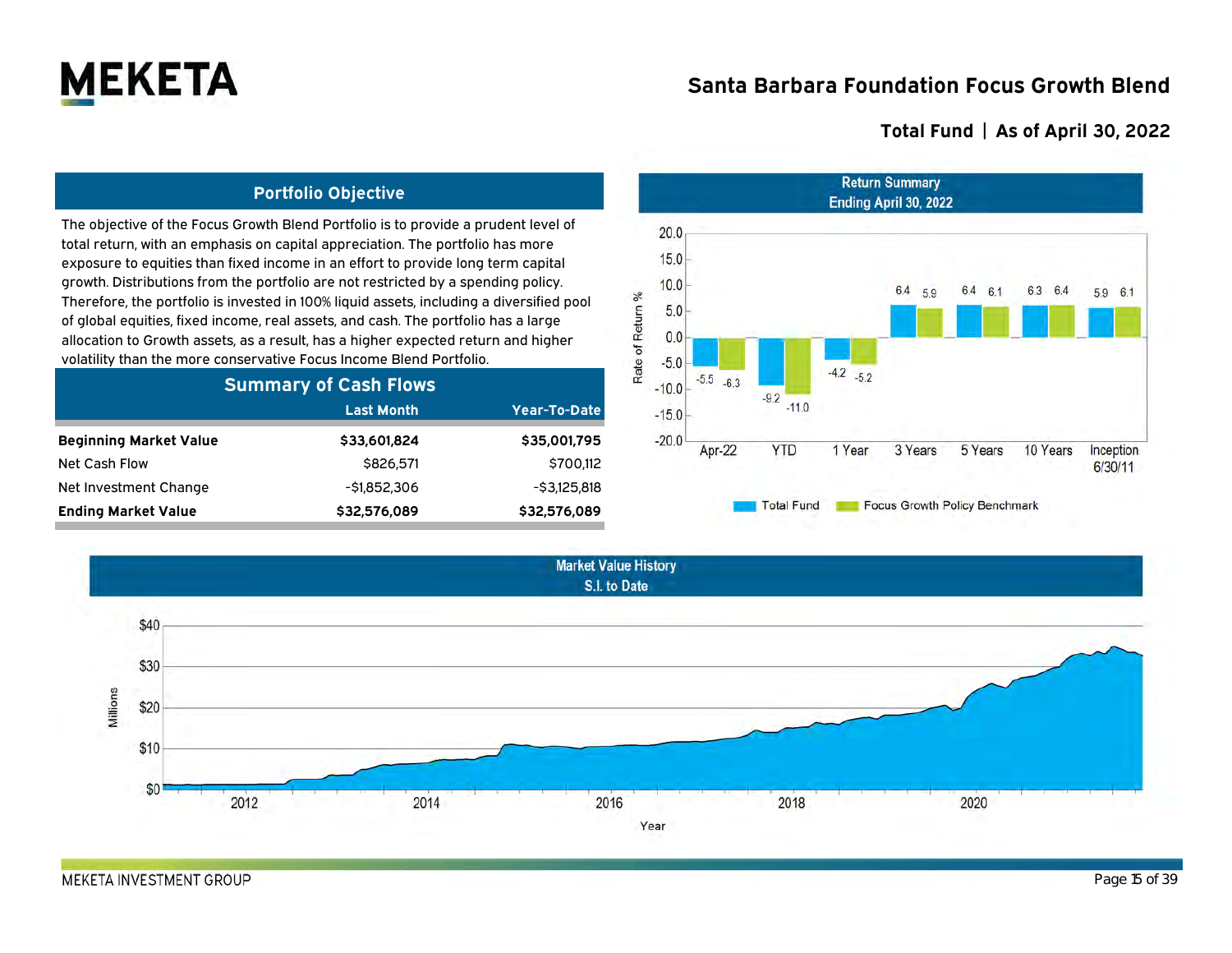

### **Total Fund | As of April 30, 2022**

| <b>Actual vs Target Allocation (%)</b> |      | <b>Asset Allocation vs. Target</b><br>As Of April 30, 2022 |                                  |                       |        |                   |                     |                                       |  |  |  |
|----------------------------------------|------|------------------------------------------------------------|----------------------------------|-----------------------|--------|-------------------|---------------------|---------------------------------------|--|--|--|
| Growth                                 | 57.0 |                                                            | <b>Current</b><br><b>Balance</b> | Current<br>Allocation | Policy | <b>Difference</b> | <b>Policy Range</b> | <b>Within</b><br><b>IPS</b><br>Range? |  |  |  |
|                                        | 62.0 | Growth                                                     | \$18,581,379                     | 57.0%                 | 62.0%  | $-5.0%$           | 52.0% - 72.0%       | <b>Yes</b>                            |  |  |  |
|                                        |      | <b>Global Equity</b>                                       | \$18,581,379                     | 57.0%                 | 62.0%  | $-5.0%$           | 52.0% - 72.0%       | <b>Yes</b>                            |  |  |  |
| 4.0                                    |      | <b>Income</b>                                              | \$1,314,880                      | 4.0%                  | 0.0%   | 4.0%              | $0.0\% - 13.0\%$    | <b>Yes</b>                            |  |  |  |
| Income<br>0.0                          |      | <b>High Yield Bonds</b>                                    | \$535,396                        | 1.6%                  | 0.0%   | 1.6%              | $0.0\% - 6.0\%$     | <b>Yes</b>                            |  |  |  |
|                                        |      | <b>Bank Loans</b>                                          | \$454,366                        | 1.4%                  | 0.0%   | 1.4%              | $0.0\% - 4.0\%$     | <b>Yes</b>                            |  |  |  |
|                                        | 15.2 | <b>Emerging Market Bonds</b>                               | \$325,118                        | 1.0%                  | 0.0%   | 1.0%              | $0.0\% - 3.0\%$     | <b>Yes</b>                            |  |  |  |
| <b>Inflation Hedges</b>                |      | <b>Inflation Hedges</b>                                    | \$4,963,470                      | 15.2%                 | 15.0%  | 0.2%              | 10.0% - 20.0%       | <b>Yes</b>                            |  |  |  |
|                                        | 15.0 | <b>TIPS</b>                                                | \$2,303,203                      | 7.1%                  | 7.0%   | 0.1%              | $3.0\% - 11.0\%$    | <b>Yes</b>                            |  |  |  |
|                                        |      | Public Real Estate (REITs)                                 | \$2,357,152                      | 7.2%                  | 8.0%   | $-0.8%$           | $3.0\% - 13.0\%$    | <b>Yes</b>                            |  |  |  |
|                                        | 19.4 | Infrastructure                                             | \$303,114                        | 0.9%                  | 0.0%   | 0.9%              | $0.0\% - 4.0\%$     | <b>Yes</b>                            |  |  |  |
| <b>Risk Mitigating</b>                 | 20.0 | <b>Risk Mitigating</b>                                     | \$6,312,143                      | 19.4%                 | 20.0%  | $-0.6%$           | 15.0% - 25.0%       | <b>Yes</b>                            |  |  |  |
|                                        |      | <b>Investment Grade Bonds</b>                              | \$5,799,731                      | 17.8%                 | 20.0%  | $-2.2%$           | 15.0% - 25.0%       | <b>Yes</b>                            |  |  |  |
| 4.3                                    |      | Long Term Government Bonds                                 | \$512,412                        | 1.6%                  | 0.0%   | 1.6%              | $0.0\% - 6.0\%$     | <b>Yes</b>                            |  |  |  |
| <b>Cash Equivalents</b>                |      | <b>Cash Equivalents</b>                                    | \$1,404,217                      | 4.3%                  | 3.0%   | 1.3%              | $1.0\% - 5.0\%$     | <b>Yes</b>                            |  |  |  |
| 3.0                                    |      | <b>Cash Equivalents</b>                                    | \$1,404,217                      | 4.3%                  | 3.0%   | 1.3%              | $1.0\% - 5.0\%$     | <b>Yes</b>                            |  |  |  |
|                                        |      | <b>Total</b>                                               | \$32,576,089                     | 100.0%                | 100.0% |                   |                     |                                       |  |  |  |

0 10 20 30 40 50 60 70

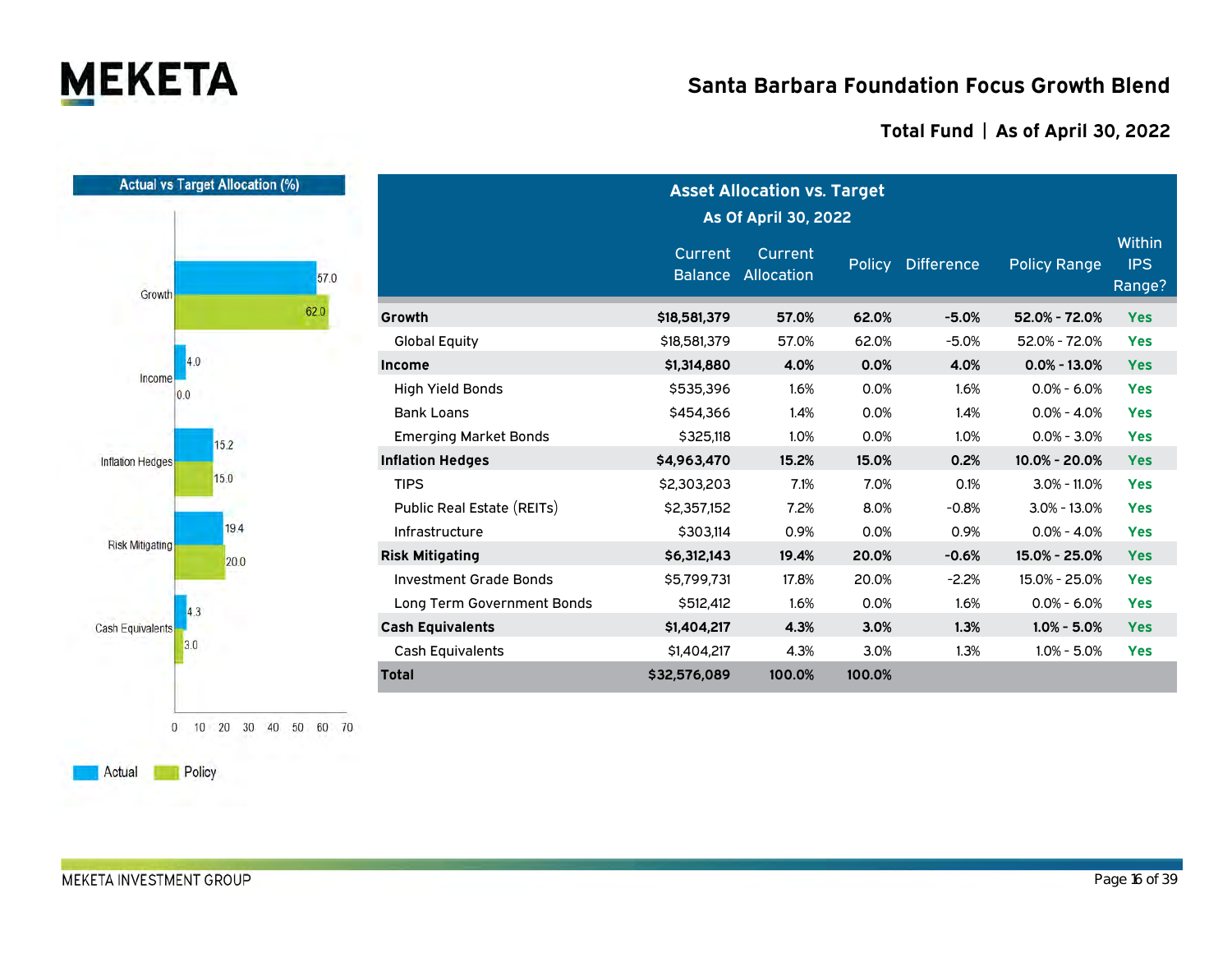

|                                                 | <b>Asset Class Performance Summary</b>        |                   |                |                   |             |              |                                                   |               |              |               |
|-------------------------------------------------|-----------------------------------------------|-------------------|----------------|-------------------|-------------|--------------|---------------------------------------------------|---------------|--------------|---------------|
|                                                 | <b>Market Value</b><br>$(\boldsymbol{\zeta})$ | % of<br>Portfolio | 1 Mo<br>$(\%)$ | <b>YTD</b><br>(%) | 1 Yr<br>(%) | 3 Yrs<br>(%) | 5 Yrs<br>$(\%)$                                   | 10 Yrs<br>(%) | S.I.<br>(% ) | S.I. Date     |
| <b>Total Fund</b>                               | 32,576,089                                    | 100.0             | $-5.5$         | $-9.2$            | $-4.2$      | 6.4          | 6.4                                               | 6.3           | 5.9          | <b>Jun-11</b> |
| <b>Focus Growth Policy Benchmark</b>            |                                               |                   | $-6.3$         | $-11.0$           | $-5.2$      | 5.9          | 6.1                                               | 6.4           | 6.1          | $Jun-11$      |
| Growth                                          | 18.581.379                                    | 57.0              | $-7.1$         | $-11.6$           | $-5.2$      | 10.1         | $\overline{\phantom{a}}$                          | --            | 9.5          | Sep-17        |
| <b>Global Equity</b>                            | 18,581,379                                    | 57.0              | $-7.1$         | $-11.6$           | $-5.2$      | 10.1         | 10.1                                              | 9.7           | 8.8          | $Jun-11$      |
| <b>MSCI ACWI</b>                                |                                               |                   | $-8.0$         | $-12.9$           | $-5.4$      | 9.4          | 9.5                                               | 9.2           | 8.3          | $Jun-11$      |
| <b>Income</b>                                   | 1,314,880                                     | 4.0               | $-2.7$         | $-5.7$            | $-3.5$      | 2.6          | $\hspace{0.05cm}-\hspace{0.05cm}-\hspace{0.05cm}$ | --1           | 2.8          | Sep-17        |
| <b>High Yield Bonds</b>                         | 535,396                                       | 1.6               | $-3.4$         | $-7.3$            | $-4.0$      | 3.5          | $\overline{\phantom{a}}$                          | --            | 3.6          | Sep-17        |
| Bloomberg US High Yield 2% Issuer Cap TR        |                                               |                   | $-3.6$         | $-8.2$            | $-5.2$      | 2.8          | 3.7                                               | 5.3           | 3.5          | Sep-17        |
| <b>Bank Loans</b>                               | 454,366                                       | 1.4               | 0.0            | 0.1               | 3.3         | 3.6          | $\hspace{0.05cm}$                                 |               | 3.8          | Sep-17        |
| <b>Credit Suisse Leveraged Loans</b>            |                                               |                   | 0.2            | 0.1               | 2.9         | 3.6          | 4.0                                               | 4.4           | 4.1          | Sep-17        |
| <b>Emerging Market Bonds</b>                    | 325,118                                       | 1.0               | $-5.4$         | $-11.1$           | $-12.1$     | $-0.9$       | $\hspace{0.05cm}$                                 | --            | $-0.8$       | <b>Jan-18</b> |
| <b>EMD Custom Benchmark</b>                     |                                               |                   | $-4.4$         | $-12.3$           | $-12.7$     | $-1.0$       | 0.5                                               | 1.9           | $-0.5$       | $Jan-18$      |
| <b>Inflation Hedges</b>                         | 4,963,470                                     | 15.2              | $-3.7$         | $-4.2$            | 2.8         | 6.6          | $\hspace{0.05cm}$                                 | --            | 5.3          | Sep-17        |
| <b>TIPS</b>                                     | 2,303,203                                     | 7.1               | $-2.1$         | $-5.0$            | 0.6         | 5.2          | $\overline{\phantom{a}}$                          | --1           | 4.2          | Oct-17        |
| <b>Bloomberg US TIPS TR</b>                     |                                               |                   | $-2.0$         | $-5.0$            | 0.7         | 5.4          | 3.9                                               | 2.3           | 4.3          | $Oct-17$      |
| <b>Public Real Estate (REITs)</b>               | 2,357,152                                     | 7.2               | $-5.2$         | $-10.0$           | $-0.6$      | 4.4          | $\hspace{0.05cm}$                                 | --            | 4.8          | Sep-17        |
| FTSE EPRA/NAREIT Developed Liquid Index USD TR  |                                               |                   | $-5.3$         | $-9.4$            | 3.0         | 4.2          | 5.3                                               | 5.9           | 4.9          | Sep-17        |
| Infrastructure                                  | 303,114                                       | 0.9               | $-4.0$         | 2.6               | 7.3         | 5.3          | $\hspace{0.05cm}$                                 | --            | $6.2$        | Mar-18        |
| <b>S&amp;P Global Infrastructure Net TR USD</b> |                                               |                   | $-3.3$         | 3.7               | 8.2         | 5.6          | 5.7                                               | 6.5           | 6.2          | $Mar-18$      |
| <b>Risk Mitigating</b>                          | 6,312,143                                     | 19.4              | $-3.8$         | $-9.6$            | $-7.3$      | 1.6          | $\hspace{0.05cm}-\hspace{0.05cm}-\hspace{0.05cm}$ | --1           | 1.8          | Sep-17        |
| <b>Investment Grade Bonds</b>                   | 5,799,731                                     | 17.8              | $-3.3$         | $-8.4$            | $-8.2$      | 1.0          | 1.7                                               | --1           | 1.8          | Aug-13        |
| <b>Bloomberg US Aggregate TR</b>                |                                               |                   | $-3.8$         | $-9.5$            | $-8.5$      | 0.4          | 1.2                                               | 1.7           | 2.0          | $Aug-13$      |
| <b>Long-Term Government Bonds</b>               | 512,412                                       | 1.6               | $-8.9$         | $-18.2$           | $-12.1$     | 0.9          | $\hspace{0.05cm}-\hspace{0.05cm}-\hspace{0.05cm}$ | -−∣           | 1.8          | Apr-18        |
| <b>Bloomberg US Treasury Long TR</b>            |                                               |                   | $-8.9$         | $-18.5$           | $-12.2$     | 0.7          | 1.7                                               | 2.6           | 1.6          | Apr-18        |
| Cash                                            | 1,404,217                                     | 4.3               |                |                   |             |              |                                                   |               |              |               |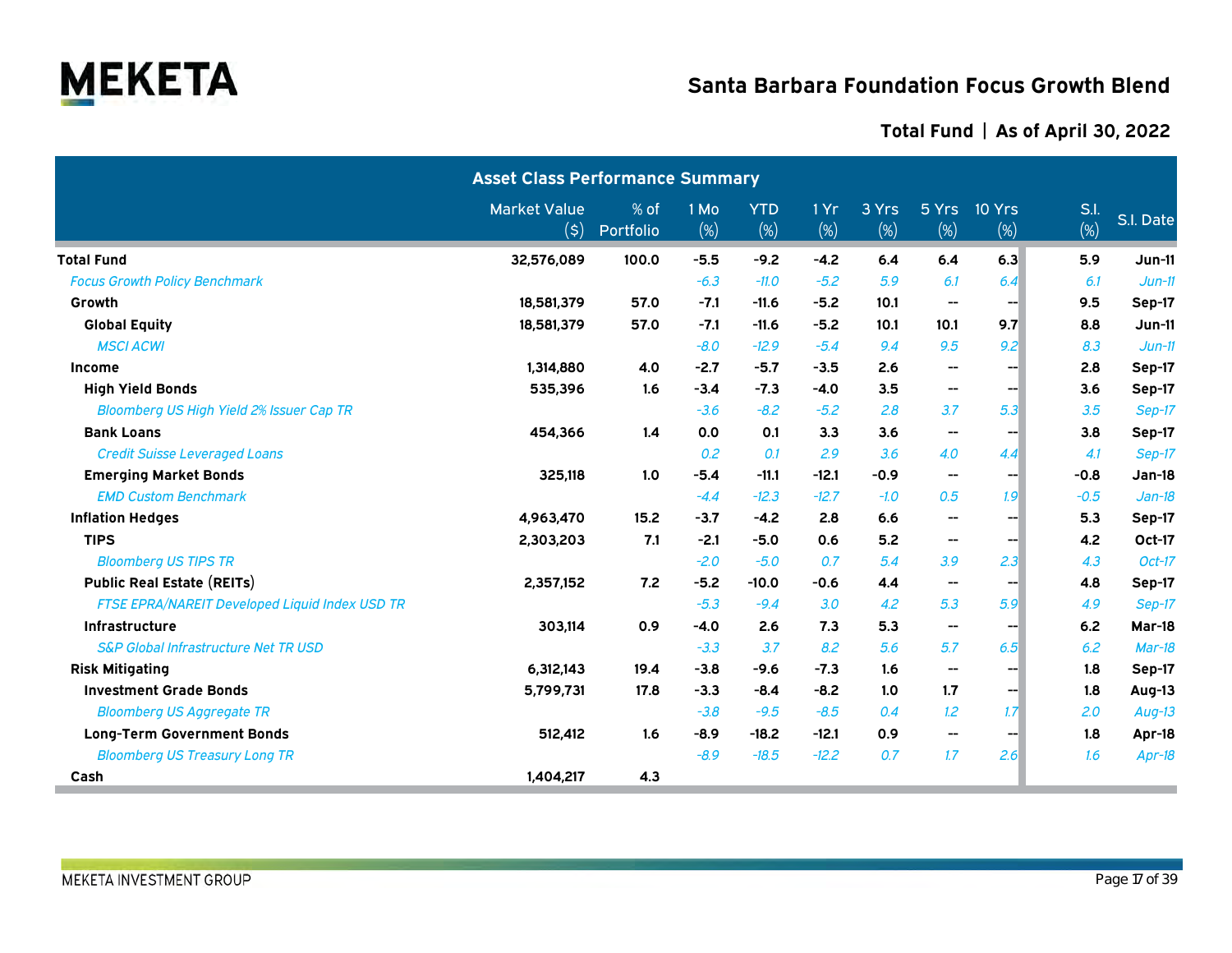

### **Total Fund | As of April 30, 2022**

|                                         |                                                    | <b>Trailing Net Performance</b> |             |                   |            |              |                                       |               |             |           |
|-----------------------------------------|----------------------------------------------------|---------------------------------|-------------|-------------------|------------|--------------|---------------------------------------|---------------|-------------|-----------|
|                                         | <b>Market Value</b><br>$(\boldsymbol{\mathsf{S}})$ | % of<br>Portfolio               | 1 Mo<br>(%) | <b>YTD</b><br>(%) | 1Yr<br>(%) | 3 Yrs<br>(%) | 5 Yrs<br>(%)                          | 10 Yrs<br>(%) | S.I.<br>(%) | S.I. Date |
| <b>Total Fund</b>                       | 32,576,089                                         | 100.0                           | $-5.5$      | $-9.2$            | $-4.2$     | 6.4          | 6.4                                   | 6.3           | 5.9         | $Jun-11$  |
| <b>Focus Growth Policy Benchmark</b>    |                                                    |                                 | $-6.3$      | $-11.0$           | $-5.2$     | 5.9          | 6.1                                   | 6.4           | 6.1         | $Jun-11$  |
| 65% MSCI ACWI / 35% Barclays Aggregate  |                                                    |                                 | $-6.5$      | $-11.7$           | $-6.4$     | 6.5          | 6.8                                   | 6.8           | 6.3         | $Jun-11$  |
| Growth                                  | 18,581,379                                         | 57.0                            | $-7.1$      | $-11.6$           | $-5.2$     | 10.1         | $\hspace{0.05cm}$ – $\hspace{0.05cm}$ | --            | 9.5         | Sep-17    |
| <b>Global Equity</b>                    | 18,581,379                                         | 57.0                            | $-7.1$      | $-11.6$           | $-5.2$     | 10.1         | 10.1                                  | 9.7           | 8.8         | $Jun-11$  |
| <b>MSCI ACWI</b>                        |                                                    |                                 | $-8.0$      | $-12.9$           | $-5.4$     | 9.4          | 9.5                                   | 9.2           | 8.3         | $Jun-11$  |
| Vanguard Total World Stock Market Index | 11,744,570                                         | 36.1                            | $-7.9$      | $-13.1$           | $-6.2$     | 9.4          | $\overline{\phantom{a}}$              | --            | 8.5         | Oct-17    |
| <b>FTSE Global All Cap TR USD</b>       |                                                    |                                 | $-7.9$      | $-12.7$           | $-5.7$     | 9.7          | 9.7                                   | 9.7           | 8.8         | $Oct-17$  |
| <b>GQG Partners Global Equity</b>       | 1,901,482                                          | 5.8                             | $-2.4$      | 0.6               | 10.8       | 14.9         | $\overline{\phantom{m}}$              |               | 13.6        | Oct-17    |
| <b>MSCI ACWI</b>                        |                                                    |                                 | $-8.0$      | $-12.9$           | $-5.4$     | 9.4          | 9.5                                   | 9.2           | 8.5         | Oct-17    |
| <b>MSCI ACWI Growth NR USD</b>          |                                                    |                                 | $-11.2$     | $-19.8$           | $-11.5$    | 11.8         | 12.2                                  | 10.9          | 11.3        | Oct-17    |
| First Eagle Global Value                | 1,786,993                                          | 5.5                             | $-5.4$      | $-5.0$            | $-1.5$     | 7.2          | $- -$                                 | --            | 5.9         | Oct-17    |
| <b>MSCI ACWI</b>                        |                                                    |                                 | $-8.0$      | $-12.9$           | $-5.4$     | 9.4          | 9.5                                   | 9.2           | 8.5         | $Oct-17$  |
| <b>MSCI ACWI Value NR USD</b>           |                                                    |                                 | $-5.0$      | $-6.0$            | 0.3        | 6.2          | 6.2                                   | 7.3           | 5.3         | Oct-17    |
| Artisan Global Value                    | 1,744,851                                          | 5.4                             | $-5.7$      | $-7.7$            | $-6.6$     | 6.7          | $\overline{\phantom{a}}$              | --            | 5.5         | Oct-17    |
| <b>MSCI ACWI</b>                        |                                                    |                                 | $-8.0$      | $-12.9$           | $-5.4$     | 9.4          | 9.5                                   | 9.2           | 8.5         | Oct-17    |
| <b>MSCI ACWI Value NR USD</b>           |                                                    |                                 | $-5.0$      | $-6.0$            | 0.3        | 6.2          | 6.2                                   | 7.3           | 5.3         | Oct-17    |
| <b>WCM Focused Growth</b>               | 1,403,484                                          | 4.3                             | $-10.1$     | $-25.0$           | $-17.1$    | 11.4         | $-\!$                                 | --1           | 12.5        | Oct-17    |
| <b>MSCI ACWI</b>                        |                                                    |                                 | $-8.0$      | $-12.9$           | $-5.4$     | 9.4          | 9.5                                   | 9.2           | 8.5         | Oct-17    |
| <b>MSCI ACWI Growth NR USD</b>          |                                                    |                                 | $-11.2$     | $-19.8$           | $-11.5$    | 11.8         | 12.2                                  | 10.9          | 11.3        | Oct-17    |

Policy Benchmark formula is shown at the end of this report.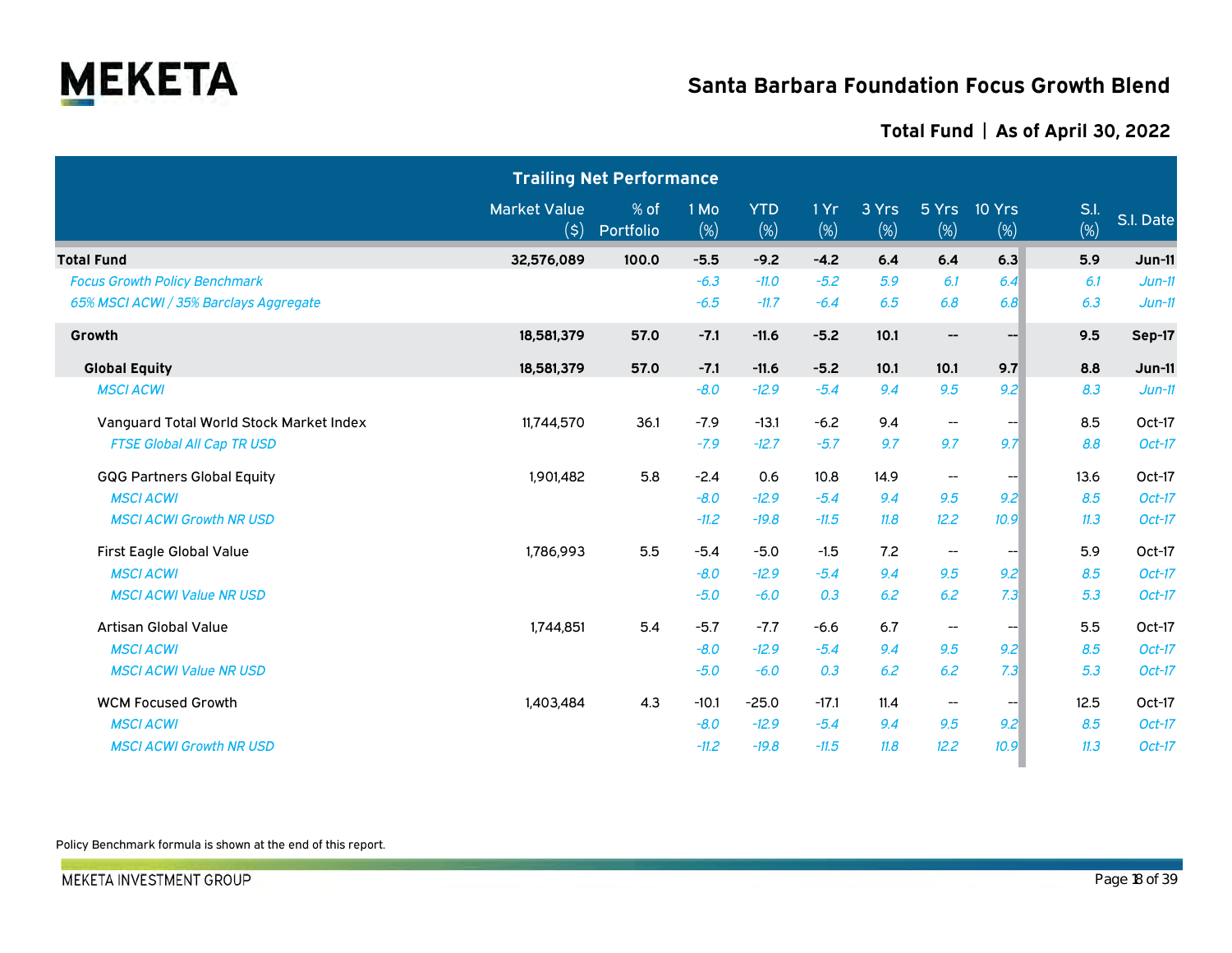

|                                          | <b>Market Value</b><br>(\$) | % of<br>Portfolio | 1 Mo<br>$(\%)$ | <b>YTD</b><br>$(\%)$ | 1Yr<br>(%) | 3 Yrs<br>(%) | 5 Yrs<br>(%)                          | 10 Yrs<br>$(\%)$ | S.l.<br>(%) | S.I. Date     |
|------------------------------------------|-----------------------------|-------------------|----------------|----------------------|------------|--------------|---------------------------------------|------------------|-------------|---------------|
| Income                                   | 1,314,880                   | 4.0               | $-2.7$         | $-5.7$               | $-3.5$     | 2.6          | $\hspace{0.05cm}$ – $\hspace{0.05cm}$ |                  | 2.8         | Sep-17        |
| <b>High Yield Bonds</b>                  | 535,396                     | 1.6               | $-3.4$         | $-7.3$               | $-4.0$     | 3.5          | $-\!$                                 | $-$              | 3.6         | Sep-17        |
| Bloomberg US High Yield 2% Issuer Cap TR |                             |                   | $-3.6$         | $-8.2$               | $-5.2$     | 2.8          | 3.7                                   | 5.3              | 3.5         | Sep-17        |
| <b>SKY Harbor Broad High Yield</b>       | 535,396                     | 1.6               | $-3.4$         | $-7.3$               | $-4.0$     | 3.5          | $\overline{\phantom{a}}$              |                  | 3.7         | Oct-18        |
| <b>Bloomberg US High Yield TR</b>        |                             |                   | $-3.6$         | $-8.2$               | $-5.2$     | 2.8          | 3.7                                   | 5.3              | 3.5         | Oct-18        |
| <b>Bank Loans</b>                        | 454,366                     | 1.4               | 0.0            | 0.1                  | 3.3        | 3.6          | $\hspace{0.05cm}$ –                   | $--$             | 3.8         | <b>Sep-17</b> |
| <b>Credit Suisse Leveraged Loans</b>     |                             |                   | 0.2            | 0.1                  | 2.9        | 3.6          | 4.0                                   | 4.4              | 4.1         | Sep-17        |
| First Eagle Bank Loan Select             | 454,366                     | 1.4               | 0.0            | 0.1                  | 3.3        | 3.6          | $\overline{\phantom{a}}$              |                  | 3.9         | $Jan-18$      |
| <b>Credit Suisse Leveraged Loans</b>     |                             |                   | 0.2            | 0.1                  | 2.9        | 3.6          | 4.0                                   | 4.4              | 4.0         | $Jan-18$      |
| <b>Emerging Market Bonds</b>             | 325,118                     | 1.0               | $-5.4$         | $-11.1$              | $-12.1$    | $-0.9$       | $-\!$                                 | $- -$            | $-0.8$      | Jan-18        |
| <b>EMD Custom Benchmark</b>              |                             |                   | $-4.4$         | $-12.3$              | $-12.7$    | $-1.0$       | 0.5                                   | 1.9              | $-0.5$      | $Jan-18$      |
| MetLife Emerging Markets Debt            | 325,118                     | 1.0               | $-5.4$         | $-11.1$              | $-12.1$    | $-0.9$       | $\hspace{0.05cm}$                     | --1              | $-0.8$      | $Jan-18$      |
| <b>MetLife Custom Benchmark</b>          |                             |                   | $-4.4$         | $-12.3$              | $-12.7$    | $-1.0$       | 0.5                                   | 1.9              | $-0.5$      | $Jan-18$      |
| <b>Inflation Hedges</b>                  | 4.963.470                   | 15.2              | $-3.7$         | $-4.2$               | 2.8        | 6.6          | $\overline{\phantom{a}}$              | $-$              | 5.3         | <b>Sep-17</b> |
| <b>TIPS</b>                              | 2,303,203                   | 7.1               | $-2.1$         | $-5.0$               | 0.6        | 5.2          | $\hspace{0.05cm}$ $\hspace{0.05cm}$   | --               | 4.2         | <b>Oct-17</b> |
| <b>Bloomberg US TIPS TR</b>              |                             |                   | $-2.0$         | $-5.0$               | 0.7        | 5.4          | 3.9                                   | 2.3              | 4.3         | $Oct-17$      |
| <b>BlackRock TIPS</b>                    | 2,303,203                   | 7.1               | $-2.1$         | $-5.0$               | 0.6        | 5.2          | $\hspace{0.05cm}$                     |                  | 4.2         | Oct-17        |
| <b>Bloomberg US TIPS TR</b>              |                             |                   | $-2.0$         | $-5.0$               | 0.7        | 5.4          | 3.9                                   | 2.3              | 4.3         | $Oct-17$      |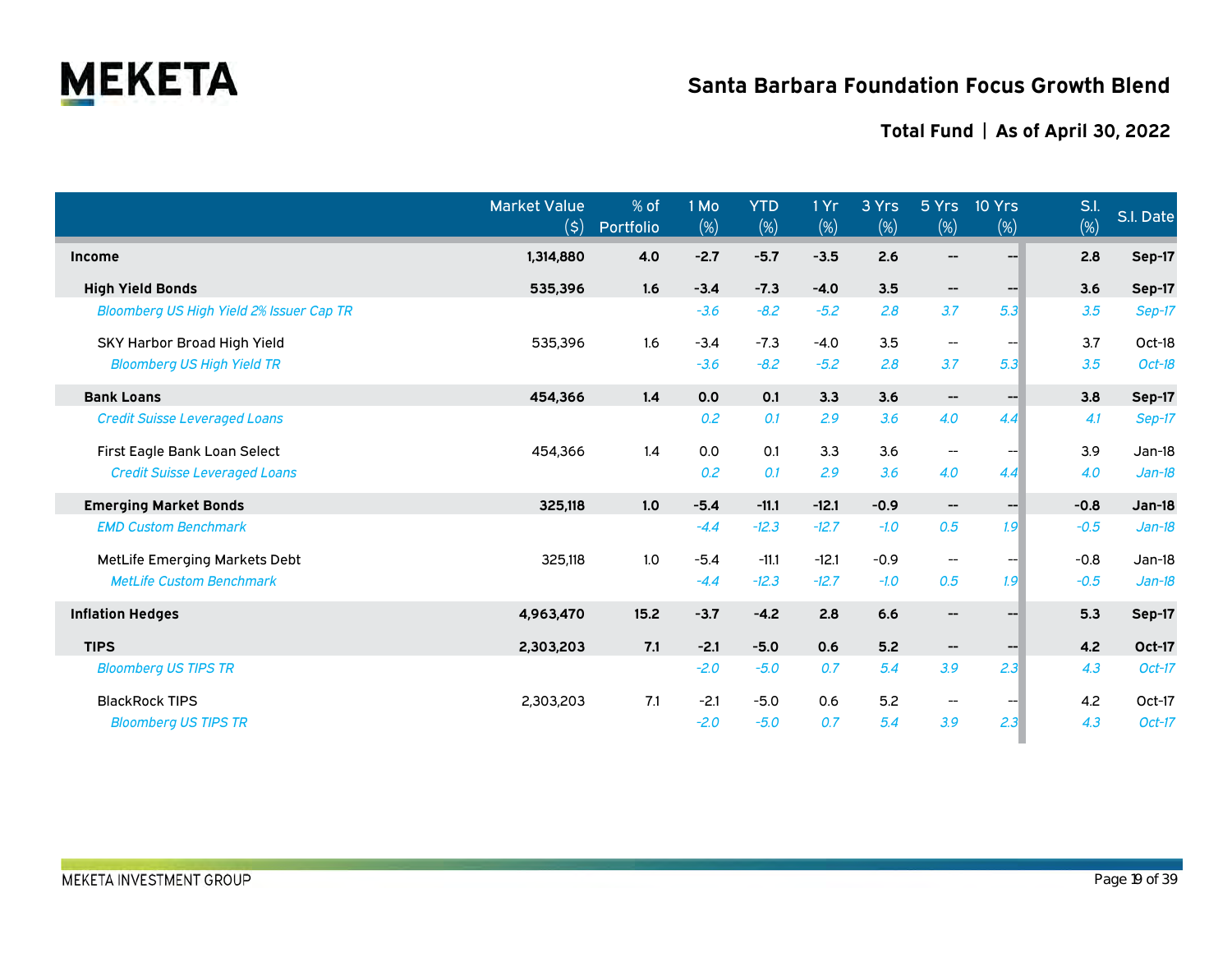

|                                                            | <b>Market Value</b><br>(\$) | % of<br>Portfolio | 1 Mo<br>(%) | <b>YTD</b><br>$(\%)$ | 1 Yr<br>(%) | 3 Yrs<br>$(\%)$          | 5 Yrs<br>$(\%)$                     | 10 Yrs<br>$(\%)$ | S.l.<br>(%) | S.I. Date |
|------------------------------------------------------------|-----------------------------|-------------------|-------------|----------------------|-------------|--------------------------|-------------------------------------|------------------|-------------|-----------|
| <b>Public Real Estate (REITs)</b>                          | 2,357,152                   | 7.2               | $-5.2$      | $-10.0$              | $-0.6$      | 4.4                      | $\hspace{0.05cm}$ $\hspace{0.05cm}$ | $- -$            | 4.8         | Sep-17    |
| <b>FTSE EPRA/NAREIT Developed Liquid Index USD TR</b>      |                             |                   | $-5.3$      | $-9.4$               | 3.0         | 4.2                      | 5.3                                 | 5.9              | 4.9         | Sep-17    |
| Vanguard Real Estate Index                                 | 1,236,513                   | 3.8               | $-4.2$      | $-9.9$               | 7.8         | 9.9                      | $\overline{\phantom{a}}$            |                  | 11.3        | $Jun-18$  |
| <b>MSCI US Inv Mkt Real Estate 25-50 Transition GR USD</b> |                             |                   | $-4.2$      | $-9.9$               | 7.9         | 10.0                     | $\overline{\phantom{a}}$            |                  | 11.4        | $Jun-18$  |
| Vanguard Global ex-U.S. Real Estate                        | 1.120.640                   | 3.4               | $-6.3$      | $-9.8$               | $-9.2$      | $-1.2$                   | $\overline{\phantom{a}}$            |                  | $-0.6$      | $Jun-18$  |
| S&P Global Ex-U.S. Property Net TR USD                     |                             |                   | $-5.8$      | $-8.5$               | $-8.7$      | $-0.9$                   | 2.4                                 | 4.5              | $-0.6$      | $Jun-18$  |
| Infrastructure                                             | 303,114                     | 0.9               | $-4.0$      | 2.6                  | 7.3         | 5.3                      | $\hspace{0.05cm}$ $\hspace{0.05cm}$ | $-$              | 6.2         | Mar-18    |
| <b>S&amp;P Global Infrastructure Net TR USD</b>            |                             |                   | $-3.3$      | 3.7                  | 8.2         | 5.6                      | 5.7                                 | 6.5              | 6.2         | $Mar-18$  |
| iShares Global Infrastructure                              | 303,114                     | 0.9               | $-4.0$      | 2.6                  | 7.3         | 5.3                      | $\overline{\phantom{a}}$            |                  | 6.2         | Mar-18    |
| <b>S&amp;P Global Infrastructure Net TR USD</b>            |                             |                   | $-3.3$      | 3.7                  | 8.2         | 5.6                      | 5.7                                 | 6.5              | 6.2         | Mar-18    |
| <b>Risk Mitigating</b>                                     | 6,312,143                   | 19.4              | $-3.8$      | $-9.6$               | $-7.3$      | 1.6                      | $\qquad \qquad \qquad -$            |                  | 1.8         | Sep-17    |
| <b>Investment Grade Bonds</b>                              | 5,799,731                   | 17.8              | $-3.3$      | $-8.4$               | $-8.2$      | 1.0                      | 1.7                                 | $--$             | 1.8         | Aug-13    |
| <b>Bloomberg US Aggregate TR</b>                           |                             |                   | $-3.8$      | $-9.5$               | $-8.5$      | 0.4                      | 1.2                                 | 1.7 <sub>l</sub> | 2.0         | $Aug-13$  |
| <b>Community Capital CRA Qualified Investment Fund</b>     | 1,472,778                   | 4.5               | $-2.3$      | $-6.4$               | $-6.9$      |                          |                                     |                  | $-4.8$      | Oct-20    |
| <b>Bloomberg US Int TR</b>                                 |                             |                   | $-2.5$      | $-7.1$               | $-7.3$      | 0.3                      | 1.0                                 | 1.5 <sub>1</sub> | $-5.1$      | Oct-20    |
| <b>Access Capital Community Investment Fund</b>            | 1,456,373                   | 4.5               | $-3.2$      | $-7.8$               | $-8.5$      | $\overline{\phantom{a}}$ | $\overline{\phantom{a}}$            |                  | $-5.5$      | Oct-20    |
| <b>Bloomberg US Securitized MBS ABS CMBS TR</b>            |                             |                   | $-3.4$      | $-8.2$               | $-8.6$      | $-0.5$                   | 0.6                                 | 1.3              | $-5.7$      | Oct-20    |
| <b>BlackRock U.S. Debt Index Fund</b>                      | 1,436,157                   | 4.4               | $-3.8$      | $-9.4$               | $-8.5$      | 0.4                      | $\hspace{0.05cm}$                   |                  | 1.6         | Oct-18    |
| <b>Bloomberg US Aggregate TR</b>                           |                             |                   | $-3.8$      | $-9.5$               | $-8.5$      | 0.4                      | 1.2                                 | 1.7 <sup>°</sup> | 1.6         | Oct-18    |
| Baird Aggregate Bond Fund                                  | 1,434,423                   | 4.4               | $-3.8$      | $-9.9$               | $-8.9$      | 0.7                      | $\overline{\phantom{a}}$            |                  | 1.9         | Oct-18    |
| <b>Bloomberg US Aggregate TR</b>                           |                             |                   | $-3.8$      | $-9.5$               | $-8.5$      | 0.4                      | 1.2                                 | 1.7              | 1.6         | Oct-18    |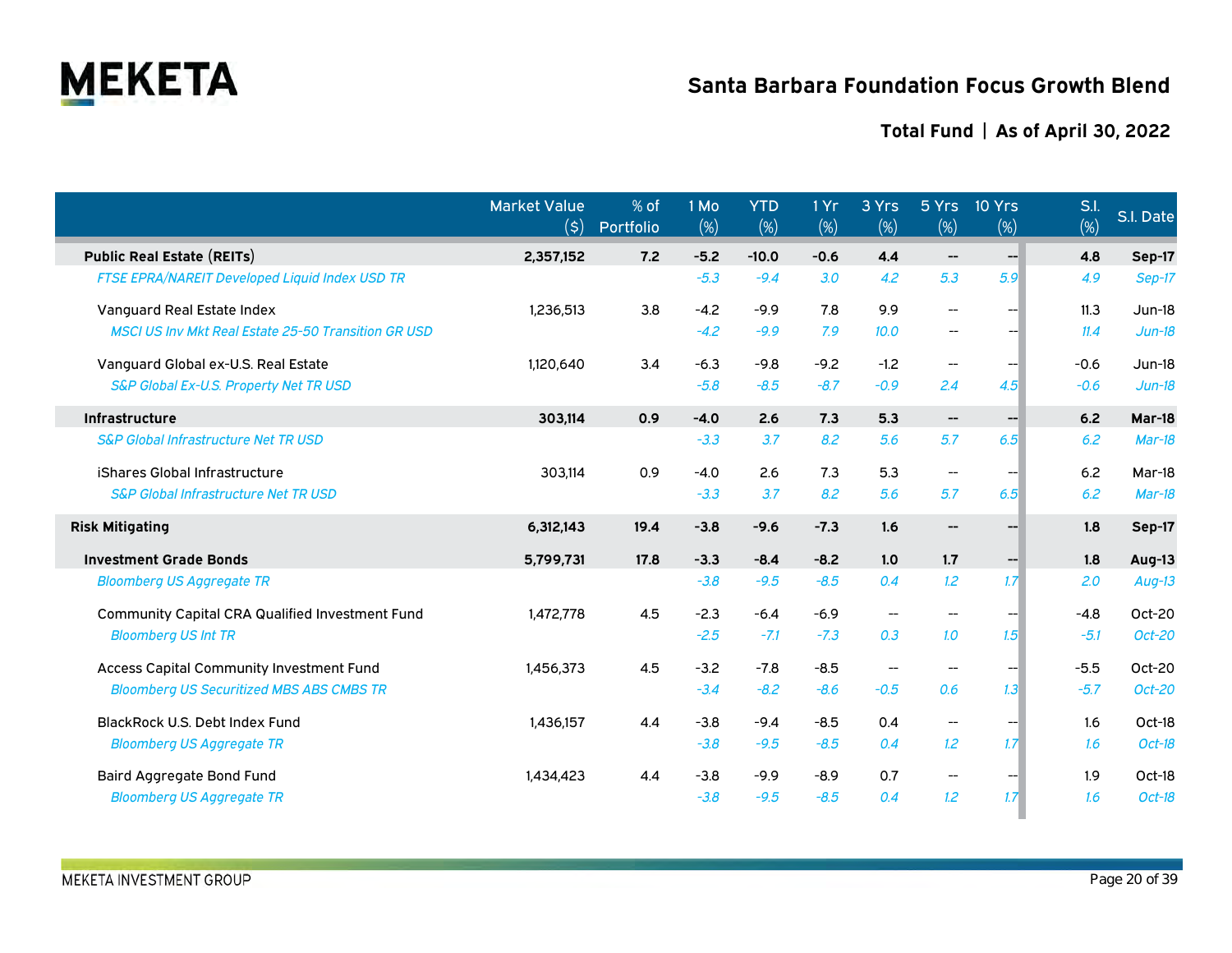

|                                             | <b>Market Value</b><br>(5) | $%$ of<br>Portfolio | 1 Mo<br>$(\%)$ | <b>YTD</b><br>(%) | l Yr<br>$(\%)$ | 3 Yrs<br>$(\%)$ | 5Yrs<br>(%)                           | 10 Yrs<br>$(\%)$ | S.I.<br>(%) | S.I. Date |
|---------------------------------------------|----------------------------|---------------------|----------------|-------------------|----------------|-----------------|---------------------------------------|------------------|-------------|-----------|
| <b>Long-Term Government Bonds</b>           | 512,412                    | 1.6                 | $-8.9$         | $-18.2$           | $-12.1$        | 0.9             | $\hspace{0.05cm}$ – $\hspace{0.05cm}$ | $-$              | 1.8         | Apr-18    |
| <b>Bloomberg US Treasury Long TR</b>        |                            |                     | $-8.9$         | $-18.5$           | $-12.2$        | 0.7             | 1.7                                   | 2.6              | 1.6         | $Apr-18$  |
| <b>BlackRock Long Term Government Index</b> | 512.412                    | 1.6                 | $-8.9$         | $-18.2$           | $-12.1$        | 0.9             | $\overline{\phantom{a}}$              | $- -$            | 1.8         | Apr-18    |
| <b>Bloomberg US Treasury Long TR</b>        |                            |                     | $-8.9$         | $-18.5$           | $-12.2$        | 0.7             | 1.7                                   | 2.6              | 1.6         | $Apr-18$  |
| Cash                                        | 1,404,217                  | 4.3                 |                |                   |                |                 |                                       |                  |             |           |
| Cash, Deposits & Money Market Funds         | 1,404,217                  | 4.3                 |                |                   |                |                 |                                       |                  |             |           |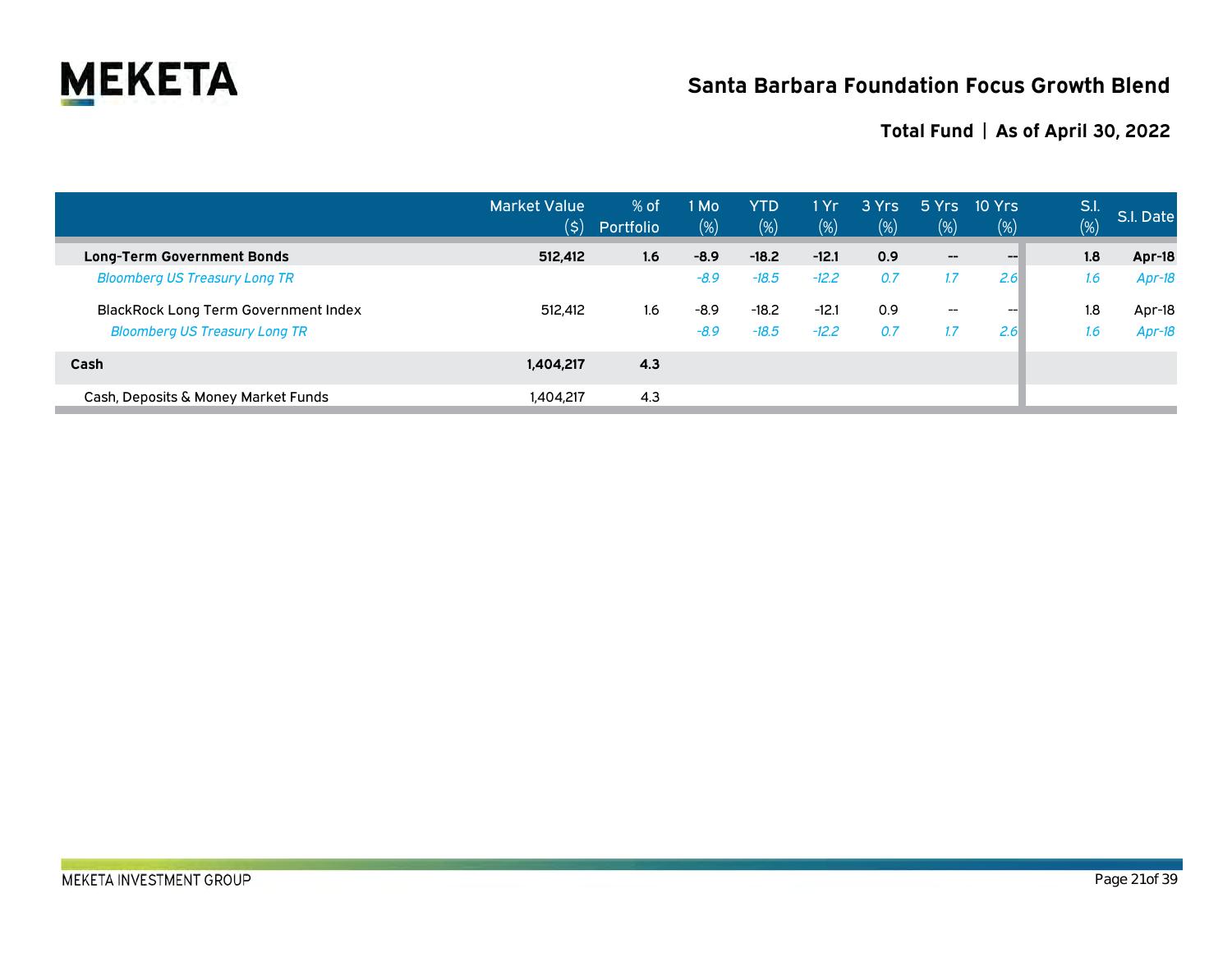

|                   | <b>Benchmark History</b> |                                                                                                                                                                                                                                                                                                                                                                                              |  |  |  |  |  |  |  |  |  |
|-------------------|--------------------------|----------------------------------------------------------------------------------------------------------------------------------------------------------------------------------------------------------------------------------------------------------------------------------------------------------------------------------------------------------------------------------------------|--|--|--|--|--|--|--|--|--|
|                   | As of April 30, 2022     |                                                                                                                                                                                                                                                                                                                                                                                              |  |  |  |  |  |  |  |  |  |
| <b>Total Fund</b> |                          |                                                                                                                                                                                                                                                                                                                                                                                              |  |  |  |  |  |  |  |  |  |
| 1/1/2022          | Present                  | 62% MSCI ACWI / 7% Bloomberg US TIPS TR / 8% FTSE EPRA/NAREIT Developed Liquid Index USD TR / 20% Bloomberg US Aggregate TR / 3%<br>91 Day T-Bills                                                                                                                                                                                                                                           |  |  |  |  |  |  |  |  |  |
| 10/1/2017         | 12/31/2021               | 46% MSCI ACWI / 6% Bloomberg US High Yield 2% Issuer Cap TR / 4% Credit Suisse Leveraged Loans / 3% EMD Custom Benchmark / 7%<br>Bloomberg US TIPS TR / 5% FTSE EPRA/NAREIT Developed Liquid Index USD TR / 4% S&P Global Natural Resources Index TR USD / 4% S&P<br>Global Infrastructure Net TR USD / 12% Bloomberg US Aggregate TR / 6% Bloomberg US Treasury Long TR / 3% 91 Day T-Bills |  |  |  |  |  |  |  |  |  |
| 2/1/2017          | 9/30/2017                | 29.5% Bloomberg US Aggregate TR / 9.5% Bloomberg US High Yield TR / 3% DJ Global ex US Real Estate Securities Index / 3% DJ US Select<br>REIT TR USD / 17% MSCI EAFE / 2.5% MSCI Emerging Markets / 33.3% Russell 3000 / 2.3% 91 Day T-Bills                                                                                                                                                 |  |  |  |  |  |  |  |  |  |
| Inception         | 1/31/2017                | Policy benchmark provided by prior consultant                                                                                                                                                                                                                                                                                                                                                |  |  |  |  |  |  |  |  |  |

| Emerging Market Bonds |         |                                                                                                                              |
|-----------------------|---------|------------------------------------------------------------------------------------------------------------------------------|
| 1/1/2018              | Present | 35% JP Morgan EMBI Global TR / 35% JP Morgan CEMBI Broad Diversified TR USD / 30% JP Morgan GBI EM Global Diversified TR USD |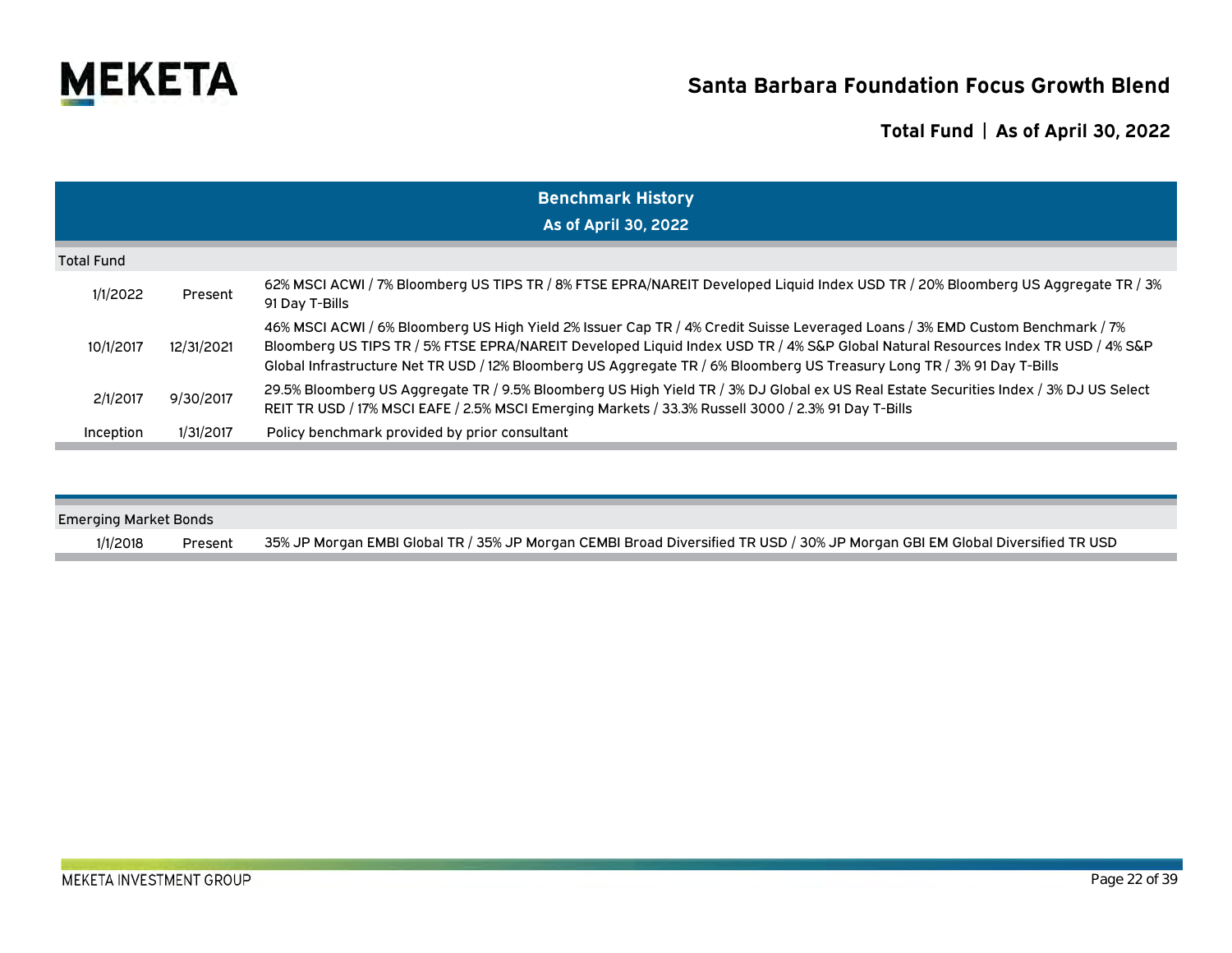

**Focus Income Blend**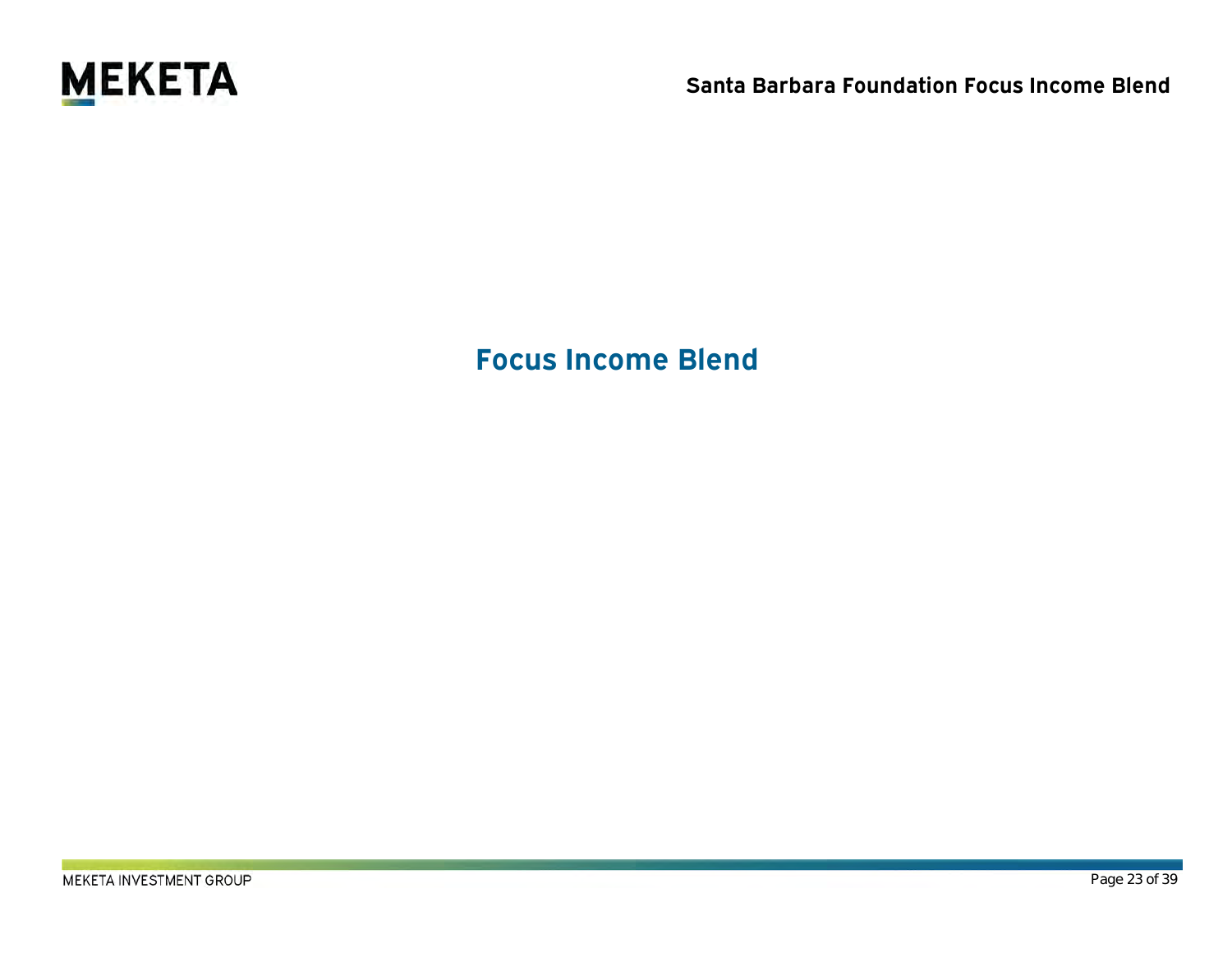

### **Portfolio Overview | As of April 30, 2022**

### **Portfolio Objective**

The Focus Income Blend Portfolio is invested in a diversified mix of liquid assets designed to provide more stable capital appreciation on a total return basis. The portfolio has more exposure to fixed income than equities in an effort to focus on stability over long term returns. The portfolio is more conservative than the other portfolio options and, as a result, has a lower expected return with lower volatility. Distributions from the portfolio are not restricted by a spending policy limit.

| <b>Summary of Cash Flows</b>  |               |               |  |  |  |  |  |  |  |
|-------------------------------|---------------|---------------|--|--|--|--|--|--|--|
|                               | Last Month    | Year-To-Date  |  |  |  |  |  |  |  |
| <b>Beginning Market Value</b> | \$5,159,899   | \$5,352,120   |  |  |  |  |  |  |  |
| Net Cash Flow                 | -\$169.044    | $-5138.439$   |  |  |  |  |  |  |  |
| Net Investment Change         | $-$ \$211,475 | $-$ \$434.302 |  |  |  |  |  |  |  |
| <b>Ending Market Value</b>    | \$4,779,380   | \$4,779,380   |  |  |  |  |  |  |  |





MEKETA INVESTMENT GROUP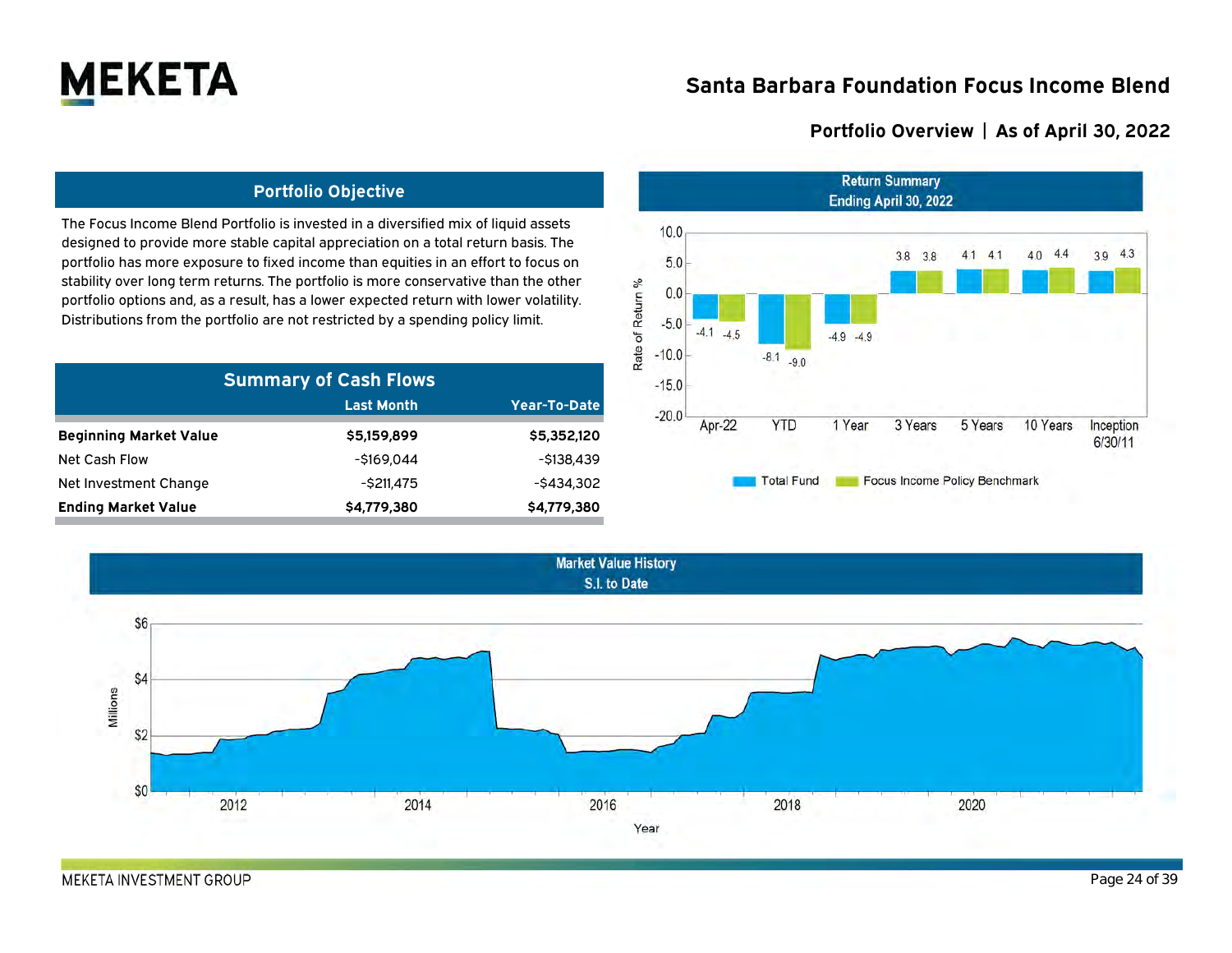

### **Total Fund | As of April 30, 2022**

|                         | <b>Actual vs Target Allocation (%)</b> | <b>Asset Allocation vs. Target</b> |             |                                      |        |                   |                     |                                |  |  |  |
|-------------------------|----------------------------------------|------------------------------------|-------------|--------------------------------------|--------|-------------------|---------------------|--------------------------------|--|--|--|
|                         |                                        |                                    | Current     | Current<br><b>Balance Allocation</b> |        | Policy Difference | <b>Policy Range</b> | <b>Within</b><br>IPS<br>Range? |  |  |  |
| Growth                  | 23.9                                   | Growth                             | \$1,141,107 | 23.9%                                | 30.0%  | $-6.1%$           | 25.0% - 35.0%       | <b>No</b>                      |  |  |  |
|                         | 30.0                                   | <b>Global Equity</b>               | \$1,141,107 | 23.9%                                | 30.0%  | $-6.1%$           | 25.0% - 35.0%       | <b>No</b>                      |  |  |  |
|                         |                                        | Income                             | \$441,342   | 9.2%                                 | 0.0%   | 9.2%              | $0.0\% - 14.0\%$    | <b>Yes</b>                     |  |  |  |
|                         | 9.2                                    | <b>High Yield Bonds</b>            | \$145,812   | 3.1%                                 | 0.0%   | 3.1%              | $0.0\% - 3.0\%$     | <b>No</b>                      |  |  |  |
| Income<br>0.0           |                                        | <b>Bank Loans</b>                  | \$163,626   | 3.4%                                 | 0.0%   | 3.4%              | $0.0\% - 3.0\%$     | <b>No</b>                      |  |  |  |
|                         |                                        | <b>Emerging Market Bonds</b>       | \$131,904   | 2.8%                                 | 0.0%   | 2.8%              | $0.0\% - 3.0\%$     | <b>Yes</b>                     |  |  |  |
|                         | 19.0                                   | <b>Inflation Hedges</b>            | \$907,496   | 19.0%                                | 17.0%  | 2.0%              | 12.0% - 22.0%       | <b>Yes</b>                     |  |  |  |
| Inflation Hedges        | 17.0                                   | <b>TIPS</b>                        | \$602,303   | 12.6%                                | 12.0%  | 0.6%              | 7.0% - 17.0%        | <b>Yes</b>                     |  |  |  |
|                         |                                        | Public Real Estate (REITs)         | \$189,077   | 4.0%                                 | 5.0%   | $-1.0%$           | $1.0\% - 9.0\%$     | <b>Yes</b>                     |  |  |  |
|                         |                                        | Infrastructure                     | \$116,116   | 2.4%                                 | 0.0%   | 2.4%              | $0.0\% - 4.0\%$     | <b>Yes</b>                     |  |  |  |
|                         | 38.2                                   | <b>Risk Mitigating</b>             | \$1,823,364 | 38.2%                                | 43.0%  | $-4.8%$           | 33.0% - 53.0%       | <b>Yes</b>                     |  |  |  |
| <b>Risk Mitigating</b>  | 43.0                                   | <b>Investment Grade Bonds</b>      | \$1,433,767 | 30.0%                                | 43.0%  | $-13.0%$          | 33.0% - 53.0%       | <b>No</b>                      |  |  |  |
|                         |                                        | Long Term Government Bonds         | \$389,597   | 8.2%                                 | 0.0%   | 8.2%              | $0.0\% - 9.0\%$     | <b>Yes</b>                     |  |  |  |
|                         | 9.8                                    | <b>Cash Equivalents</b>            | \$466,071   | 9.8%                                 | 10.0%  | $-0.2%$           | $0.0\% - 20.0\%$    | <b>Yes</b>                     |  |  |  |
| <b>Cash Equivalents</b> |                                        | <b>Cash Equivalents</b>            | \$466,071   | 9.8%                                 | 10.0%  | $-0.2%$           | $0.0\% - 20.0\%$    | <b>Yes</b>                     |  |  |  |
|                         | 10.0                                   | <b>Total</b>                       | \$4,779,380 | 100.0%                               | 100.0% |                   |                     |                                |  |  |  |
| $\mathbf{0}$            | 20<br>30<br>40<br>50<br>10             |                                    |             |                                      |        |                   |                     |                                |  |  |  |

The Investment Committee recently approved a new Policy Allocation for the portfolio at the February meeting, and the new Policy Allocation targets and ranges are shown in the table above. Meketa and Staff will work to rebalance the portfolio over the next few months to ensure the portfolio's allocations are within the Policy Ranges in next quarter's report.

**MEKETA INVESTMENT GROUP** 

Policy

Actual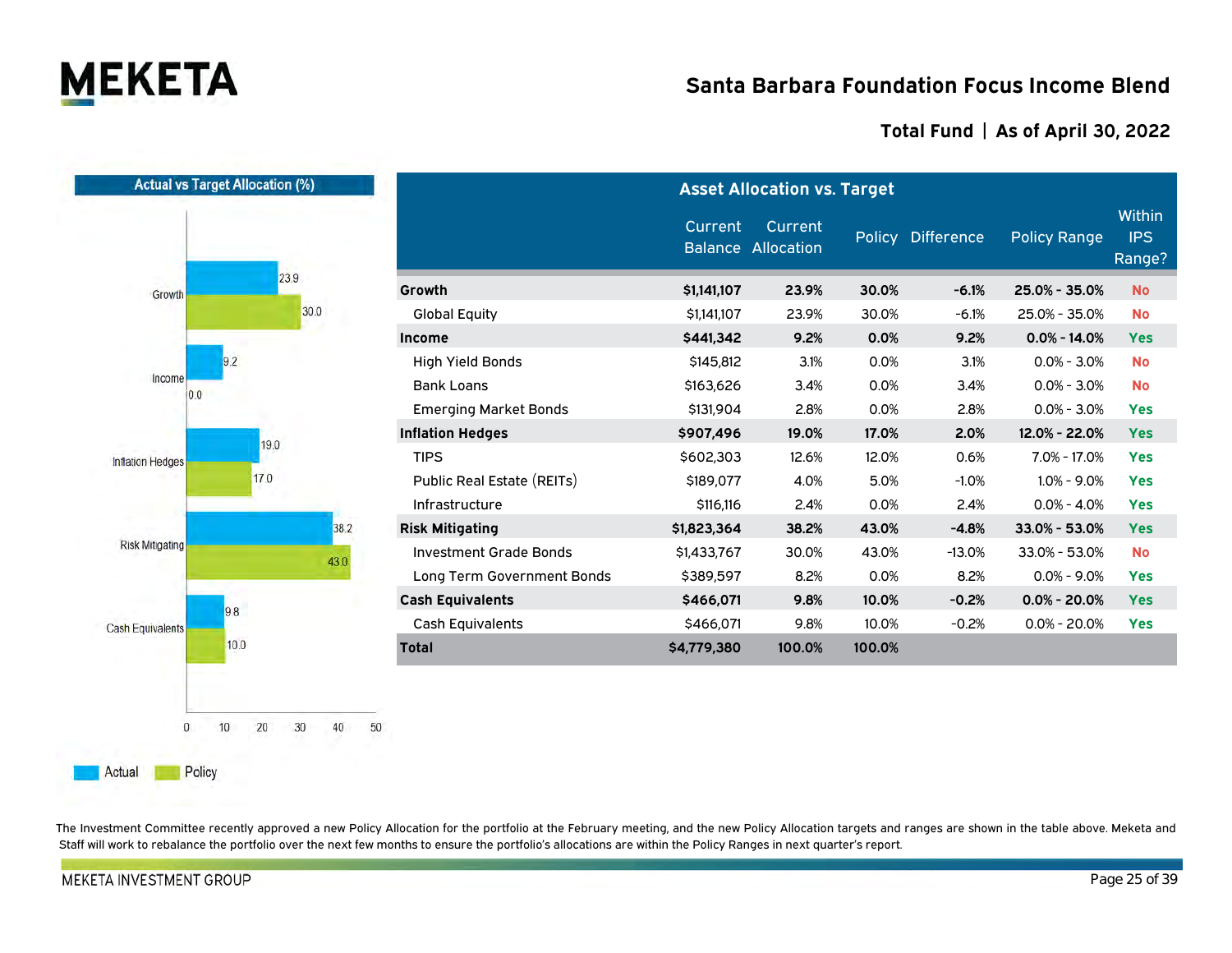

### **Total Fund | As of April 30, 2022**

|                                                       | <b>Asset Class Performance Summary</b> |                   |                |                   |             |              |                          |               |             |           |
|-------------------------------------------------------|----------------------------------------|-------------------|----------------|-------------------|-------------|--------------|--------------------------|---------------|-------------|-----------|
|                                                       | <b>Market Value</b><br>(\$)            | % of<br>Portfolio | 1 Mo<br>$(\%)$ | <b>YTD</b><br>(%) | 1 Yr<br>(%) | 3 Yrs<br>(%) | 5 Yrs<br>(%)             | 10 Yrs<br>(%) | S.l.<br>(%) | S.I. Date |
| <b>Total Fund</b>                                     | 4,779,380                              | 100.0             | $-4.1$         | $-8.1$            | $-4.9$      | 3.8          | 4.1                      | 4.0           | 3.9         | Jun-11    |
| <b>Focus Income Policy Benchmark</b>                  |                                        |                   | $-4.5$         | $-9.0$            | $-4.9$      | 3.8          | 4.1                      | 4.4           | 4.3         | $Jun-11$  |
| Growth                                                | 1,141,107                              | 23.9              | $-6.9$         | $-11.3$           | $-5.3$      | 9.8          | $\hspace{0.05cm}$        | --            | 9.4         | Sep-17    |
| <b>Global Equity</b>                                  | 1,141,107                              | 23.9              | $-6.9$         | $-11.3$           | $-5.3$      | 9.8          | 9.7                      | 9.7           | 8.8         | Jun-11    |
| <b>MSCI ACWI</b>                                      |                                        |                   | $-8.0$         | $-12.9$           | $-5.4$      | 9.4          | 9.5                      | 9.2           | 8.3         | $Jun-11$  |
| Income                                                | 441,342                                | 9.2               | $-2.8$         | $-5.9$            | $-4.1$      | 2.2          | $\hspace{0.05cm}$        | ---           | 2.4         | Sep-17    |
| <b>High Yield Bonds</b>                               | 145,812                                | 3.1               | $-3.4$         | $-7.3$            | $-4.0$      | 3.5          | --                       | --            | 3.5         | Sep-17    |
| <b>Bloomberg US High Yield 2% Issuer Cap TR</b>       |                                        |                   | $-3.6$         | $-8.2$            | $-5.2$      | 2.8          | 3.7                      | 5.3           | 3.5         | Sep-17    |
| <b>Bank Loans</b>                                     | 163,626                                | 3.4               | 0.0            | 0.1               | 3.4         | 3.7          | $\hspace{0.05cm}$        | --            | 3.8         | Sep-17    |
| <b>Credit Suisse Leveraged Loans</b>                  |                                        |                   | 0.2            | 0.1               | 2.9         | 3.6          | 4.0                      | 4.4           | 4.1         | Sep-17    |
| <b>Emerging Market Bonds</b>                          | 131,904                                | 2.8               | $-5.4$         | $-11.1$           | $-12.0$     | $-0.9$       | $\overline{\phantom{a}}$ | --1           | $-0.8$      | Jan-18    |
| <b>EMD Custom Benchmark</b>                           |                                        |                   | $-4.4$         | $-12.3$           | $-12.7$     | $-1.0$       | 0.5                      | 1.9           | $-0.5$      | $Jan-18$  |
| <b>Inflation Hedges</b>                               | 907,496                                | 19.0              | $-3.0$         | $-4.6$            | 1.7         | 5.5          | --                       | --1           | 4.6         | Sep-17    |
| <b>TIPS</b>                                           | 602,303                                | 12.6              | $-2.1$         | $-5.0$            | 0.6         | 5.2          | $\hspace{0.05cm}$        | --1           | 4.2         | Oct-17    |
| <b>Bloomberg US TIPS TR</b>                           |                                        |                   | $-2.0$         | $-5.0$            | 0.7         | 5.4          | 3.9                      | 2.3           | 4.3         | $Oct-17$  |
| <b>Public Real Estate (REITs)</b>                     | 189,077                                | 4.0               | $-5.1$         | $-9.9$            | $-0.2$      | 4.5          | $\overline{\phantom{a}}$ | --1           | 4.9         | Sep-17    |
| <b>FTSE EPRA/NAREIT Developed Liquid Index USD TR</b> |                                        |                   | $-5.3$         | $-9.4$            | 3.0         | 4.2          | 5.3                      | 5.9           | 4.9         | Sep-17    |
| Infrastructure                                        | 116,116                                | 2.4               | $-4.0$         | 2.6               | 7.3         | 5.3          | $\hspace{0.05cm}$        | --            | 6.2         | Mar-18    |
| <b>S&amp;P Global Infrastructure Net TR USD</b>       |                                        |                   | $-3.3$         | 3.7               | 8.2         | 5.6          | 5.7                      | 6.5           | 6.2         | Mar-18    |
| <b>Risk Mitigating</b>                                | 1,823,364                              | 38.2              | $-4.5$         | $-10.7$           | $-9.0$      | 0.9          | --                       | --1           | 1.3         | Sep-17    |
| <b>Investment Grade Bonds</b>                         | 1,433,767                              | 30.0              | $-3.3$         | $-8.4$            | $-8.2$      | 1.0          | 1.7                      | --1           | 1.8         | Aug-13    |
| <b>Bloomberg US Aggregate TR</b>                      |                                        |                   | $-3.8$         | $-9.5$            | $-8.5$      | 0.4          | 1.2                      | 1.7           | 2.0         | Aug-13    |
| <b>Long-Term Government Bonds</b>                     | 389,597                                | 8.2               | $-8.9$         | $-18.2$           | $-12.1$     | 0.9          | $\overline{\phantom{a}}$ | --1           | 1.8         | Apr-18    |
| <b>Bloomberg US Treasury Long TR</b>                  |                                        |                   | $-8.9$         | $-18.5$           | $-12.2$     | 0.7          | 1.7                      | 2.6           | 1.6         | Apr-18    |
| Cash                                                  | 466,071                                | 9.8               |                |                   |             |              |                          |               |             |           |

Policy Benchmark formula is shown at the end of this report.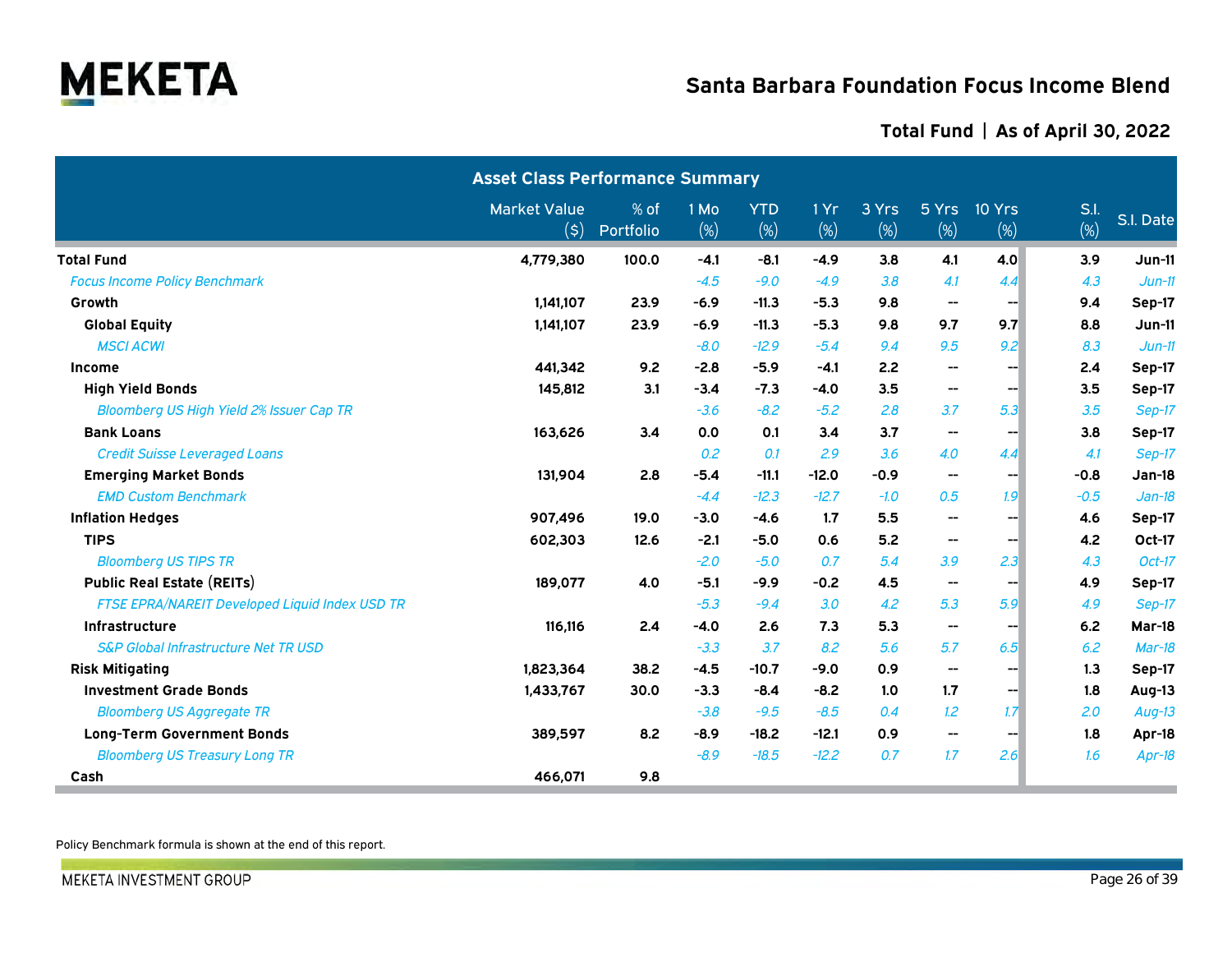

### **Total Fund | As of April 30, 2022**

|                                         |                                                    | <b>Trailing Net Performance</b> |             |                   |             |              |                                       |               |             |           |
|-----------------------------------------|----------------------------------------------------|---------------------------------|-------------|-------------------|-------------|--------------|---------------------------------------|---------------|-------------|-----------|
|                                         | <b>Market Value</b><br>$(\boldsymbol{\mathsf{S}})$ | % of<br>Portfolio               | 1 Mo<br>(%) | <b>YTD</b><br>(%) | 1 Yr<br>(%) | 3 Yrs<br>(%) | 5 Yrs<br>(%)                          | 10 Yrs<br>(%) | S.I.<br>(%) | S.I. Date |
| <b>Total Fund</b>                       | 4,779,380                                          | 100.0                           | $-4.1$      | $-8.1$            | $-4.9$      | 3.8          | 4.1                                   | 4.0           | 3.9         | $Jun-11$  |
| <b>Focus Income Policy Benchmark</b>    |                                                    |                                 | $-4.5$      | $-9.0$            | $-4.9$      | 3.8          | 4.1                                   | 4.4           | 4.3         | $Jun-11$  |
| Growth                                  | 1,141,107                                          | 23.9                            | $-6.9$      | $-11.3$           | $-5.3$      | 9.8          | $\hspace{0.05cm}$ – $\hspace{0.05cm}$ | --1           | 9.4         | Sep-17    |
| <b>Global Equity</b>                    | 1,141,107                                          | 23.9                            | $-6.9$      | $-11.3$           | $-5.3$      | 9.8          | 9.7                                   | 9.7           | 8.8         | $Jun-11$  |
| <b>MSCI ACWI</b>                        |                                                    |                                 | $-8.0$      | $-12.9$           | $-5.4$      | 9.4          | 9.5                                   | 9.2           | 8.3         | $Jun-11$  |
| Vanguard Total World Stock Market Index | 606,956                                            | 12.7                            | $-7.9$      | $-13.1$           | $-6.2$      | 9.4          | $\hspace{0.05cm}$ – $\hspace{0.05cm}$ | --1           | 8.5         | Oct-17    |
| <b>FTSE Global All Cap TR USD</b>       |                                                    |                                 | $-7.9$      | $-12.7$           | $-5.7$      | 9.7          | 9.7                                   | 9.7           | 8.8         | Oct-17    |
| <b>GQG Partners Global Equity</b>       | 145,138                                            | 3.0                             | $-2.4$      | 0.6               | 10.8        | 14.9         | --                                    |               | 13.6        | Oct-17    |
| <b>MSCI ACWI</b>                        |                                                    |                                 | $-8.0$      | $-12.9$           | $-5.4$      | 9.4          | 9.5                                   | 9.2           | 8.5         | $Oct-17$  |
| <b>MSCI ACWI Growth NR USD</b>          |                                                    |                                 | $-11.2$     | $-19.8$           | $-11.5$     | 11.8         | 12.2                                  | 10.9          | 11.3        | Oct-17    |
| First Eagle Global Value                | 139,991                                            | 2.9                             | $-5.4$      | $-5.0$            | $-1.5$      | 7.2          | $- -$                                 | --1           | 6.1         | Oct-17    |
| <b>MSCI ACWI</b>                        |                                                    |                                 | $-8.0$      | $-12.9$           | $-5.4$      | 9.4          | 9.5                                   | 9.2           | 8.5         | $Oct-17$  |
| <b>MSCI ACWI Value NR USD</b>           |                                                    |                                 | $-5.0$      | $-6.0$            | 0.3         | 6.2          | 6.2                                   | 7.3           | 5.3         | Oct-17    |
| Artisan Global Value                    | 136,721                                            | 2.9                             | $-5.7$      | $-7.7$            | $-6.6$      | 6.7          | $\overline{\phantom{a}}$              |               | 5.5         | Oct-17    |
| <b>MSCI ACWI</b>                        |                                                    |                                 | $-8.0$      | $-12.9$           | $-5.4$      | 9.4          | 9.5                                   | 9.2           | 8.5         | $Oct-17$  |
| <b>MSCI ACWI Value NR USD</b>           |                                                    |                                 | $-5.0$      | $-6.0$            | 0.3         | 6.2          | 6.2                                   | 7.3           | 5.3         | Oct-17    |
| <b>WCM Focused Global Growth</b>        | 112,301                                            | 2.3                             | $-10.1$     | $-25.0$           | $-17.1$     | 11.4         | $\overline{\phantom{m}}$              |               | 12.5        | Oct-17    |
| <b>MSCI ACWI</b>                        |                                                    |                                 | $-8.0$      | $-12.9$           | $-5.4$      | 9.4          | 9.5                                   | 9.2           | 8.5         | Oct-17    |
| <b>MSCI ACWI Growth NR USD</b>          |                                                    |                                 | $-11.2$     | $-19.8$           | $-11.5$     | 11.8         | 12.2                                  | 10.9          | 11.3        | $Oct-17$  |

Policy Benchmark formula is shown at the end of this report.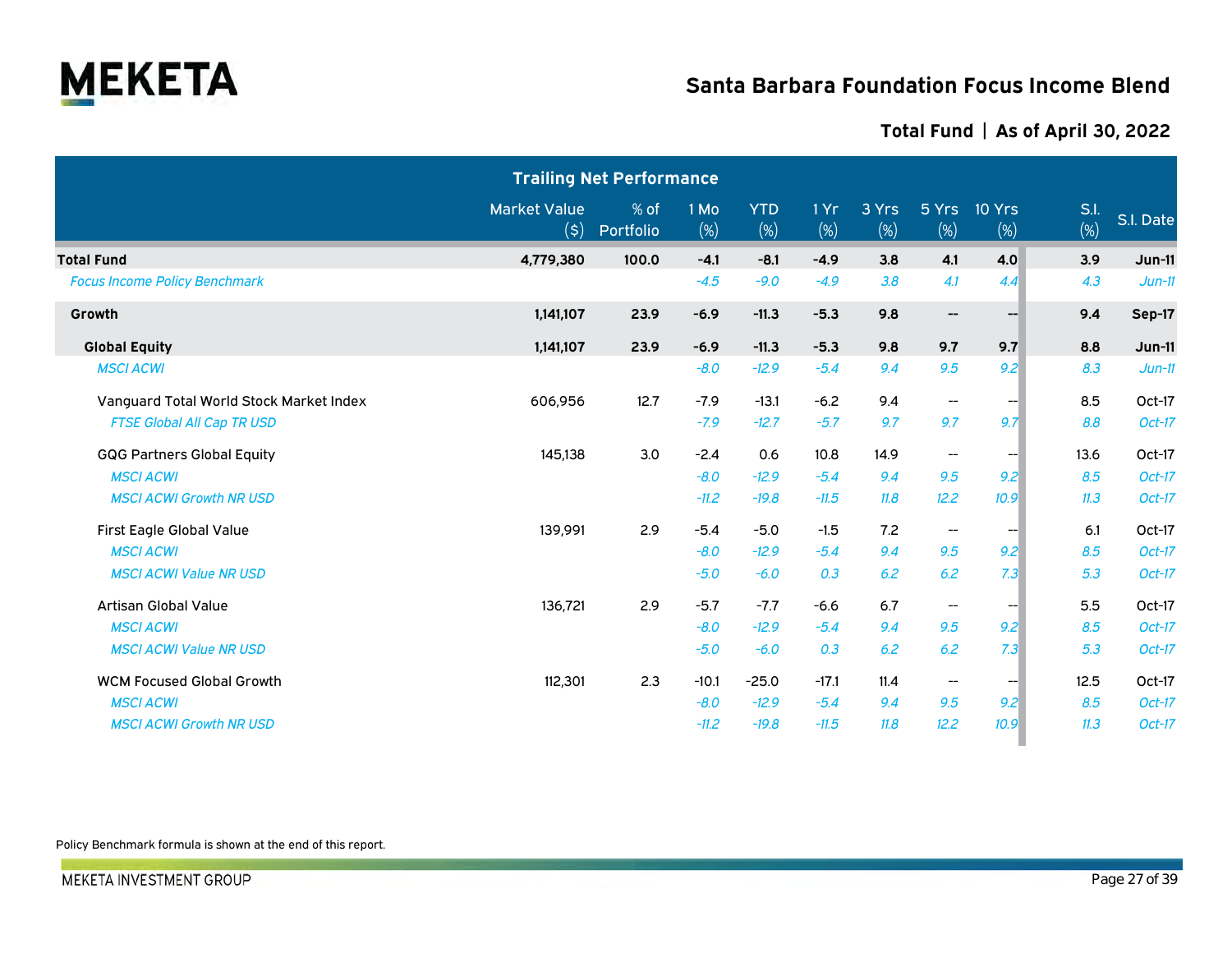

|                                                 | <b>Market Value</b><br>(\$) | % of<br>Portfolio | 1 Mo<br>$(\%)$ | <b>YTD</b><br>(%) | 1 Yr<br>$(\%)$ | 3 Yrs<br>$(\%)$ | 5 Yrs<br>$(\%)$                       | <b>10 Yrs</b><br>$(\%)$ | S.I.<br>$\overline{(\%)}$ | S.I. Date     |
|-------------------------------------------------|-----------------------------|-------------------|----------------|-------------------|----------------|-----------------|---------------------------------------|-------------------------|---------------------------|---------------|
| <b>Income</b>                                   | 441,342                     | 9.2               | $-2.8$         | $-5.9$            | $-4.1$         | 2.2             | --                                    |                         | 2.4                       | Sep-17        |
| <b>High Yield Bonds</b>                         | 145,812                     | 3.1               | $-3.4$         | $-7.3$            | $-4.0$         | 3.5             | $\hspace{0.05cm}$ ––                  | $-$                     | 3.5                       | <b>Sep-17</b> |
| <b>Bloomberg US High Yield 2% Issuer Cap TR</b> |                             |                   | $-3.6$         | $-8.2$            | $-5.2$         | 2.8             | 3.7                                   | 5.3                     | 3.5                       | Sep-17        |
| SKY Harbor Broad High Yield                     | 145,812                     | 3.1               | $-3.4$         | $-7.3$            | $-4.0$         | 3.5             | $\overline{\phantom{a}}$              | $- -$                   | 3.7                       | Sep-18        |
| <b>Bloomberg US High Yield TR</b>               |                             |                   | $-3.6$         | $-8.2$            | $-5.2$         | 2.8             | 3.7                                   | 5.3                     | 3.5                       | Sep-18        |
| <b>Bank Loans</b>                               | 163,626                     | 3.4               | 0.0            | 0.1               | 3.4            | 3.7             | ÷                                     | $- - 1$                 | 3.8                       | <b>Sep-17</b> |
| <b>Credit Suisse Leveraged Loans</b>            |                             |                   | 0.2            | 0.1               | 2.9            | 3.6             | 4.0                                   | 4.4                     | 4.1                       | Sep-17        |
| First Eagle Bank Loan Select                    | 163,626                     | 3.4               | 0.0            | 0.1               | 3.4            | 3.7             | $\overline{\phantom{a}}$              | $\hspace{0.05cm}$       | 3.9                       | $Jan-18$      |
| <b>Credit Suisse Leveraged Loans</b>            |                             |                   | 0.2            | 0.1               | 2.9            | 3.6             | 4.0                                   | 4.4                     | 4.0                       | $Jan-18$      |
| <b>Emerging Market Bonds</b>                    | 131,904                     | 2.8               | $-5.4$         | $-11.1$           | $-12.0$        | $-0.9$          | $-\!$                                 | $-$                     | $-0.8$                    | <b>Jan-18</b> |
| <b>EMD Custom Benchmark</b>                     |                             |                   | $-4.4$         | $-12.3$           | $-12.7$        | $-1.0$          | 0.5                                   | 1.9                     | $-0.5$                    | $Jan-18$      |
| MetLife Emerging Markets Debt                   | 131,904                     | 2.8               | $-5.4$         | $-11.1$           | $-12.0$        | $-0.9$          | $\hspace{0.05cm}$                     |                         | $-0.8$                    | Jan-18        |
| <b>MetLife Custom Benchmark</b>                 |                             |                   | $-4.4$         | $-12.3$           | $-12.7$        | $-1.0$          | 0.5                                   | 1.9                     | $-0.5$                    | $Jan-18$      |
| <b>Inflation Hedges</b>                         | 907,496                     | 19.0              | $-3.0$         | $-4.6$            | 1.7            | 5.5             | $\hspace{0.05cm}$ – $\hspace{0.05cm}$ | --1                     | 4.6                       | Sep-17        |
| <b>TIPS</b>                                     | 602,303                     | 12.6              | $-2.1$         | $-5.0$            | 0.6            | 5.2             | $\hspace{0.05cm}$ $\hspace{0.05cm}$   | --1                     | 4.2                       | Oct-17        |
| <b>Bloomberg US TIPS TR</b>                     |                             |                   | $-2.0$         | $-5.0$            | 0.7            | 5.4             | 3.9                                   | 2.3                     | 4.3                       | $Oct-17$      |
| <b>BlackRock TIPS</b>                           | 602,303                     | 12.6              | $-2.1$         | $-5.0$            | 0.6            | 5.2             | $\overline{\phantom{a}}$              |                         | 4.2                       | Oct-17        |
| <b>Bloomberg US TIPS TR</b>                     |                             |                   | $-2.0$         | $-5.0$            | 0.7            | 5.4             | 3.9                                   | 2.3                     | 4.3                       | $Oct-17$      |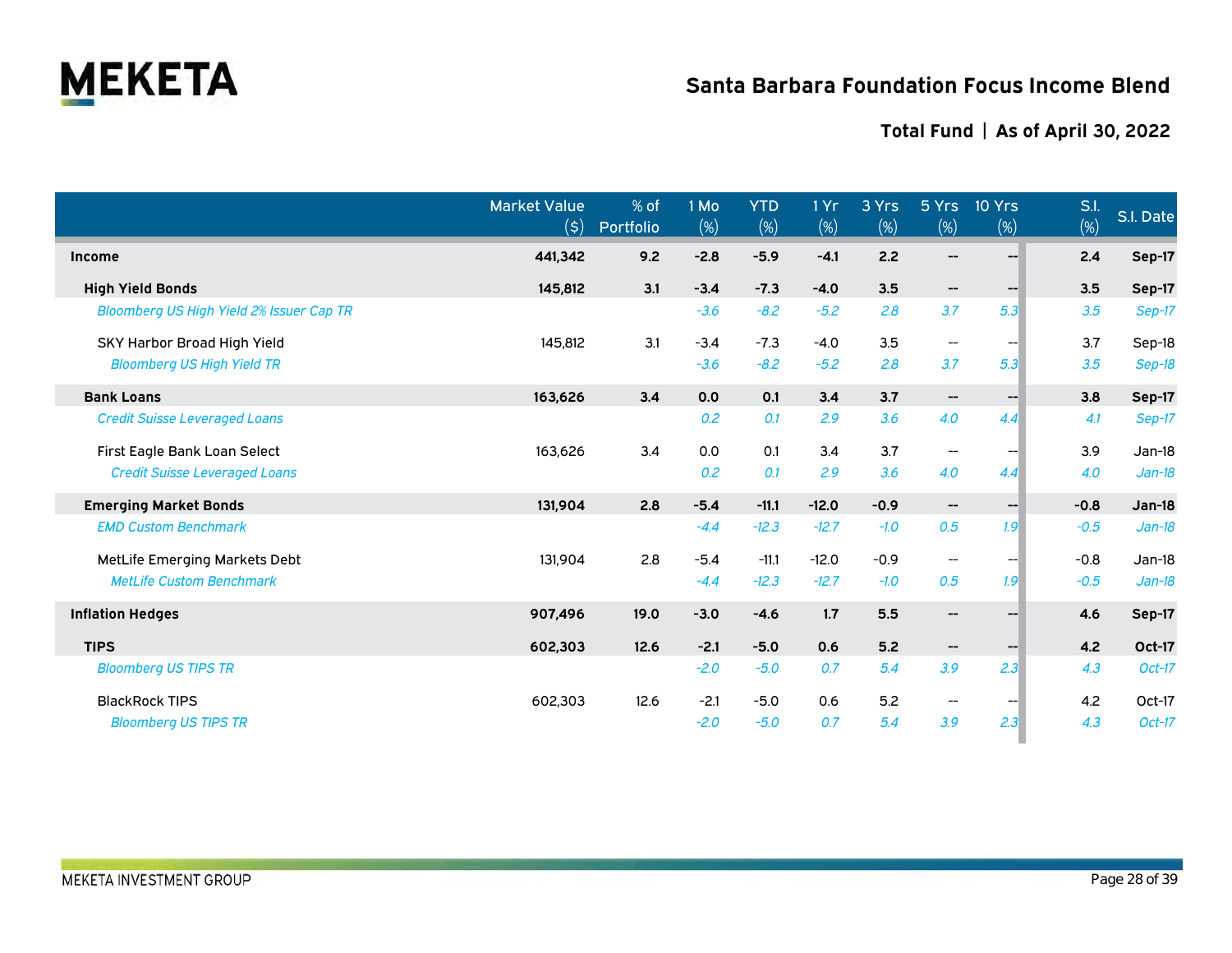

|                                                            | <b>Market Value</b><br>(\$) | % of<br>Portfolio | 1 Mo<br>(%) | <b>YTD</b><br>(%) | 1Yr<br>(%) | 3 Yrs<br>$(\%)$          | (%)                                 | 5 Yrs 10 Yrs<br>$(\%)$ | S.l.<br>(%) | S.l. Date     |
|------------------------------------------------------------|-----------------------------|-------------------|-------------|-------------------|------------|--------------------------|-------------------------------------|------------------------|-------------|---------------|
| <b>Public Real Estate (REITs)</b>                          | 189,077                     | 4.0               | $-5.1$      | $-9.9$            | $-0.2$     | 4.5                      | $\hspace{0.05cm}$ $\hspace{0.05cm}$ | $--$                   | 4.9         | Sep-17        |
| <b>FTSE EPRA/NAREIT Developed Liquid Index USD TR</b>      |                             |                   | $-5.3$      | $-9.4$            | 3.0        | 4.2                      | 5.3                                 | 5.9                    | 4.9         | Sep-17        |
| Vanguard Real Estate Index                                 | 108,204                     | 2.3               | $-4.2$      | $-9.9$            | 7.8        | 9.9                      | $-$                                 |                        | 11.3        | $Jun-18$      |
| <b>MSCI US Inv Mkt Real Estate 25-50 Transition GR USD</b> |                             |                   | $-4.2$      | $-9.9$            | 7.9        | 10.0                     | $\overline{\phantom{m}}$            |                        | 11.4        | $Jun-18$      |
| Vanguard Global ex-U.S. Real Estate                        | 80.873                      | 1.7               | $-6.3$      | $-9.8$            | $-9.2$     | $-1.2$                   | --                                  | $-$                    | $-0.6$      | Jun-18        |
| S&P Global Ex-U.S. Property Net TR USD                     |                             |                   | $-5.8$      | $-8.5$            | $-8.7$     | $-0.9$                   | 2.4                                 | 4.5                    | $-0.6$      | $Jun-18$      |
| Infrastructure                                             | 116,116                     | 2.4               | $-4.0$      | 2.6               | 7.3        | 5.3                      | $\hspace{0.05cm}$ $\hspace{0.05cm}$ | $- -$                  | 6.2         | Mar-18        |
| <b>S&amp;P Global Infrastructure Net TR USD</b>            |                             |                   | $-3.3$      | 3.7               | 8.2        | 5.6                      | 5.7                                 | 6.5                    | 6.2         | $Mar-18$      |
| iShares Global Infrastructure                              | 116,116                     | 2.4               | $-4.0$      | 2.6               | 7.3        | 5.3                      | $\overline{\phantom{a}}$            | --                     | 6.2         | Mar-18        |
| <b>S&amp;P Global Infrastructure Net TR USD</b>            |                             |                   | $-3.3$      | 3.7               | 8.2        | 5.6                      | 5.7                                 | 6.5                    | 6.2         | $Mar-18$      |
| <b>Risk Mitigating</b>                                     | 1,823,364                   | 38.2              | $-4.5$      | $-10.7$           | $-9.0$     | 0.9                      | --                                  | --                     | 1.3         | Sep-17        |
| <b>Investment Grade Bonds</b>                              | 1,433,767                   | 30.0              | $-3.3$      | $-8.4$            | $-8.2$     | 1.0                      | 1.7                                 | --1                    | 1.8         | Aug-13        |
| <b>Bloomberg US Aggregate TR</b>                           |                             |                   | $-3.8$      | $-9.5$            | $-8.5$     | 0.4                      | 1.2                                 | 1.7 <sup>°</sup>       | 2.0         | $Aug-13$      |
| <b>Community Capital CRA Qualified Investment Fund</b>     | 361,015                     | 7.6               | $-2.3$      | $-6.4$            | $-6.9$     | $\overline{\phantom{a}}$ | --                                  |                        | $-4.8$      | Oct-20        |
| <b>Bloomberg US Int TR</b>                                 |                             |                   | $-2.5$      | $-7.1$            | $-7.3$     | 0.3                      | 1.0                                 | 1.5                    | $-5.1$      | Oct-20        |
| <b>Baird Aggregate Bond Fund</b>                           | 359,226                     | 7.5               | $-3.8$      | $-9.9$            | $-8.9$     | 0.7                      | --                                  |                        | 1.9         | Oct-18        |
| <b>Bloomberg US Aggregate TR</b>                           |                             |                   | $-3.8$      | $-9.5$            | $-8.5$     | 0.4                      | 1.2                                 | 1.7                    | 1.6         | Oct-18        |
| Access Capital Community Investment Fund                   | 357,103                     | 7.5               | $-3.2$      | $-7.8$            | $-8.5$     | $\overline{\phantom{m}}$ | --                                  |                        | $-5.5$      | Oct-20        |
| <b>Bloomberg US Securitized MBS ABS CMBS TR</b>            |                             |                   | $-3.4$      | $-8.2$            | $-8.6$     | $-0.5$                   | 0.6                                 | 1.3                    | $-5.7$      | Oct-20        |
| <b>BlackRock U.S. Debt Index</b>                           | 356,423                     | 7.5               | $-3.8$      | $-9.4$            | $-8.5$     | 0.4                      | --                                  |                        | 1.6         | Sep-18        |
| <b>Bloomberg US Aggregate TR</b>                           |                             |                   | $-3.8$      | $-9.5$            | $-8.5$     | 0.4                      | 1.2                                 | 1.7                    | 1.4         | <b>Sep-18</b> |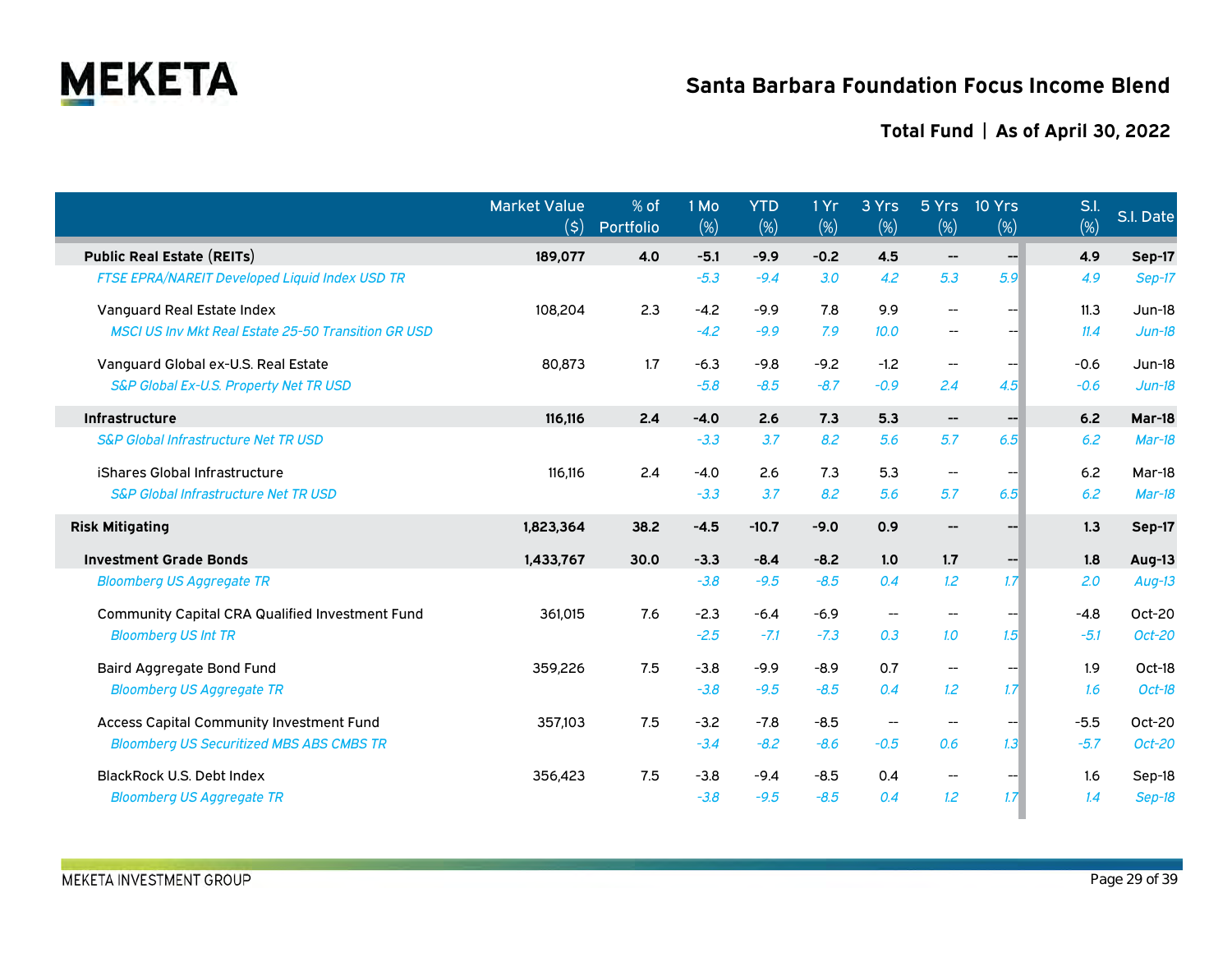

|                                             | <b>Market Value</b><br>$(\boldsymbol{\zeta})$ | $%$ of<br>Portfolio | 1 Mo<br>(%) | <b>YTD</b><br>(%) | 1 Yr<br>(%) | 3 Yrs<br>(%) | 5Yrs<br>$(\%)$           | 10 Yrs<br>$(\%)$ | S.I.<br>(%) | S.I. Date |
|---------------------------------------------|-----------------------------------------------|---------------------|-------------|-------------------|-------------|--------------|--------------------------|------------------|-------------|-----------|
| <b>Long-Term Government Bonds</b>           | 389,597                                       | 8.2                 | $-8.9$      | $-18.2$           | $-12.1$     | 0.9          | $-\!$                    | $-$              | 1.8         | Apr-18    |
| <b>Bloomberg US Treasury Long TR</b>        |                                               |                     | $-8.9$      | $-18.5$           | $-12.2$     | 0.7          | 1.7                      | 2.6              | 1.6         | $Apr-18$  |
| <b>BlackRock Long Term Government Index</b> | 389.597                                       | 8.2                 | $-8.9$      | $-18.2$           | $-12.1$     | 0.9          | $\overline{\phantom{a}}$ | $- -$            | 1.8         | Apr-18    |
| <b>Bloomberg US Treasury Long TR</b>        |                                               |                     | $-8.9$      | $-18.5$           | $-12.2$     | 0.7          |                          | 2.6              | 1.6         | $Apr-18$  |
| Cash                                        | 466.071                                       | 9.8                 |             |                   |             |              |                          |                  |             |           |
| Deposits & Money Market Funds               | 466,071                                       | 9.8                 |             |                   |             |              |                          |                  |             |           |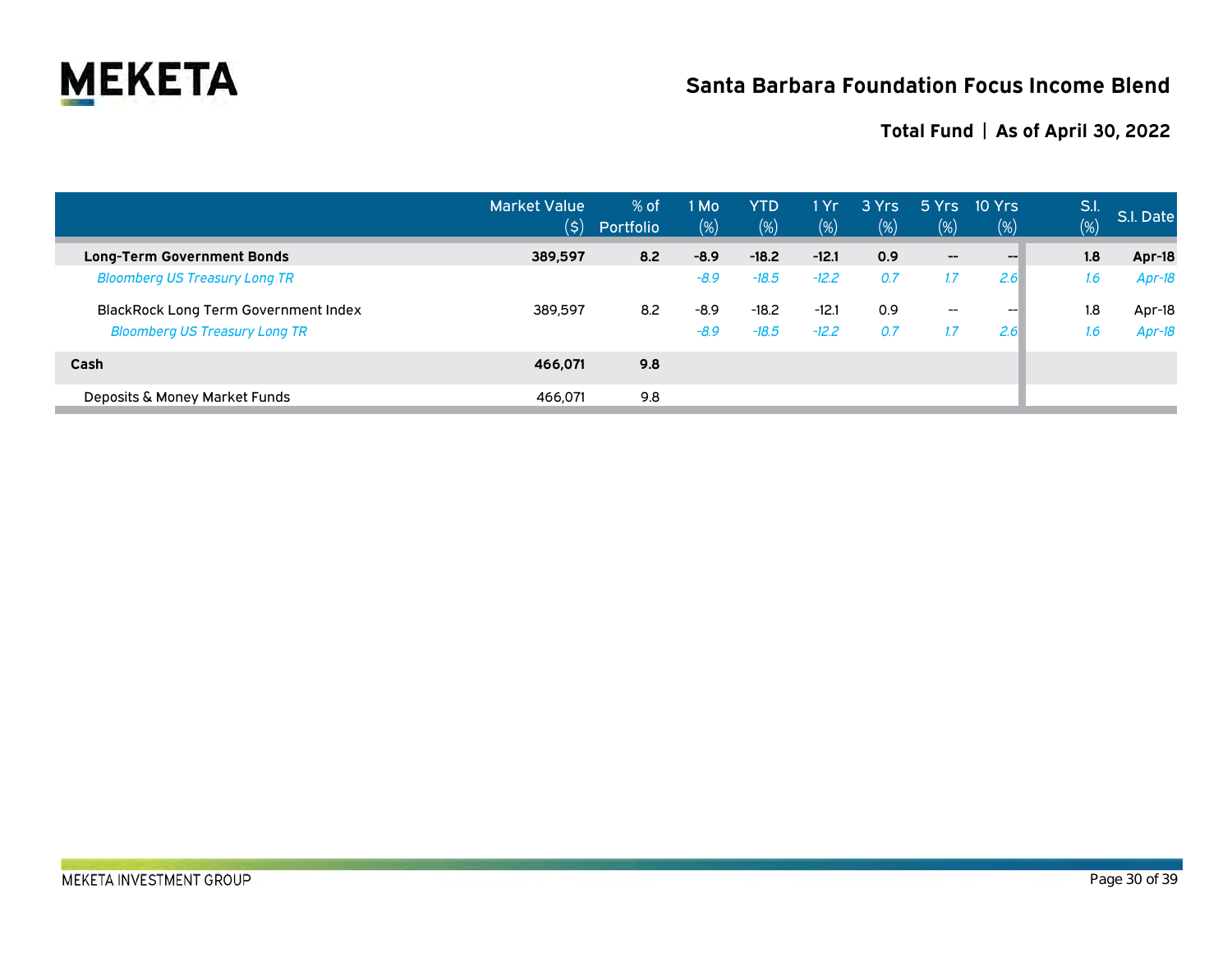

|                   | <b>Benchmark History</b> |                                                                                                                                                                                                                                                                                                                                                 |  |  |  |  |  |  |  |
|-------------------|--------------------------|-------------------------------------------------------------------------------------------------------------------------------------------------------------------------------------------------------------------------------------------------------------------------------------------------------------------------------------------------|--|--|--|--|--|--|--|
|                   |                          | <b>As of April 30, 2022</b>                                                                                                                                                                                                                                                                                                                     |  |  |  |  |  |  |  |
| <b>Total Fund</b> |                          |                                                                                                                                                                                                                                                                                                                                                 |  |  |  |  |  |  |  |
| 1/1/2022          | Present                  | 30% MSCI ACWI / 12% Bloomberg US TIPS TR / 5% FTSE EPRA/NAREIT Developed Liquid Index USD TR / 43% Bloomberg US Aggregate TR / 10%<br>91 Day T-Bills                                                                                                                                                                                            |  |  |  |  |  |  |  |
| 10/1/2017         | 12/31/2021               | 22% MSCI ACWI / 3% Bloomberg US High Yield 2% Issuer Cap TR / 3% Credit Suisse Leveraged Loans / 3% EMD Custom Benchmark / 12%<br>Bloomberg US TIPS TR / 4% FTSE EPRA/NAREIT Developed Liquid Index USD TR / 4% S&P Global Infrastructure Net TR USD / 30% Bloomberg<br>US Aggregate TR / 9% Bloomberg US Treasury Long TR / 10% 91 Day T-Bills |  |  |  |  |  |  |  |
| 2/1/2017          | 9/30/2017                | 49% Bloomberg US Aggregate TR / 8.5% Bloomberg US High Yield TR / 1.8% DJ Global ex US Real Estate Securities Index / 1.8% DJ US Select<br>REIT TR USD / 9.5% MSCI EAFE / 1% MSCI Emerging Markets / 18.5% Russell 3000 / 10% 91 Day T-Bills                                                                                                    |  |  |  |  |  |  |  |
| Inception         | 1/31/2017                | Policy benchmark provided by prior consultant                                                                                                                                                                                                                                                                                                   |  |  |  |  |  |  |  |

| <b>Emerging Market Bonds</b> |         |                                                                                                                              |  |  |  |  |  |  |
|------------------------------|---------|------------------------------------------------------------------------------------------------------------------------------|--|--|--|--|--|--|
| 1/1/2018                     | Present | 35% JP Morgan EMBI Global TR / 35% JP Morgan CEMBI Broad Diversified TR USD / 30% JP Morgan GBI EM Global Diversified TR USD |  |  |  |  |  |  |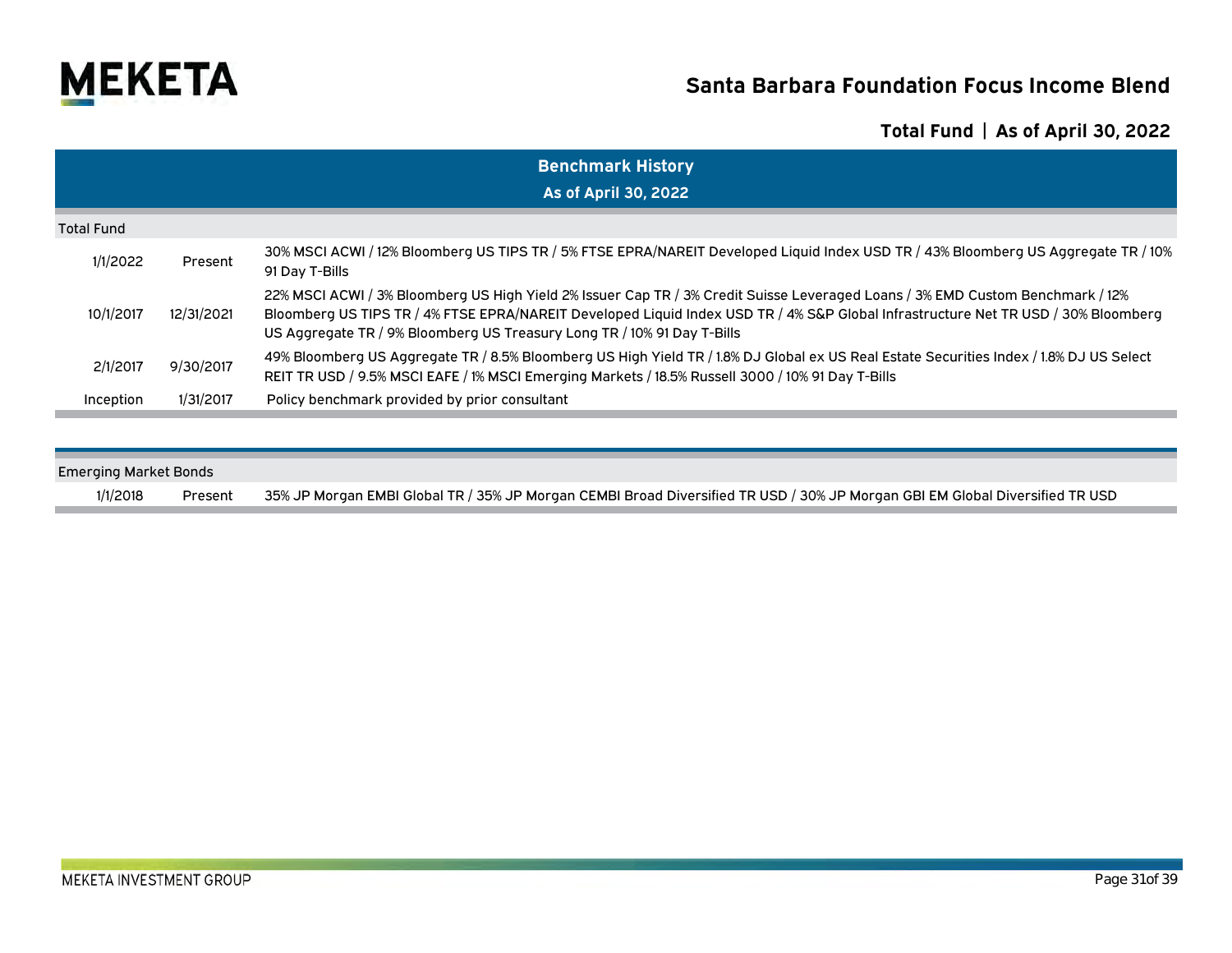

# **Socially Responsible Blend**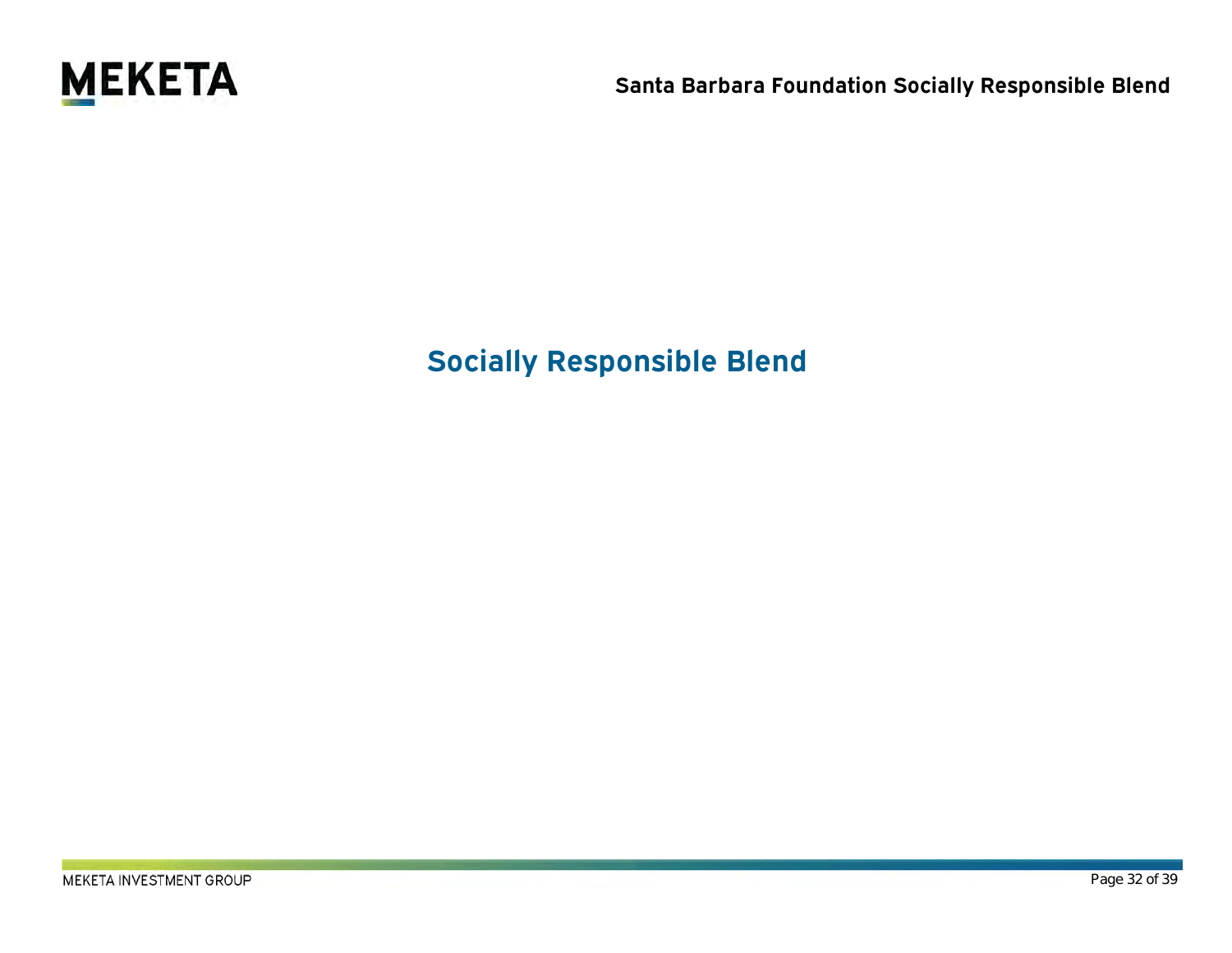

### **Portfolio Overview | As of April 30, 2022**

### **Portfolio Objective**

The Socially Responsible Investment Portfolio seeks to achieve risk-adjusted market rates of return while incorporating environmental, social, and governance (ESG) considerations in the investment decision making process. The pool is designed for capital growth for long-term grantmaking, over capital preservation. The pool is invested in a diversified pool of U.S. and international equities and fixed income securities, all of which are screened for their ESG factors.

| <b>Summary of Cash Flows</b>  |                   |                 |  |  |  |  |  |  |
|-------------------------------|-------------------|-----------------|--|--|--|--|--|--|
|                               | <b>Last Month</b> | Year-To-Date    |  |  |  |  |  |  |
| <b>Beginning Market Value</b> | \$17,249,883      | \$19,333,782    |  |  |  |  |  |  |
| Net Cash Flow                 | $-$ \$109.802     | $-$ \$657.527   |  |  |  |  |  |  |
| Net Investment Change         | -\$1,217,046      | $-$ \$2,753,221 |  |  |  |  |  |  |
| <b>Ending Market Value</b>    | \$15,923,034      | \$15,923,034    |  |  |  |  |  |  |



**Market Value History** Since S.I. \$20 \$15 Millions \$10 \$5  $$0$ 2018 2020 Year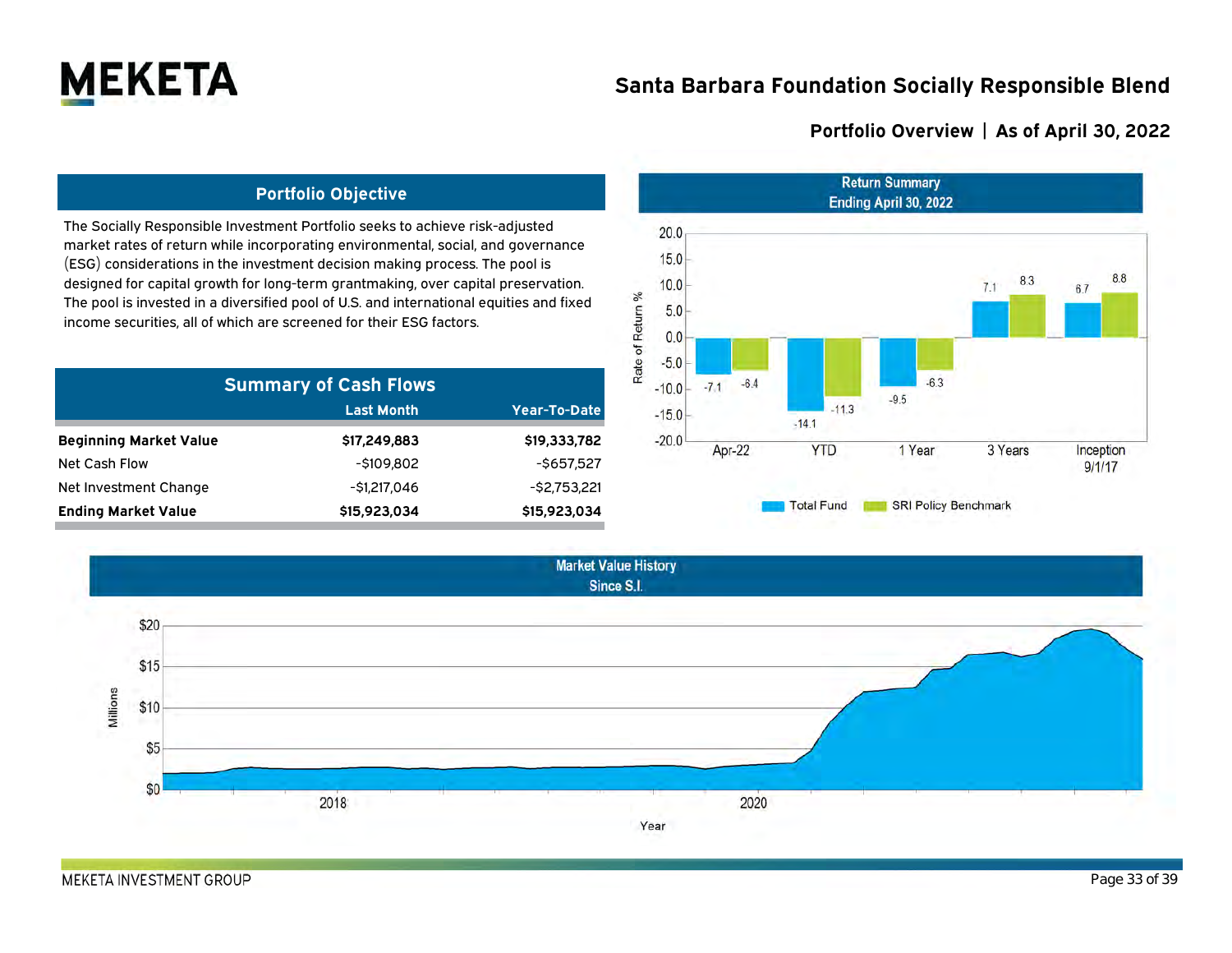

|                         |              | 67.8 |
|-------------------------|--------------|------|
| Growth                  |              | 67.0 |
| Income                  | 6.0<br>6.0   |      |
| <b>Risk Mitigating</b>  | 23,9<br>24.0 |      |
| <b>Cash Equivalents</b> | 2.3<br>3.0   |      |
|                         |              |      |

|                               | <b>Allocation vs. Targets and Policy</b> |                |        |                   |                     |                             |  |  |
|-------------------------------|------------------------------------------|----------------|--------|-------------------|---------------------|-----------------------------|--|--|
|                               | Current<br><b>Balance Allocation</b>     | <b>Current</b> |        | Policy Difference | <b>Policy Range</b> | <b>Within IPS</b><br>Range? |  |  |
| Growth                        | \$10,799,459                             | 67.8%          | 67.0%  | 0.8%              | 57.0% - 77.0%       | <b>Yes</b>                  |  |  |
| <b>Domestic Equity</b>        | \$6,456,396                              | 40.5%          | 40.0%  | 0.5%              | $30.0\% - 50.0\%$   | <b>Yes</b>                  |  |  |
| <b>International Equity</b>   | \$4,343,062                              | 27.3%          | 27.0%  | 0.3%              | 17.0% - 37.0%       | <b>Yes</b>                  |  |  |
| Income                        | \$950,090                                | 6.0%           | 6.0%   | 0.0%              | $1.0\% - 11.0\%$    | <b>Yes</b>                  |  |  |
| <b>High Yield Bonds</b>       | \$950,090                                | 6.0%           | 6.0%   | 0.0%              | $1.0\% - 11.0\%$    | <b>Yes</b>                  |  |  |
| Risk Mitigating               | \$3,801,897                              | 23.9%          | 24.0%  | $-0.1%$           | 14.0% - 34.0%       | <b>Yes</b>                  |  |  |
| <b>Investment Grade Bonds</b> | \$3,801,897                              | 23.9%          | 24.0%  | $-0.1%$           | 14.0% - 34.0%       | <b>Yes</b>                  |  |  |
| <b>Cash Equivalents</b>       | \$371,588                                | 2.3%           | 3.0%   | $-0.7%$           | $1.0\% - 5.0\%$     | <b>Yes</b>                  |  |  |
| <b>Cash Equivalents</b>       | \$371,588                                | 2.3%           | 3.0%   | $-0.7%$           | $1.0\% - 5.0\%$     | <b>Yes</b>                  |  |  |
| Total                         | \$15,923,034                             | 100.0%         | 100.0% |                   |                     |                             |  |  |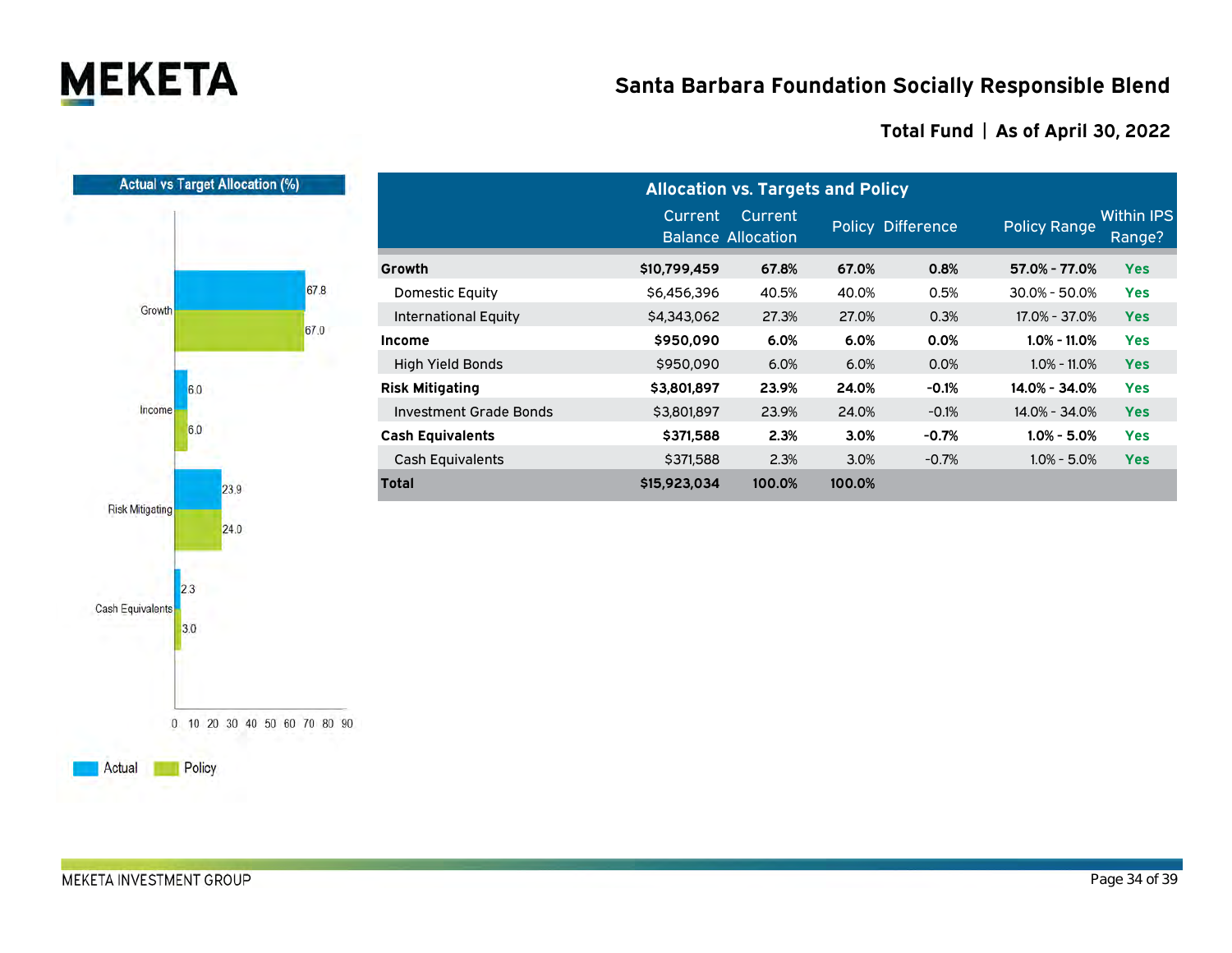

### **Asset Class Performance Summary** Market Value  $(5)$ % of Portfolio 1 Mo (%) YTD (%) 1 Yr (%) 3 Yrs (%) S.I.  $\frac{5.1}{\binom{96}{}}$  S.I. Date **Total Fund 15,923,034 100.0 -7.1 -14.1 -9.5 7.1 6.7 Sep-17** *SRI Policy Benchmark -6.4 -11.3 -6.3 8.3 8.8 Sep-17* **Growth 10,799,459 67.8 -9.2 -18.0 -11.4 10.9 10.1 Sep-17 Domestic Equity 6,456,396 40.5 -10.0 -18.3 -6.3 14.9 12.6 Sep-17** *Russell 3000 -9.0 -13.8 -3.1 13.1 13.0 Sep-17* **International Equity 4,343,062 27.3 -7.9 -17.6 -18.7 -- -9.9 Dec-20** *MSCI ACWI ex USA -6.3 -11.4 -10.3 4.3 0.5 Dec-20* **Income 950,090 6.0 -2.6 -5.3 -2.7 -- 0.9 Dec-20 High Yield Bonds 950,090 6.0 -2.6 -5.3 -2.7 -- 0.9 Dec-20** *High Yield Custom Benchmark -3.3 -8.5 -5.4 3.5 -2.2 Dec-20* **Risk Mitigating 3,801,897 23.9 -2.6 -7.0 -7.5 0.5 0.8 Sep-17 Investment Grade Bonds 3,801,897 23.9 -2.6 -7.0 -7.5 0.5 0.8 Sep-17** *Bloomberg US Aggregate TR -3.8 -9.5 -8.5 0.4 0.9 Sep-17* **Cash Equivalents 371,588 2.3**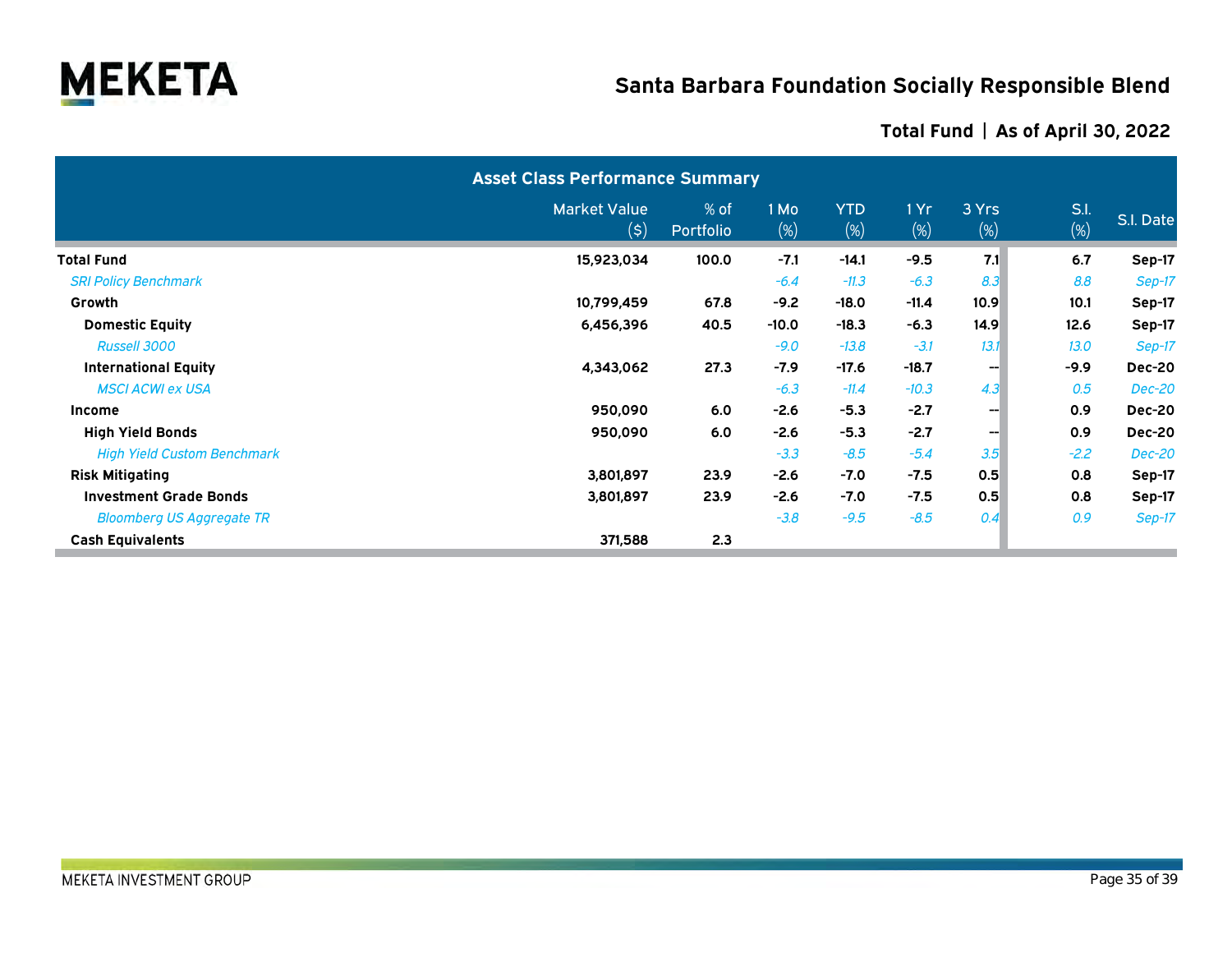

|                                             | <b>Trailing Net Performance</b>                    |                   |             |                   |               |                 |                |               |
|---------------------------------------------|----------------------------------------------------|-------------------|-------------|-------------------|---------------|-----------------|----------------|---------------|
|                                             | <b>Market Value</b><br>$(\boldsymbol{\mathsf{s}})$ | % of<br>Portfolio | 1 Mo<br>(%) | <b>YTD</b><br>(%) | 1Yr<br>$(\%)$ | 3 Yrs<br>$(\%)$ | S.I.<br>$(\%)$ | S.I. Date     |
| <b>Total Fund</b>                           | 15,923,034                                         | 100.0             | $-7.1$      | $-14.1$           | $-9.5$        | 7.1             | 6.7            | Sep-17        |
| <b>SRI Policy Benchmark</b>                 |                                                    |                   | $-6.4$      | $-11.3$           | $-6.3$        | 8.3             | 8.8            | Sep-17        |
| Growth                                      | 10,799,459                                         | 67.8              | $-9.2$      | $-18.0$           | $-11.4$       | 10.9            | 10.1           | <b>Sep-17</b> |
| <b>Domestic Equity</b>                      | 6,456,396                                          | 40.5              | $-10.0$     | $-18.3$           | $-6.3$        | 14.9            | 12.6           | Sep-17        |
| Russell 3000                                |                                                    |                   | $-9.0$      | $-13.8$           | $-3.1$        | 13.1            | 13.0           | Sep-17        |
| Parnassus Endeavor Equity                   | 3,331,329                                          | 20.9              | $-7.0$      | $-12.3$           | $-5.8$        | 17.0            | 13.9           | Sep-17        |
| Russell 1000 Value                          |                                                    |                   | $-5.6$      | $-6.3$            | 1.3           | 9.6             | 9.3            | Sep-17        |
| <b>S&amp;P 500</b>                          |                                                    |                   | $-8.7$      | $-12.9$           | 0.2           | 13.8            | 13.6           | Sep-17        |
| Brown Advisory Large Cap Sustainable Growth | 3,125,068                                          | 19.6              | $-12.9$     | $-24.1$           | $-7.7$        | --1             | 14.6           | Jul-19        |
| <b>Russell 1000 Growth</b>                  |                                                    |                   | $-12.1$     | $-20.0$           | $-5.3$        | 16.7            | 17.7           | $Jul-19$      |
| <b>International Equity</b>                 | 4,343,062                                          | 27.3              | $-7.9$      | $-17.6$           | $-18.7$       | --1             | $-9.9$         | <b>Dec-20</b> |
| <b>MSCI ACWI ex USA</b>                     |                                                    |                   | $-6.3$      | $-11.4$           | $-10.3$       | 4.3             | 0.5            | Dec-20        |
| John Hancock ESG International Equity Fund  | 4,343,062                                          | 27.3              | $-7.9$      | $-17.6$           | $-18.7$       | --1             | $-9.9$         | Dec-20        |
| <b>MSCI ACWI ex USA</b>                     |                                                    |                   | $-6.3$      | $-11.4$           | $-10.3$       | 4.3             | 0.5            | <b>Dec-20</b> |
| <b>Income</b>                               | 950,090                                            | 6.0               | $-2.6$      | $-5.3$            | $-2.7$        | $--$            | 0.9            | <b>Dec-20</b> |
| <b>High Yield Bonds</b>                     | 950,090                                            | 6.0               | $-2.6$      | $-5.3$            | $-2.7$        | --              | 0.9            | <b>Dec-20</b> |
| <b>High Yield Custom Benchmark</b>          |                                                    |                   | $-3.3$      | $-8.5$            | $-5.4$        | 3.5             | $-2.2$         | <b>Dec-20</b> |
| AXS Sustainable Income Fund                 | 950,090                                            | 6.0               | $-2.6$      | $-5.3$            | $-2.7$        | --1             | 0.9            | Dec-20        |
| <b>High Yield Custom Benchmark</b>          |                                                    |                   | $-3.3$      | $-8.5$            | $-5.4$        | 3.5             | $-2.2$         | <b>Dec-20</b> |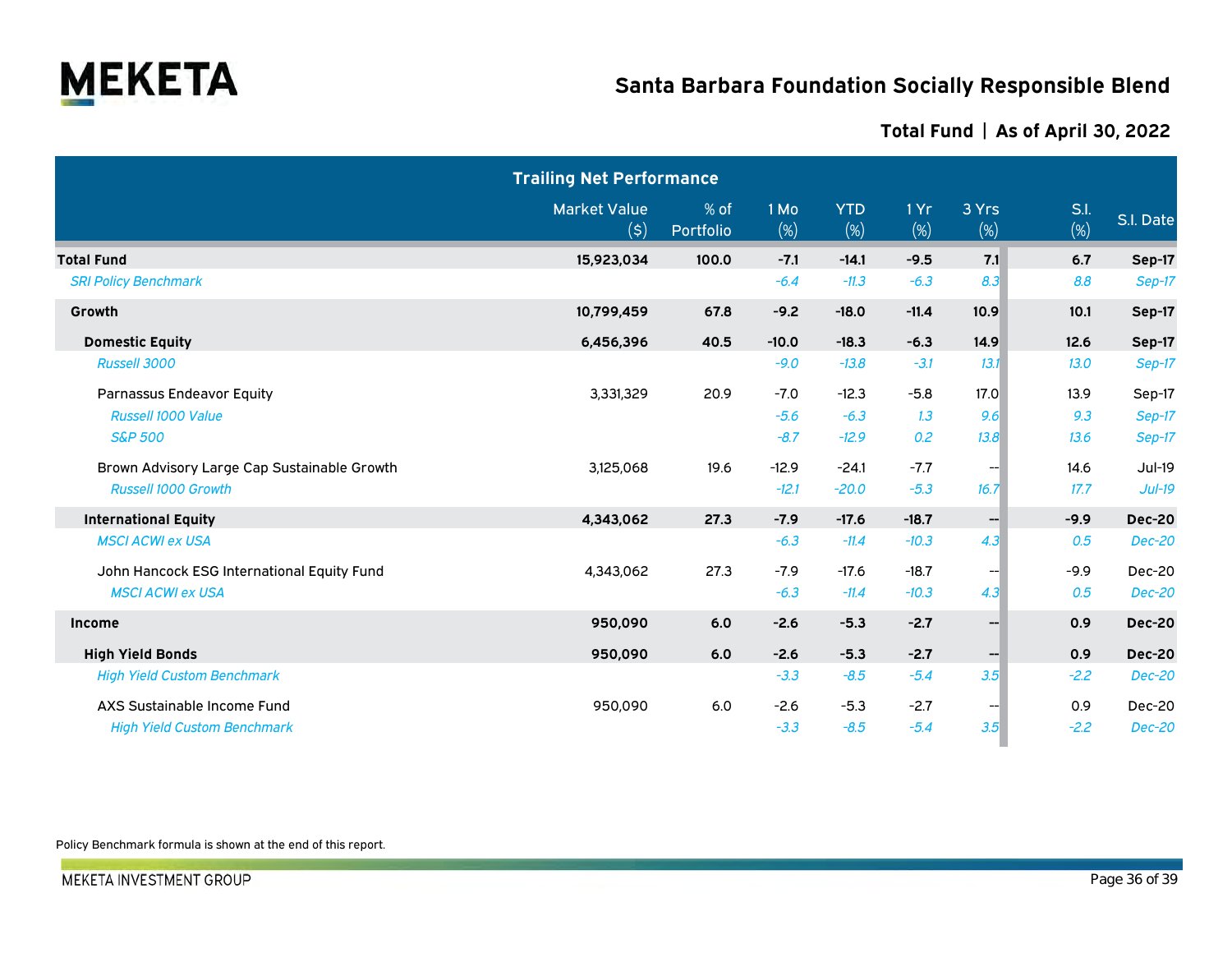

|                                                        | <b>Market Value</b><br>(\$) | % of<br>Portfolio | 1 Mo<br>$(\%)$ | <b>YTD</b><br>$(\%)$ | 1 Yr<br>$(\%)$ | 3 Yrs<br>$(\%)$      | S.l.<br>$(\%)$ | S.I. Date |
|--------------------------------------------------------|-----------------------------|-------------------|----------------|----------------------|----------------|----------------------|----------------|-----------|
| <b>Risk Mitigating</b>                                 | 3,801,897                   | 23.9              | $-2.6$         | $-7.0$               | $-7.5$         | 0.5                  | 0.8            | Sep-17    |
| <b>Investment Grade Bonds</b>                          | 3,801,897                   | 23.9              | $-2.6$         | $-7.0$               | $-7.5$         | 0.5                  | 0.8            | Sep-17    |
| <b>Bloomberg US Aggregate TR</b>                       |                             |                   | $-3.8$         | $-9.5$               | $-8.5$         | 0.4                  | 0.9            | Sep-17    |
| Breckinridge Intermediate Sustainable Gov Credit       | 1,294,245                   | 8.1               | $-2.4$         | $-6.7$               | $-7.0$         | 0.5                  | 0.8            | Sep-17    |
| <b>Bloomberg US Govt/Credit Int TR</b>                 |                             |                   | $-2.0$         | $-6.4$               | $-6.5$         | 0.8                  | 1.1            | Sep-17    |
| <b>Access Capital Community Investment Fund</b>        | 1,245,595                   | 7.8               | $-3.2$         | $-7.8$               | $-8.5$         | ---                  | $-5.5$         | $Oct-20$  |
| <b>Bloomberg US Securitized MBS ABS CMBS TR</b>        |                             |                   | $-3.4$         | $-8.2$               | $-8.6$         | $-0.5$               | $-5.7$         | Oct-20    |
| <b>Community Capital CRA Qualified Investment Fund</b> | 1,262,056                   | 7.9               | $-2.3$         | $-6.4$               | $-6.9$         | $\left. - - \right $ | $-4.8$         | Oct-20    |
| <b>Bloomberg US Int TR</b>                             |                             |                   | $-2.5$         | $-7.1$               | $-7.3$         | 0.3                  | $-5.1$         | Oct-20    |
| <b>Cash Equivalents</b>                                | 371,588                     | 2.3               |                |                      |                |                      |                |           |
| Cash, Deposits & Money Market Funds                    | 371,588                     | 2.3               |                |                      |                |                      |                |           |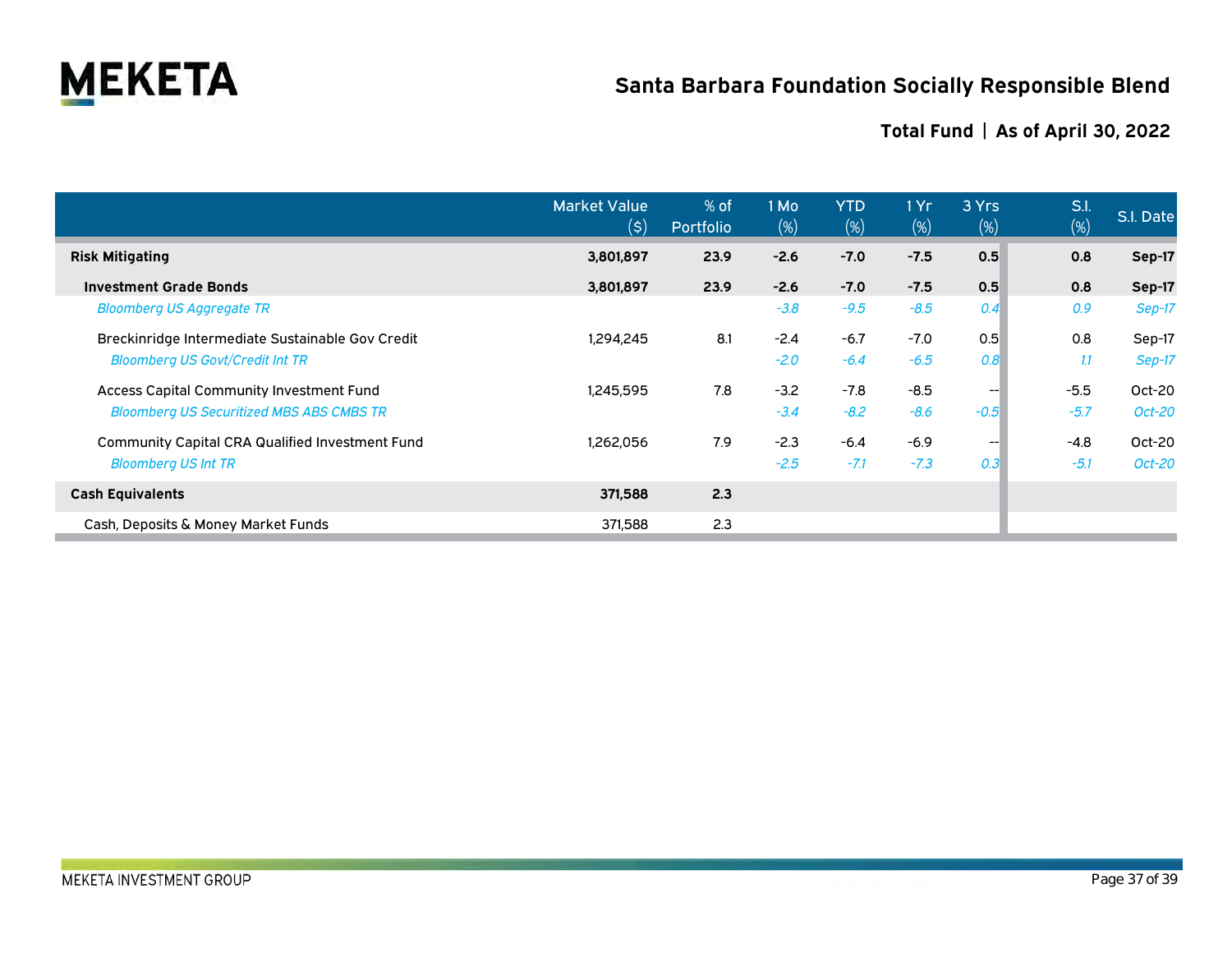

|                   |            | <b>Benchmark History</b><br>As of April 30, 2022                                                                             |
|-------------------|------------|------------------------------------------------------------------------------------------------------------------------------|
| <b>Total Fund</b> |            |                                                                                                                              |
| 12/1/2020         | Present    | 40% Russell 3000 / 27% MSCI ACWI ex USA / 6% High Yield Custom Benchmark / 24% Bloomberg US Aggregate TR / 3% 91 Day T-Bills |
| 9/1/2017          | 11/30/2020 | 70% Russell 3000 / 27% Bloomberg US Aggregate TR / 3% 91 Day T-Bills                                                         |

| <b>High Yield Bonds</b> |         |                                                                                                           |
|-------------------------|---------|-----------------------------------------------------------------------------------------------------------|
| 12/1/2020               | Present | 85% Bloomberg US High Yield Ba (BB) TR / 10% Credit Suisse Leveraged Loans / 5% Bloomberg US Aggregate TR |